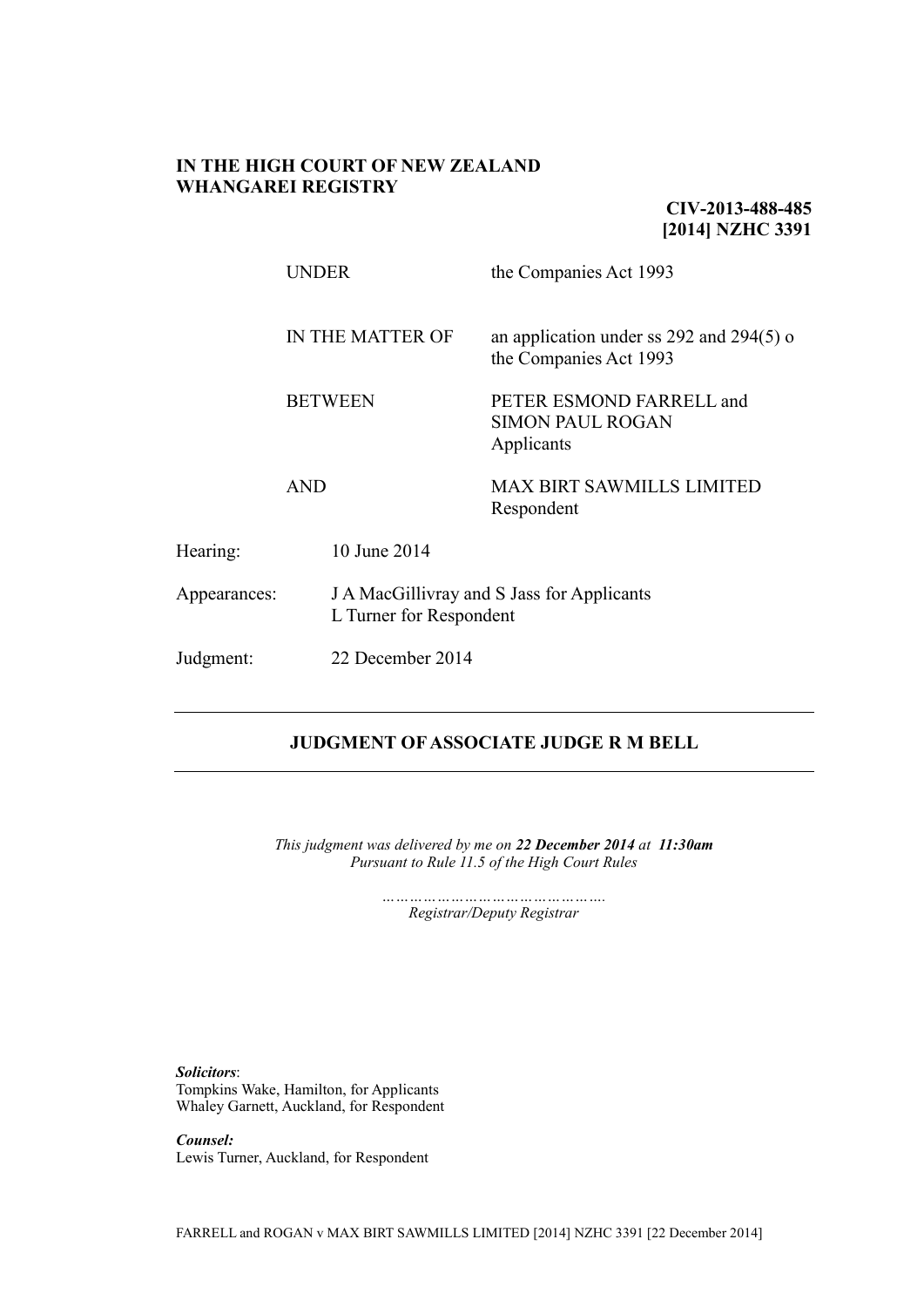# **CONTENTS**

# **Paragraph**

| <b>Background</b>                                                                                                                                                        | $[9]$                                                        |  |  |
|--------------------------------------------------------------------------------------------------------------------------------------------------------------------------|--------------------------------------------------------------|--|--|
| The liquidators' claim                                                                                                                                                   | $[19]$                                                       |  |  |
| How Max Birt and Bay Lumber recorded their transactions                                                                                                                  |                                                              |  |  |
| How to measure the preference $-$ by values<br>of supplies or amount of debt?                                                                                            | $[32]$                                                       |  |  |
| <b>Peak indebtedness</b><br>The text of section 292(4B)<br>Farrell v Fences & Kerbs Ltd<br>Airservices Australia v Ferrier<br>Debt spike<br>Summary on peak indebtedness | [45]<br>$\lceil 58 \rceil$<br>[64]<br>[68]<br>[71]<br>$[77]$ |  |  |
| <b>Calculating the preference</b>                                                                                                                                        | $[78]$                                                       |  |  |
| Max Birt's challenge to the liquidators' second and<br>third transactions                                                                                                | [82]                                                         |  |  |
| <b>Setting aside the transactions</b>                                                                                                                                    |                                                              |  |  |
| Max Birt's defence under s 296(3)<br>Good faith<br>Reasonable suspicion of insolvency<br>Alteration of position                                                          | [88]<br>$[92]$<br>[97]<br>$[107]$                            |  |  |
| Outcome                                                                                                                                                                  | $[113]$                                                      |  |  |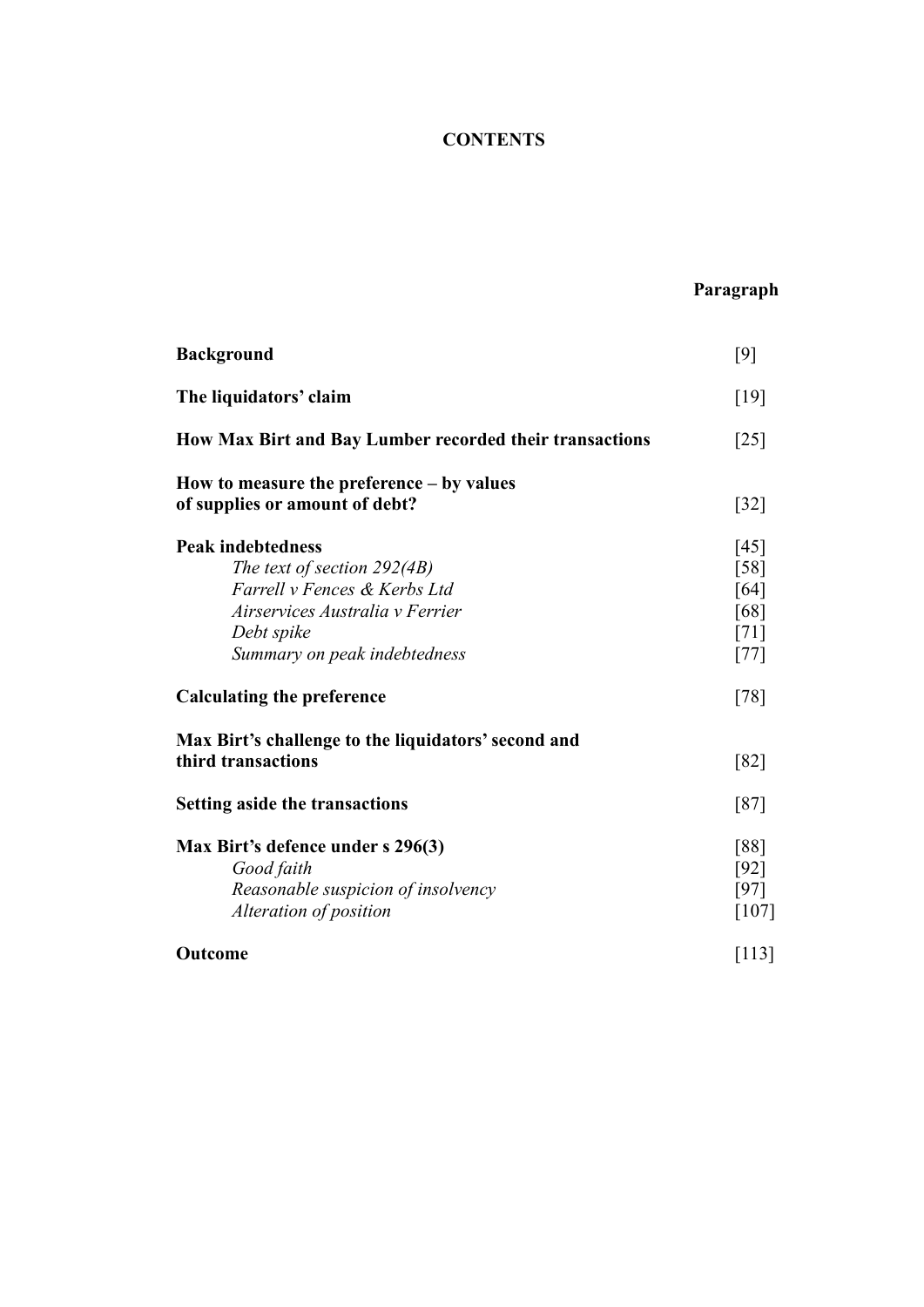[1] This is a voidable transaction case under ss 292-296 of the Companies Act 1993. It arises out of the way that Bay Lumber Ltd, now in liquidation, reduced its indebtedness to Max Birt Sawmills Ltd while it was insolvent during the two years before a liquidation application was made.

[2] Max Birt supplied logs to Bay Lumber for processing. Bay Lumber supplied milled timber to Max Birt. While they intended that Max Birt's supply of logs to Bay Lumber should roughly equal the value of timber supplied by Bay Lumber to Max Birt, an imbalance developed over time. At the end of June 2011 the value of logs Max Birt had supplied to Bay Lumber exceeded the value of timber delivered and payments made by Bay Lumber by \$262,487.38. June 2011 is the month of peak indebtedness. The disparity did not get any higher. By November 2011 Bay Lumber had closed the gap.

[3] An order for Bay Lumber to be put into liquidation was made on 26 March 2012 on an application filed on 23 February 2012. For the two years before 23 February 2012 (the start of the specified period under s 292(5)(b) of the Companies Act), Bay Lumber was insolvent. In closing the gap between the values of logs received and timber supplied, Bay Lumber cleared its indebtedness to Max Birt. As a result, Max Birt received more than it would in the liquidation. The amount of the preference is \$262,487.38. Under s 295 of the Companies Act there will be an order that Max Birt is to pay the liquidators of Bay Lumber \$262,487.38 plus interest on that sum from 26 March 2012 at five per cent per annum to the date of judgment.

- [4] Aspects to be noted at this stage are:
	- (a) Bay Lumber closed the gap by both supplying timber and making payments which exceeded in value the logs supplied by Max Birt and payments it made.
	- (b) The transactions relevant to reducing the debt run only from the month of peak indebtedness, not from the start of the specified period or any other earlier time.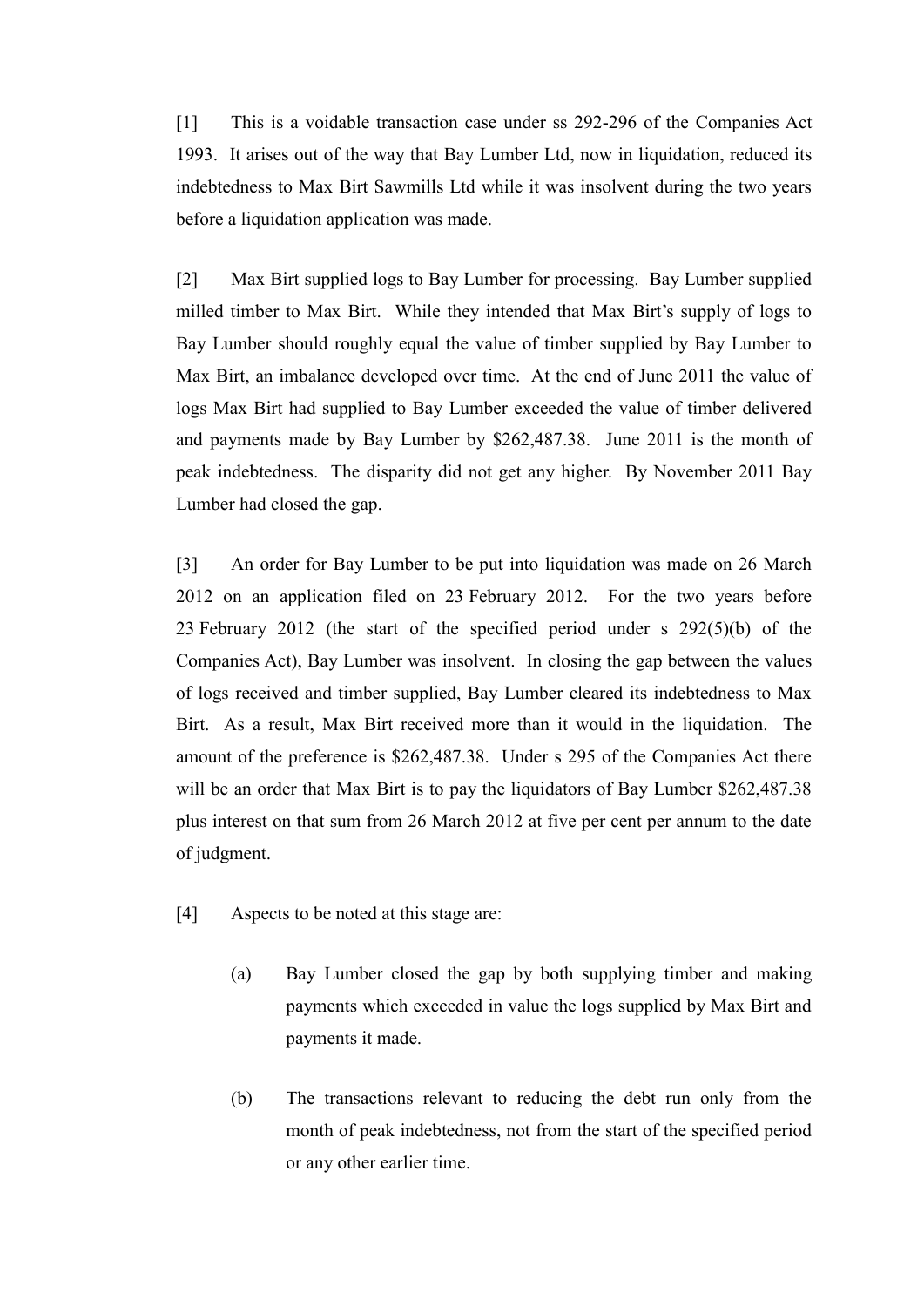- (c) I have taken the peak at the end of the month, not part way through the month.
- (d) In measuring the preference Max Birt obtained, I have gone by the respective values of logs and timber supplied and payments made, not by the face value of indebtedness recorded in the accounts.
- (e) I have not found that Max Birt has any defence under s 296.

[5] Neither side sought that result. The liquidators claim \$1,095,311.94. On the other hand, Max Birt contends that it should not pay anything.

- [6] The differences between the parties are:
	- (a) The liquidators rely on the way that the parties ran their accounts under their supply agreement to say that Bay Lumber reduced its indebtedness by \$1,095,311.94. They say that the reduction in indebtedness should not be measured by the difference in values of logs and timber supplied. They take the sum of \$1,095,311.94 as the amount of Bay Lumber's indebtedness to Max Birt at 29 June 2011, which was entirely cleared by the date of liquidation. The indebtedness was no higher at the end of any other month. It has followed a peak indebtedness approach.
	- (b) Max Birt says that peak indebtedness should not be applied. When there is a continuing business relationship under s 292(4B) of the Companies Act, the court should take into account all the transactions between Bay Lumber and Max Birt within the specified period under s 292(5) of the Companies Act, not just those after the indebtedness has peaked. Max Birt says that between 23 February 2010 and the end of the continuing business relationship, any indebtedness of Bay Lumber to Max Birt increased and there was accordingly no preference under s 292(2)(b) of the Companies Act.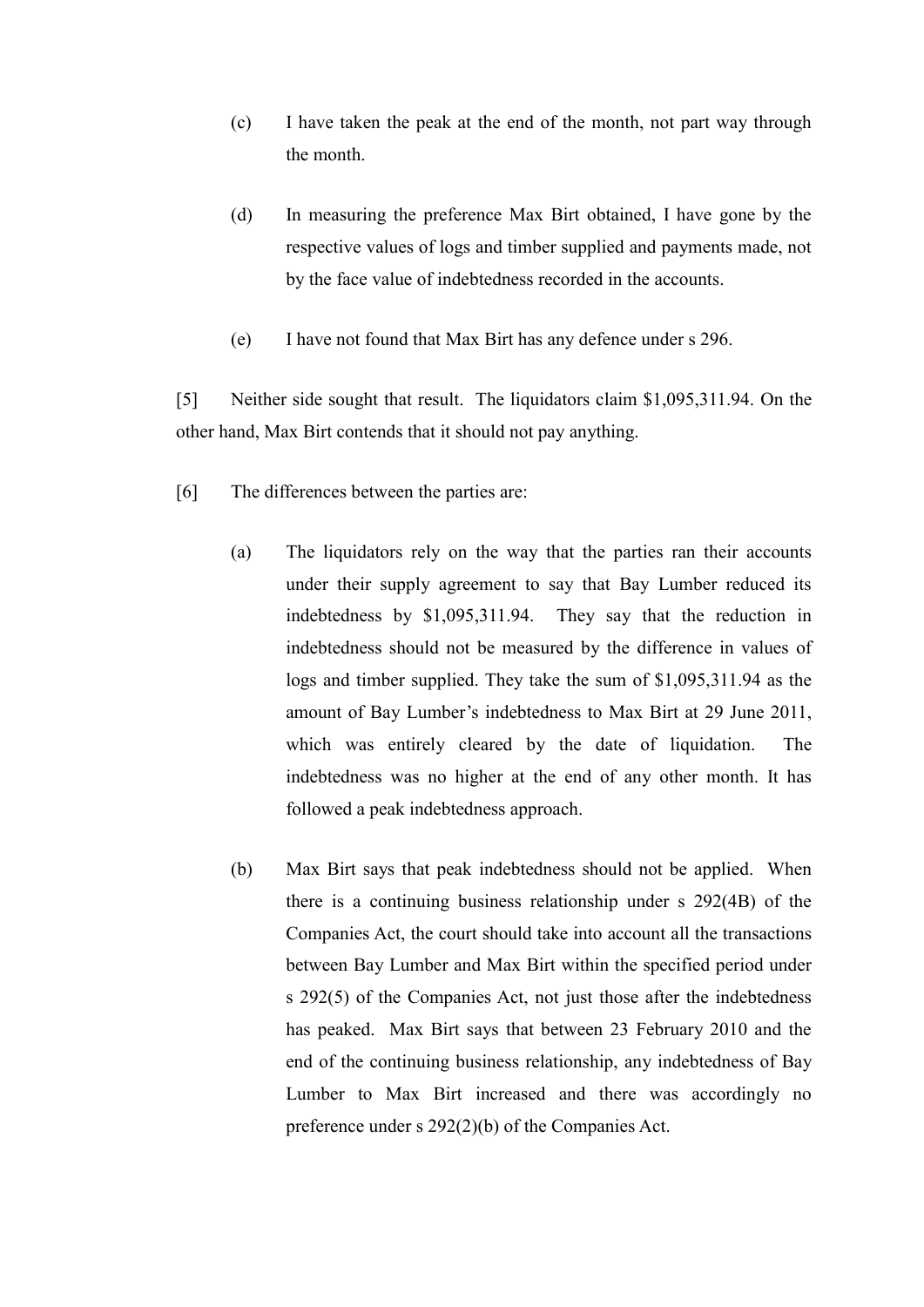- (c) Part of the liquidators' analysis is to treat transactions for \$188,559.66 on 30 November 2011 and for \$181,560.65 on 31 December 2011 as outside the continuing business relationship, but which resulted in a reduction of indebtedness. Max Birt rejects this. It says that the liquidators have mischaracterised what are essentially no more than accounting entries, which do not amount to transactions under s 292.
- (d) Max Birt raises an affirmative defence under s 296(3). It acted in good faith. It did not have reasonable grounds for suspecting and a reasonable person in its position would not have suspected that Bay Lumber was or would become insolvent. It gave value by making further supplies of logs, and it altered its position in the belief that payments it had received from Bay Lumber were valid by making a major capital investment which it would not otherwise have made.
- [7] These matters are not in dispute:
	- (a) The insolvency of Bay Lumber Ltd at the material times. The liquidators presented strong evidence to show that Bay Lumber Ltd was not able to pay its debts. Max Birt did not challenge that, although it maintained that it did not suspect insolvency.
	- (b) There was a continuing business relationship between Bay Lumber and Max Birt under s 292(4B) of the Companies Act, although the parties differed on how the subsection applies in this case.
	- (c) As a creditor, Max Birt has received more than it would in the liquidation.

[8] A large part of the case turns on an analysis of transactions between Bay Lumber and Max Birt. Mr Farrell, one of the liquidators, Mr Dobson, a forensic accountant, and Mr Chapman, an accountant with insolvency expertise instructed by Max Birt, gave evidence as to different ways in which the transactions could be analysed. At the hearing I was given an agreed 13-page schedule detailing the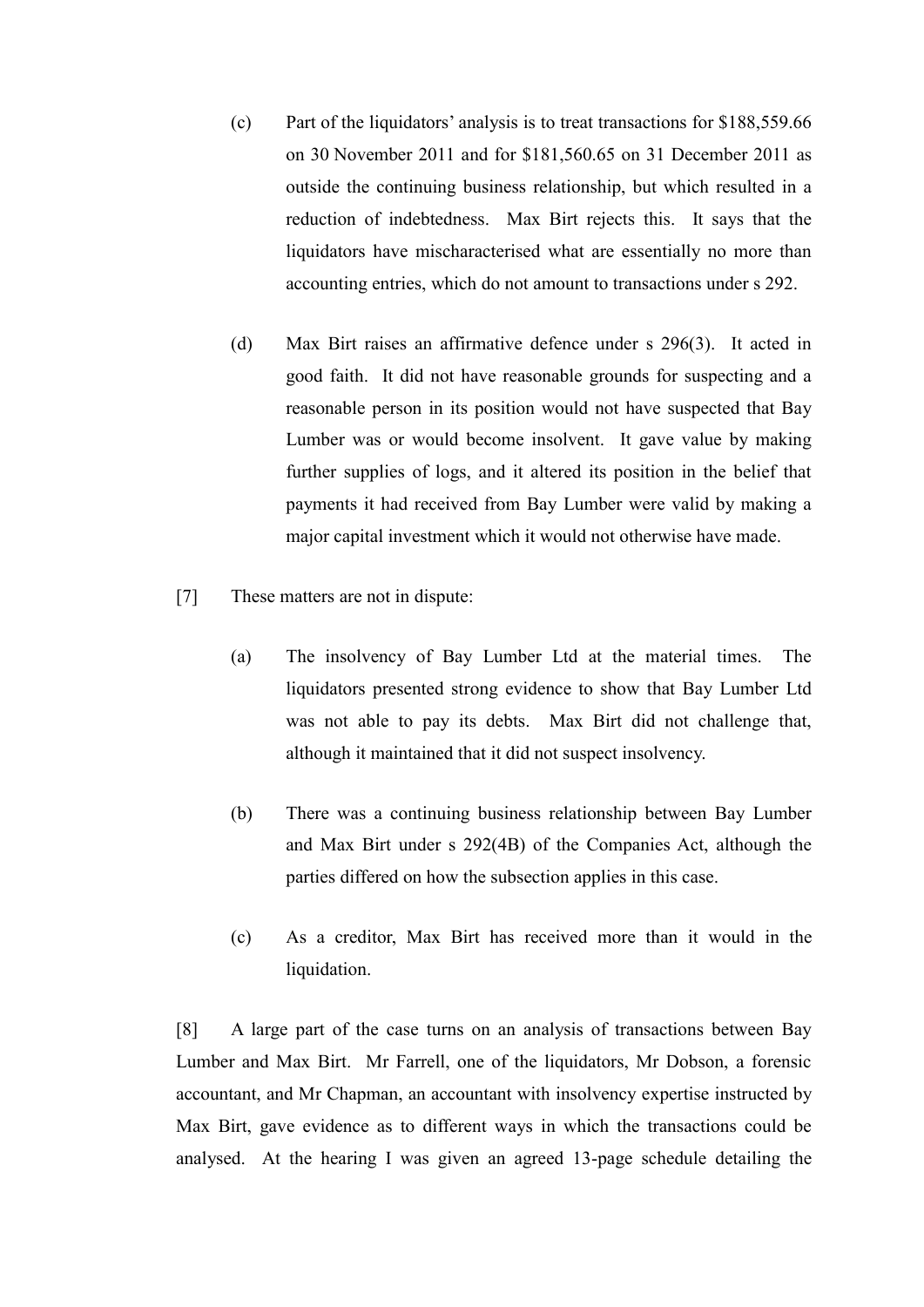transactions between Bay Lumber and Max Birt between 31 January 2010 and 10 January 2012. That schedule helpfully showed the results arising from the differences in their approaches. I express my thanks – deciding this case would have been much more difficult without it.

#### **Background**

[9] Bay Lumber carried on business at Waipapa in the Bay of Islands treating and processing logs. Its major suppliers were Taumata Plantations Ltd and White Cliffs Forests Ltd. Max Birt was Bay Lumber's major customer, buying most of its milled timber. Max Birt started buying timber from Bay Lumber in 2006. Bay Lumber had started with a small portable mill, putting through small volumes, but in 2007-2008, as a result of increased business it was doing with Max Birt, it set up a fixed mill allowing it to process significantly greater quantities.

[10] In 2009 Bay Lumber had cash-flow problems. It was not paying Taumata Plantations Ltd, which was threatening to cut off supplies. Mr Birt, Max Birt's director, was keen to ensure security of supply. He also saw Bay Lumber as a source of higher quality timber. He struck on the idea that Max Birt would pay for the supply of the logs to Bay Lumber at cost, and Bay Lumber would supply Max Birt with premium quality product in preference to any other customer. At the same time, a repayment plan would be made for Bay Lumber's debt to Taumata to be reduced.

[11] That led to two agreements – a supply agreement between Bay Lumber and Max Birt, and a repayment agreement between Taumata, Bay Lumber and Max Birt.

[12] Under the repayment agreement, Taumata undertook to continue supply to Bay Lumber in return for Bay Lumber making payments not only for current supply but also to reduce existing debt plus certain one-off payments. Bay Lumber authorised Max Birt to pay Taumata directly what it would otherwise have paid to Bay Lumber for timber. The debt to Taumata was to be repaid by January 2011, and that was apparently carried out.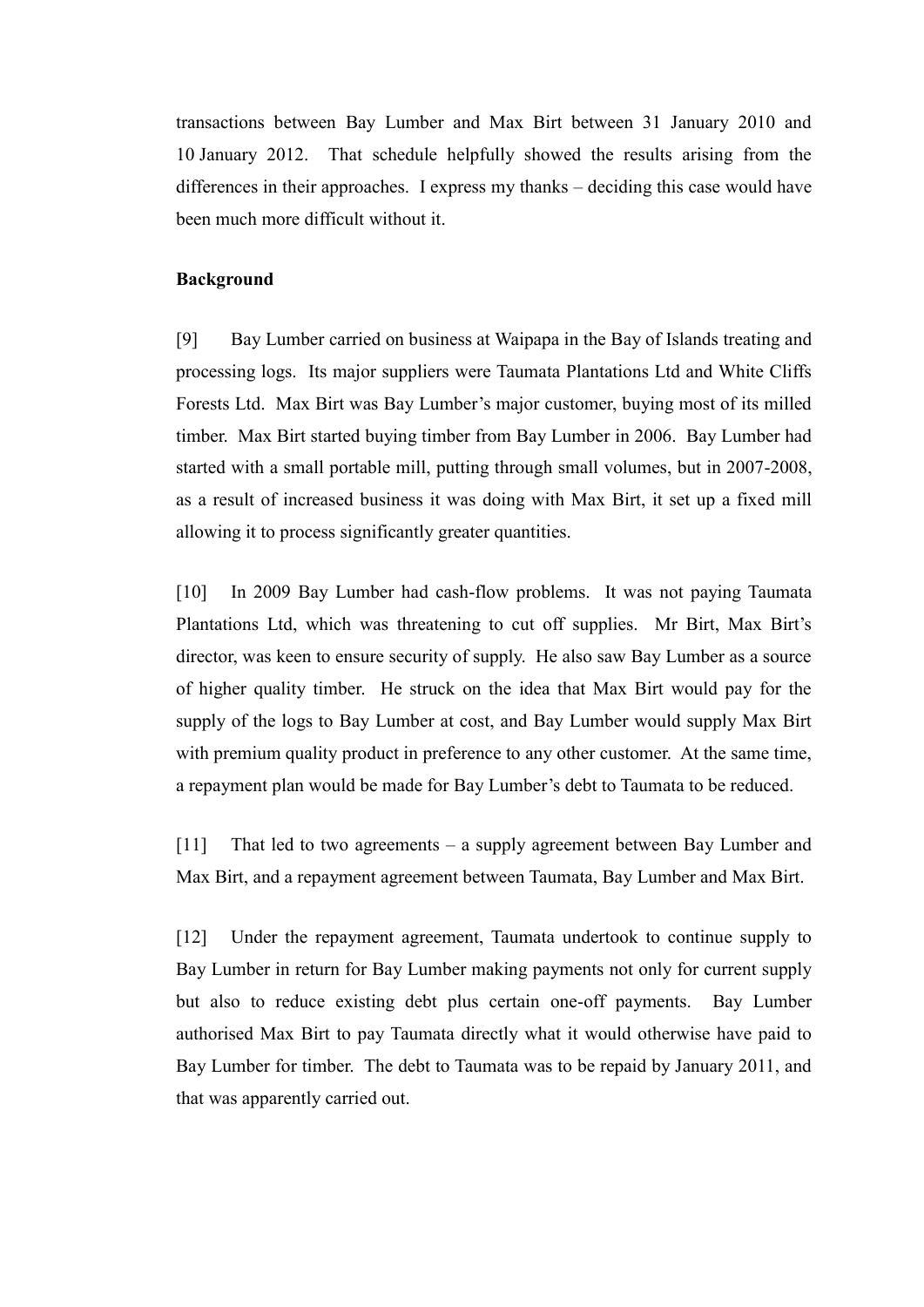[13] The supply agreement between Bay Lumber and Max Birt is more important for this case. It provided for Max Birt to order timber from Bay Lumber from time to time; Bay Lumber would use all reasonable efforts to meet all orders; Bay Lumber would make premium quality products available in preference to any other customer; and Bay Lumber was to use reasonable endeavours to fulfil all orders in a timely manner. On its side, Max Birt, in its discretion, could provide assistance to Bay Lumber by ordering logs in its name for delivery to Bay Lumber. Bay Lumber agreed to pay Max Birt for the logs supplied at cost, that is, without any mark-up.

[14] Clause 4 of the agreement said:

4.1 Each Party shall pay the full amount invoiced to it by the other Party by any, or a combination, of the following methods:

- (a) by cash payment made on the last day of the month following the date of invoice;
- (b) by offsetting an amount due to that Party by the other Party.

[15] Max Birt supplied logs to Bay Lumber until 9 November 2011. Bay Lumber supplied timber to Max Birt until 7 December 2011. Between 21 January 2010 and liquidation, the total value of logs Max Birt supplied to Bay Lumber was \$8,510,624.17. The total value of the timber Bay Lumber delivered to Max Birt in the same period was \$8,600,035.48. There were also payments going both ways. Bay Lumber paid \$884,239.95 to Max Birt. Max Birt paid \$961,045.43 to Bay Lumber. The net result was that Max Birt was \$12,605.83 to the good. After Bay Lumber went into receivership, Max Birt refunded the overpayment to the receivers.

[16] The relationship between Max Birt and Bay Lumber fell apart during 2011. Mr Birt's explanation is that he found that he was not getting the exclusive supply of premium quality timber contracted for. Bay Lumber was also selling quality timber to his competitors, who were undercutting him on the Australian market. He no longer wanted to subsidise his competitors. Although this was not part of his explanation, at the same time, Max Birt's accounting staff were encountering increasing difficulties in obtaining payments from Bay Lumber.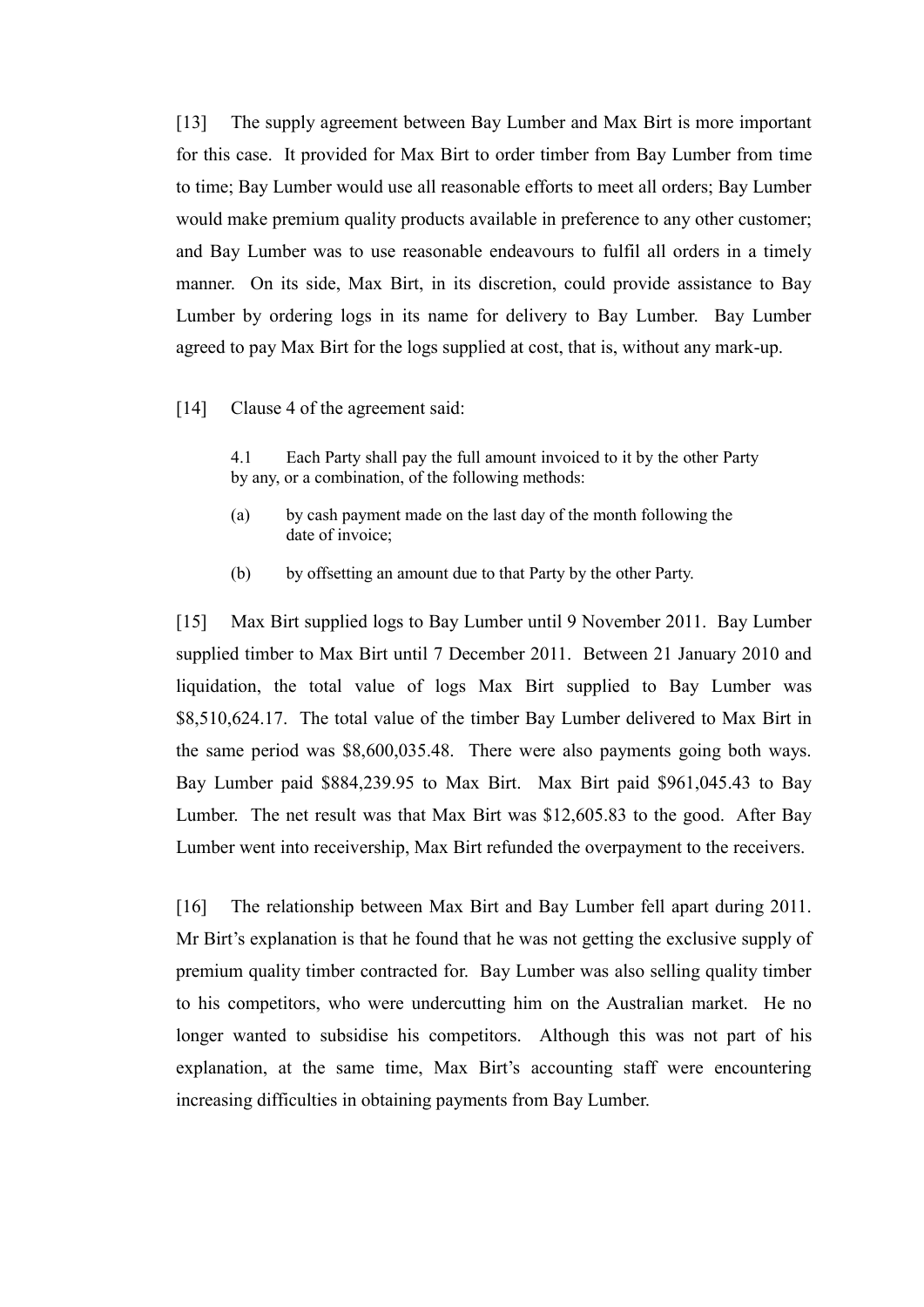[17] The Bank of New Zealand appointed receivers of Bay Lumber on 14 February 2012. The receivers realised assets of Bay Lumber but were not able to recover enough to pay the bank's debt in full. There were no funds from the receivership available to pay the preferential claim of the Commissioner of Inland Revenue for \$488,000, let alone ordinary unsecured creditors.

[18] In a report to creditors of May 2013, the liquidators advised that they had received claims of \$3,921,551, of which \$489,575 was preferential, \$2,309,011 was claimed as secured and \$1,122,965 as unsecured. Realisations until then amounted to \$285,980, with a further \$70,000 payable under settlement of another voidable transaction claim. So far in the liquidation there are no funds available for unsecured creditors. Mr Farrell's assessment is that unsecured creditors are unlikely to receive more than 20 cents in the dollar.

# **The liquidators' claim**

[19] Liquidators who allege that creditors have received more than they would in the liquidation while the company was insolvent are required to identify transactions to be set aside as voidable.<sup>1</sup> In this case the liquidators specify three transactions under s 292 and s 294(2)(c):

- (a) a running account from 29 June 2011 to 9 November 2011 when Bay Lumber reduced its indebtedness from \$1,095,311.94 to \$370,120.31, a net reduction of \$725,191.63;
- (b) a credit of \$188,559.66 on 30 November 2011; and
- (c) a credit of \$181,560.65 on 31 December 2011.

[20] Combined, the reduction in debt comes to \$1,095,311.94.

[21] In treating all the dealings between the parties between 29 June and 9 November as a single transaction, the liquidators are applying the running account

 $\frac{1}{1}$ 

Companies Act, s 294(2)(c).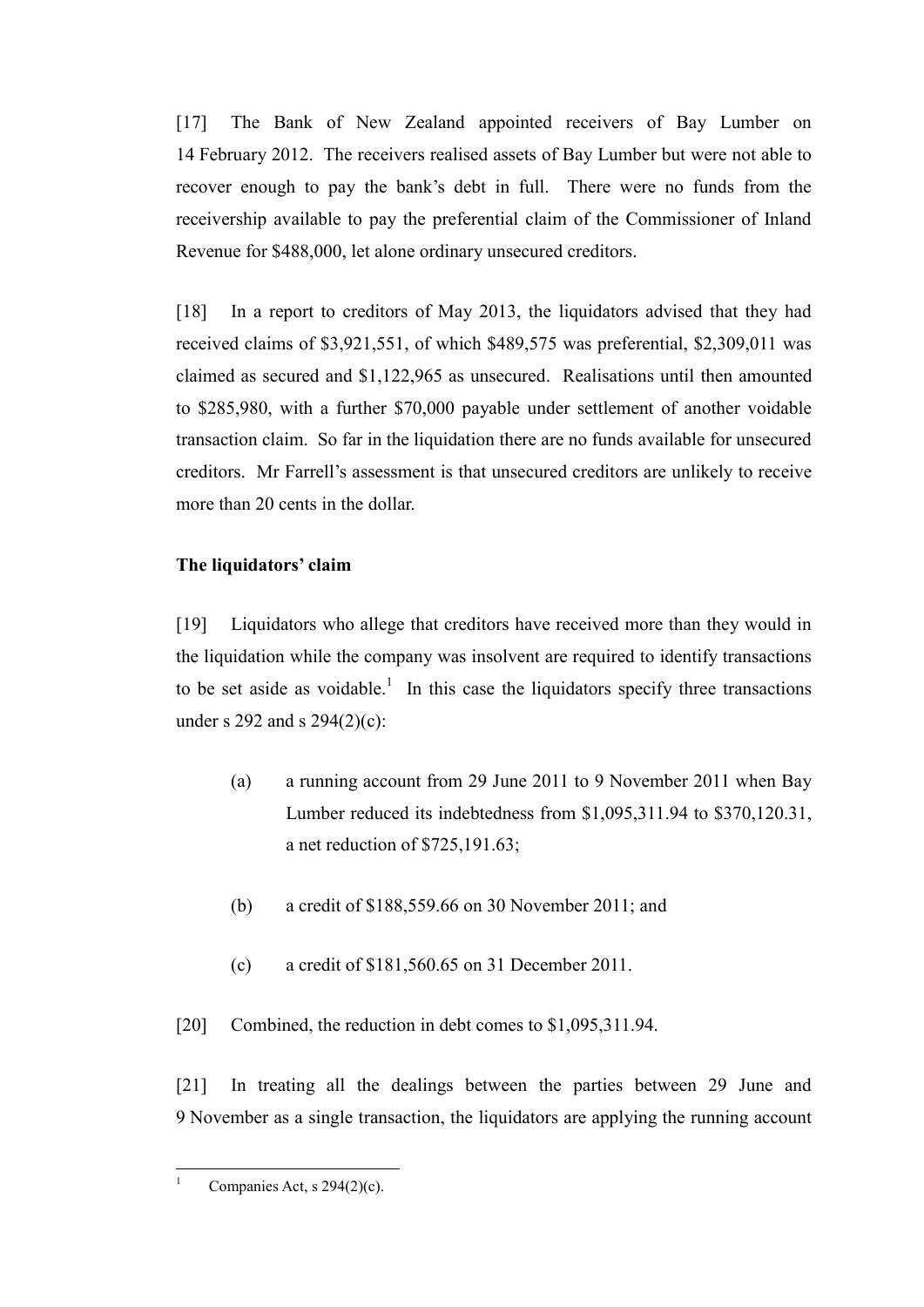provisions of s 292(4B). They say that the continuous business relationship came to an end on 8 November because that is the last day Max Birt supplied logs to Bay Lumber. $2$ 

[22] The other transactions were after the end of the business relationship. The parties differ on how those transactions are to be characterised. In the hearing the liquidators relied on the decisions in *Trans Otway Ltd v Shephard* to say that payment may be made be set-off.<sup>3</sup>

[23] There is some untidiness with the numbers. The liquidators say that they obtained the sum of \$1,095,311.94 as a starting amount by taking the sum of \$470,139.86 as the indebtedness at 1 June 2011 and have added on supplies of logs until 29 June 2011 amounting to \$625,172.08. The liquidators have taken 29 June as the date of peak indebtedness. On 30 June, Max Birt supplied \$33,843.70 of logs, Bay Lumber delivered \$6,807.41 of timber, Bay Lumber paid \$150,000 and a credit by set-off of \$314,208.69 was recorded – resulting in a net reduction in debt. The liquidators say that the logs supply on 30 June was \$31,680.24, not \$33,843.70. They did not take that into account "in order to avoid any undue disadvantage" to Max Birt. A more likely explanation is that they could obtain a higher starting amount if they left the transactions of 30 June out of account.

[24] The agreed schedule shows different amounts. At 29 June the figure for Bay Lumber's debt before the transactions of 30 June is \$1,090,559.92. As the experts conferred and agreed on the figures in the schedule, I prefer it. If I were to take a date of peak indebtedness, rather than the end of the month, and I were to apply the face value of the debt, I would take \$1,090,559.92 as the starting figure.

### **How Max Birt and Bay Lumber recorded their transactions**

[25] Under the supply agreement, each side invoiced the other for logs supplied or timber delivered. At the end of each month there was a reconciliation, usually by

 $\sqrt{2}$ <sup>2</sup> There is a minor difference between the parties whether the correct date is 8 or 9 November, but in this decision, the difference does not matter. 3

*Trans Otway Ltd v Shephard* [2005] 3 NZLR 678 (CA), [2006] 2 NZLR 289 (SC).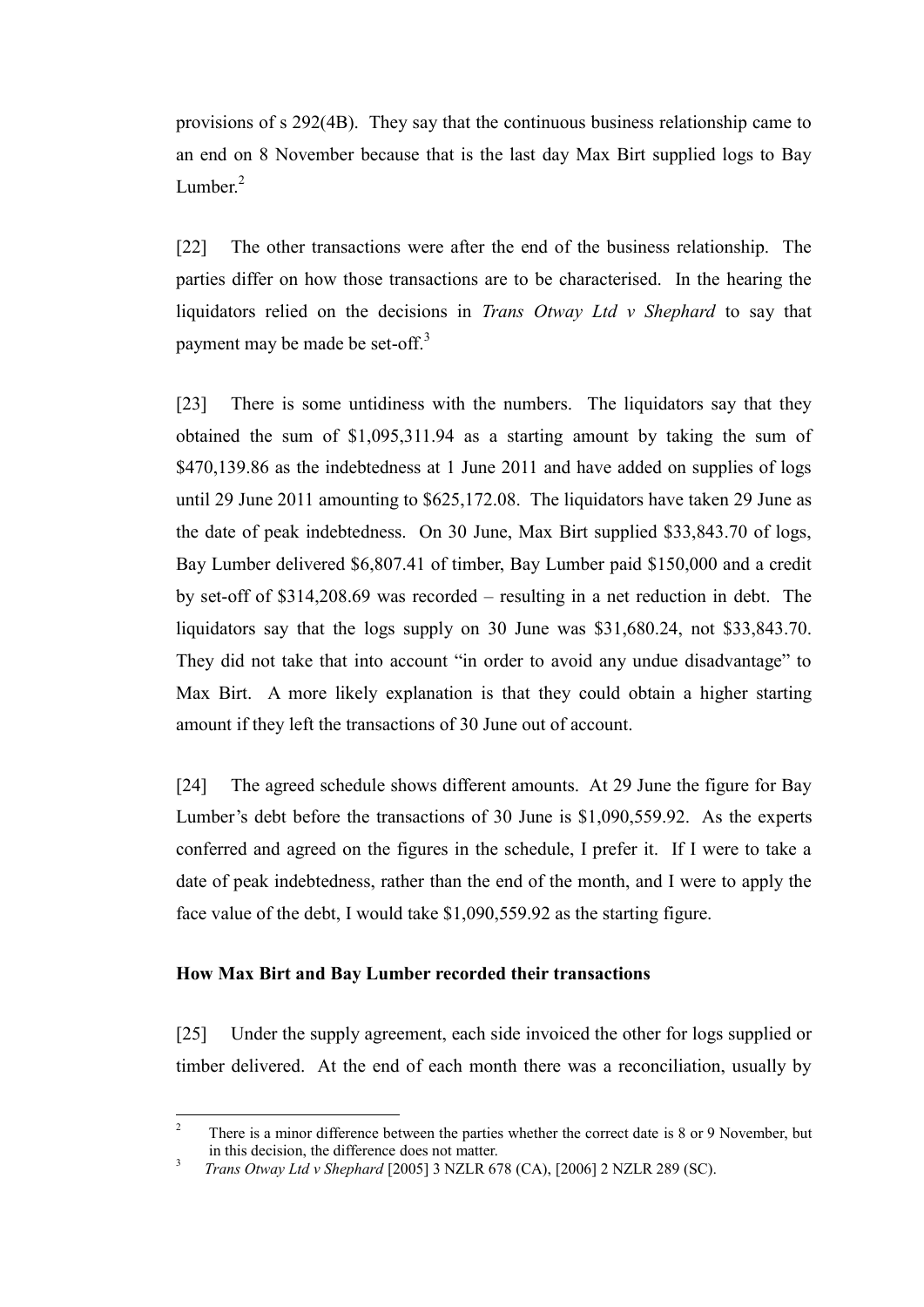Max Birt's accounting staff. $4$  Bay Lumber's staff invariably accepted the calculations by Max Birt. It was determined whether payment for logs supplied in the previous month would be paid by cash or set-off. When it carried out the reconciliation, Max Birt applied the total of the invoices for logs it had supplied to Bay Lumber during the month, but it did not take into account at that stage the invoices for milled timber delivered by Bay Lumber in that month. They were only taken into account in the calculation in the next month. There was a lag in the Bay Lumber timber invoices being brought into account. As an example, if Max Birt supplied Bay Lumber with \$10,000 of logs in a month and Bay Lumber supplied Max Birt with \$10,000 of timber in that period, the reconciliation at the end of the month would show Max Birt as a creditor of Bay Lumber for \$10,000 but Bay Lumber's supply of timber would not be brought into account until the following month.

[26] This lag in bringing into account timber supplied by Bay Lumber to Max Birt can be seen in the schedule provided in the hearing. The schedule begins at 31 January 2010. In that month, Max Birt had supplied Bay Lumber with logs to the value of \$381,150.90. Bay Lumber delivered timber to Max Birt worth \$321,377.48. The difference in value is \$59,773.42 but the liquidators' analysis has treated Bay Lumber as indebted to Max Birt in the sum of \$381,150.90. The timber deliveries in January 2010 have not been taken into account.

[27] Similarly, at the start of the specified period, 23 February 2010, the difference in value between logs supplied and timber delivered since 31 January 2010 was \$93,028.52 but the liquidator has treated Bay Lumber as indebted to Max Birt in the sum of \$766,142.03. Supplies of logs during the month have been taken into account to reach that figure, but deliveries of timber have not. The schedule shows a set-off for 26 February 2010 for \$325,627.36 which is supported by a remittance advice issued by Bay Lumber Ltd on 26 February 2010.

[28] The liquidators explain that Max Birt was not required to take into account the deliveries of timber during the month until the end of the month. Their case is that Max Birt's indebtedness for timber supplied did not arise until the end of the

 $\overline{4}$ There is evidence that Bay Lumber did it once.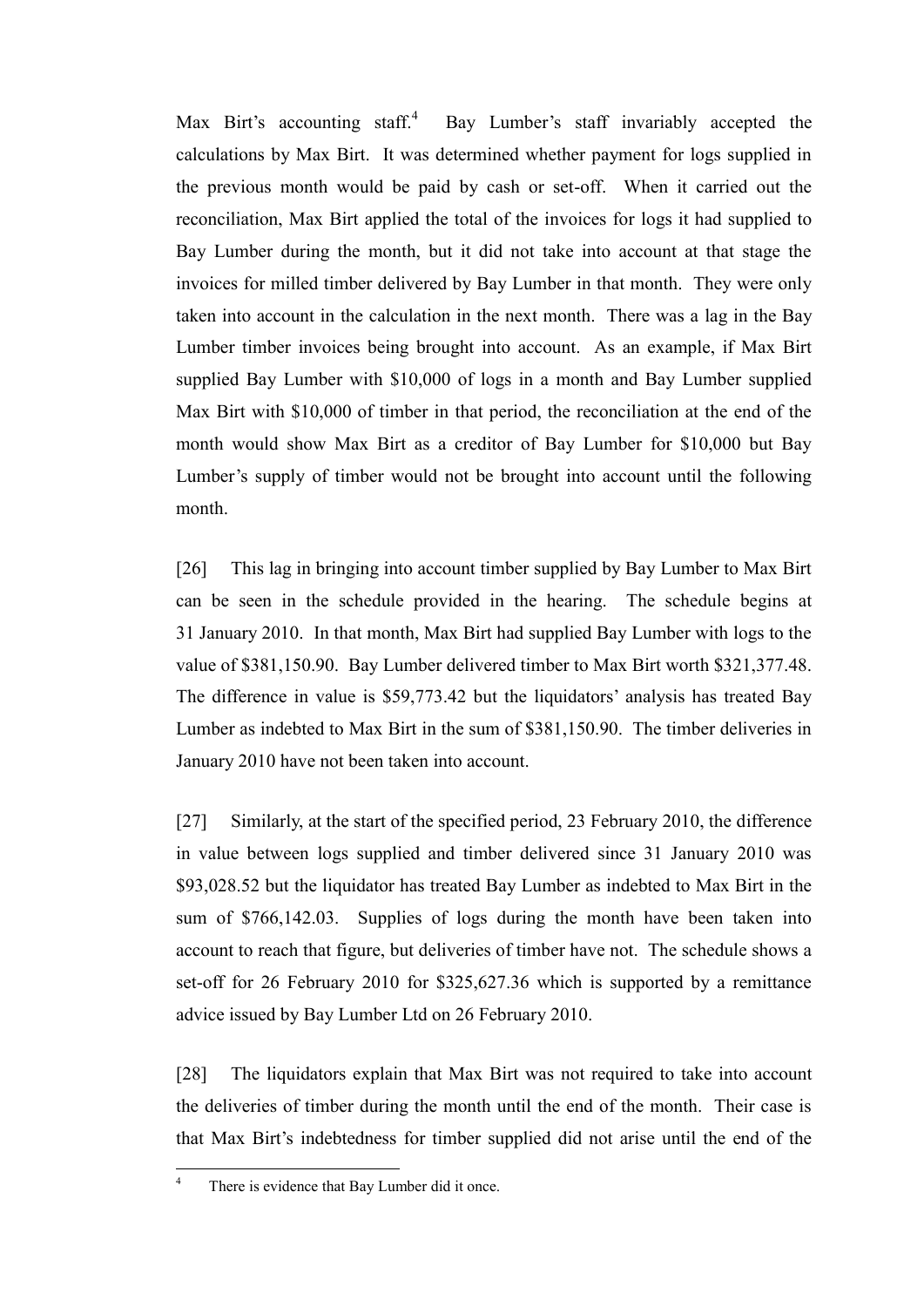month when it was invoiced and it was therefore not necessary to take the Bay Lumber's invoices for timber into account before then. No set-off could be applied earlier.

[29] For my part I have difficulty understanding why Max Birt could debit Bay Lumber with supplies of logs during the month, but defer taking into account deliveries of timber until later. But that doubt does not matter. Max Birt did not submit that the monthly off-sets carried out did not follow the terms of the supply agreement. It would have had difficulty doing so, because there was clear and uncontradicted evidence of a consistent course of dealing in carrying out the off-sets in the way outlined above. This is a case where the parties' subsequent conduct goes to the meaning of the contract.<sup>5</sup> It is, alternatively, a case of estoppel by convention.<sup>6</sup>

[30] I accordingly hold that the indebtedness of Bay Lumber to Max Birt is to be calculated during the specified period by applying the parties' reconciliations under clause 4 of the supply agreement. Mr Farrell has applied that. I accept his approach but apply the amounts shown in the agreed schedule.

[31] At the same time it is also important to recognise that the statement of the parties' accounts at any one time does not reflect the net difference in the values of their supplies to each other at that time. The agreed schedule shows Mr Chapman's calculation of differences in values based on logs supplied, timber delivered and payments between the parties. There are significant differences between the recorded indebtedness and the actual differences in values. Under the way the parties did the accounts, Bay Lumber was always indebted to Max Birt, but for periods (most of the time between the end of March 2010 and the beginning of February 2011) the payments and deliveries Bay Lumber made to Max Birt exceeded the value of logs and payments it received.

 $\varsigma$ <sup>5</sup> *Wholesale Distributors Ltd v Gibbons Holdings Ltd* [2007] NZSC 37, [2008] 1 NZLR 277. For this case it does not matter whether the approach of Tipping and Anderson JJ, that subsequent conduct must be that of all parties to a contract, or that of Thomas J, under which the conduct of only one party can be relevant, applies because, even on the approach of Thomas J, Max Birt is not entitled to adopt an interpretation contrary to its earlier conduct.

<sup>6</sup> *National Westminster Finance NZ Ltd v National Bank of NZ Ltd* [1996] 1 NZLR 548 (CA).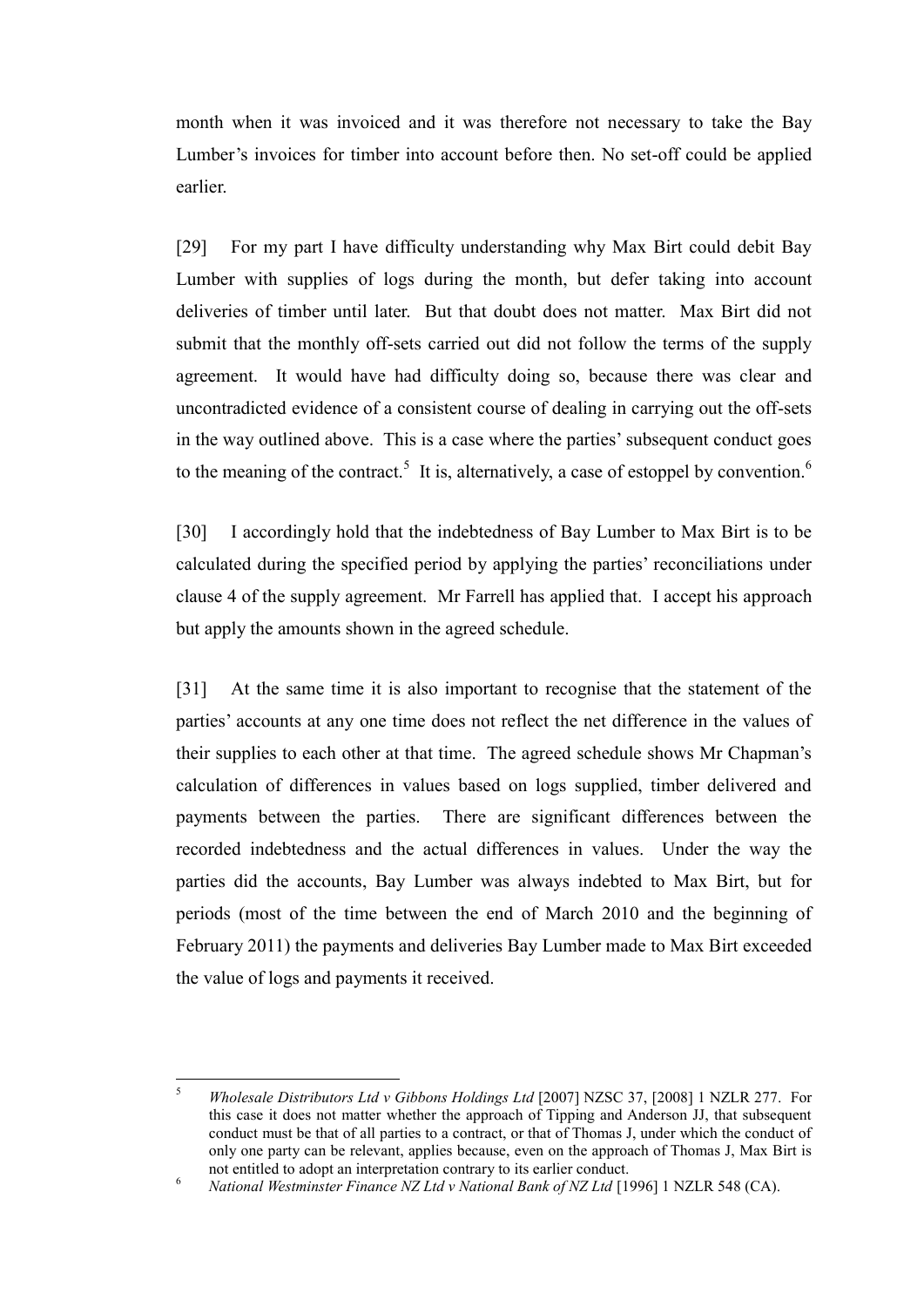### **How to measure the preference – by values of supplies or amount of debt?**

[32] In almost every voidable transaction case, the direction of supply is one way. The alleged preferred creditor has made supplies (of goods, services or funds) to the company, for which it has not been paid. This case is unusual as involving supplies going both ways as part of a continuing business arrangement. Before seeing how there can be a preference in this case and how it is to be measured, it is useful to highlight two aspects of voidable transactions, one legal, the other economic.

[33] As to the legal, a starting point is Dixon J's statement in *Robertson v Grigg*:<sup>7</sup>

The relationship of debtor and creditor was for long the very foundation of the provisions of bankruptcy law affecting preference, and, although exceptions have been introduced, the old rule otherwise remains and nothing can amount to a preference unless the person preferred is a creditor.

### [34] In *Airservices Australia v Ferrier*, Brennan CJ said:<sup>8</sup>

To be a preference a payment must discharge, pro tanto, an existing debt.

That is also reflected in s 292(2)(b) of the Companies Act: an insolvent transaction enables a supplier to "receive more towards satisfaction of a debt owed by the company". A supplier is a creditor when it has not been paid for supplies it has made. (There may of course be other creditors besides suppliers.) A supplier will not be a creditor if it has been pre-paid or is paid on delivery.<sup>9</sup> In law there is no debt. Such a transaction cannot be challenged under s 292. Ormiston JA gave a policy explanation in *V R Dye & Co v Peninsula Hotels Pty Ltd*: 10

So it has been accepted for many years that, as long as the company does not pay out existing creditors without obtaining an effective corresponding advantage, then it should be allowed to acquire goods and services by prepayment or on cash on delivery terms. The rationale behind the "exception" (more precisely, the non-inclusion within the general rule) is that the company gains goods and services to an equivalent value (in broad terms) to

 $\overline{a}$ <sup>7</sup> *Robertson v Grigg* (1932) 47 CLR 257 at 271.

<sup>8</sup> *Airservices Australia v Ferrier* (1996) 185 CLR 483 at 491 (dissenting, but not on this point).

<sup>9</sup> *Airservices Australia v Ferrier*, above n 8, per Toohey J at 516-7 (dissenting, but not on this point); *V R Dye & Co v Peninsula Hotels Pty Ltd* [1999] 3 VR 201 (VSCA) per Ormiston JA at [29]-[31]; *Re Advocate Advertising Ltd (in liq), Burgess v Raindance Company NZ Ltd* [2013] NZHC 2738.

<sup>10</sup> *V R Dye & Co v Peninsula Hotels Pty Ltd* , above n 9, at 34.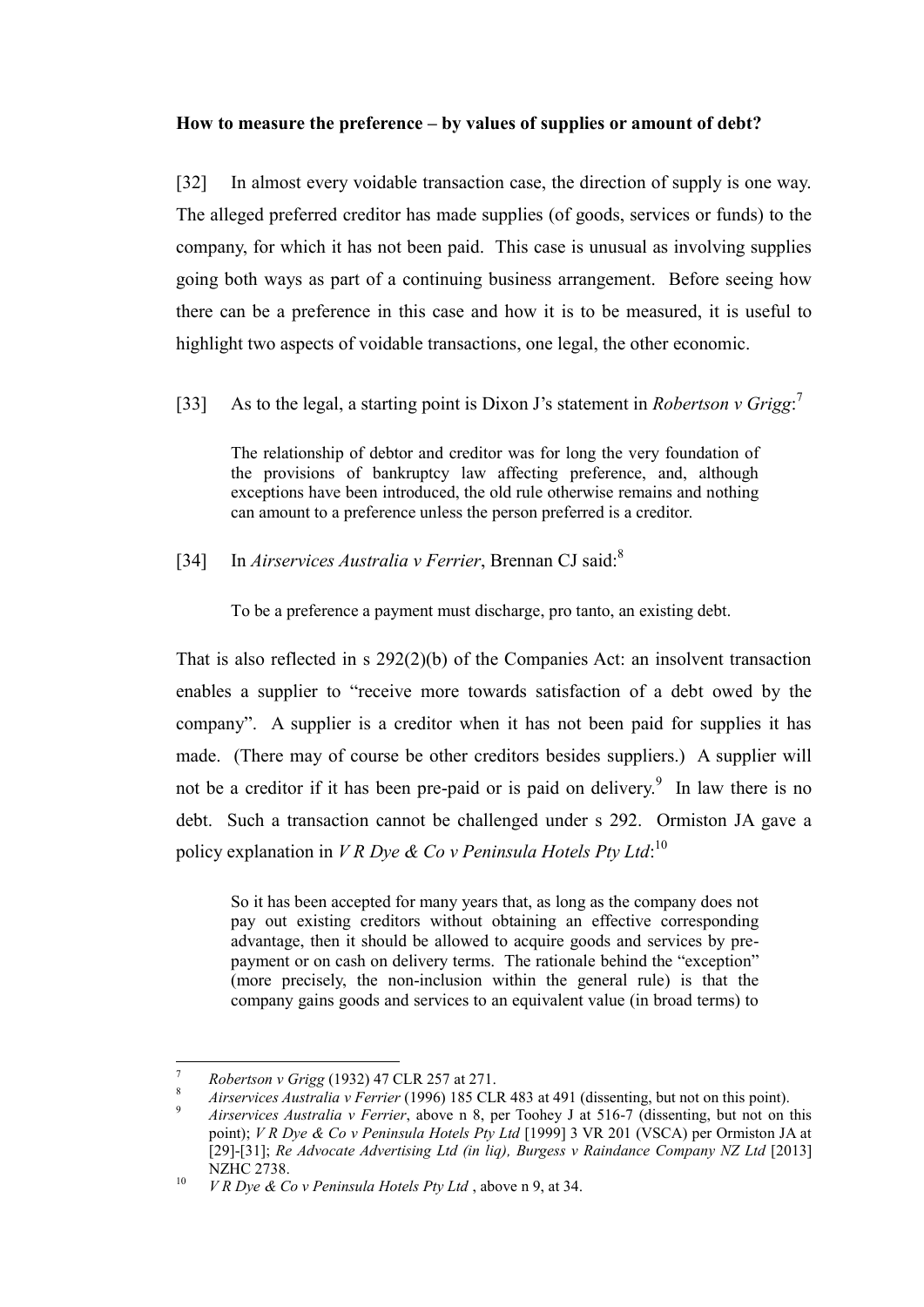that which it pays out to obtain them, so that existing creditors cannot in theory be prejudiced by the payment.

[35] That explanation goes to the economic aspect - the conferral of value by the supplier. The law as to voidable transactions is concerned with creditors (including unpaid suppliers) receiving more than they would in the liquidation. But if the supplier confers equivalent value on the company, the supplier gains no advantage and the assets available for creditors are not reduced. In *Farrell v Fences & Kerbs Ltd*, a decision as to "gave value" under s  $296(3)(c)$ , the Court of Appeal held that value given at the time the antecedent debt arose was not relevant. Value would count if it was given at the time of the alleged preferential transaction or later.<sup>11</sup> This notion that a contemporaneous or future conferral of value will go towards avoiding or reducing a preference also applies outside s 296(3). As Ormiston JA pointed out, it is one reason why pre-payments and payments on delivery do not involve preferences. It will also go to whether a supplier has received more than it would in the liquidation for the purpose of s 292(2)(b). The Australian courts recognised this in holding that in running account cases, further supplies made by a creditor should be taken into account in establishing whether there had been a preference. These cases are significant as they show the development of principle before the running account doctrine was enacted in statute. The decision of the majority in *Airservices Australia* shows the relevance of conferring value in a running account to establish the ultimate effect of a payment: $12$ 

If a payment is part of a wider transaction or a "running account" between the debtor and the creditor, the purpose for which the payment was made and received will usually determine whether the payment has the effect of giving the creditor a preference, priority or advantage over other creditors. If the sole purpose of the payment is to discharge an existing debt, the effect of the payment is to give the creditor a preference over other creditors unless the debtor is able to pay all of his or her debts as they fall due. But if the purpose of the payment is *to induce the creditor to provide further goods or services* as well as to discharge an existing indebtedness, the payment will not be a preference *unless the payment exceeds the value of the goods or services acquired.* In such a case a court, exercising jurisdiction under s 122 of the Bankruptcy Act, looks to the ultimate effect of the transaction. Whether the payment is or is not a preference has to be "decided not by

 $11$ <sup>11</sup> *Farrell v Fences & Kerbs Ltd* [2013] NZCA 91, [2013] 3 NZLR 82 at [86]-[93].

<sup>12</sup> *Airservices Australia v Ferrier* (1996) 185 CLR 483 at 501-503. Other running account cases include *Richardson v Commercial Banking Company of Sydney Ltd* (1952) 85 CLR 110; *Rees v Bank of New South Wales* (1964) 111 CLR 210; and *Queensland Bacon Pty Ltd v Rees* (1966) 115 CLR 266.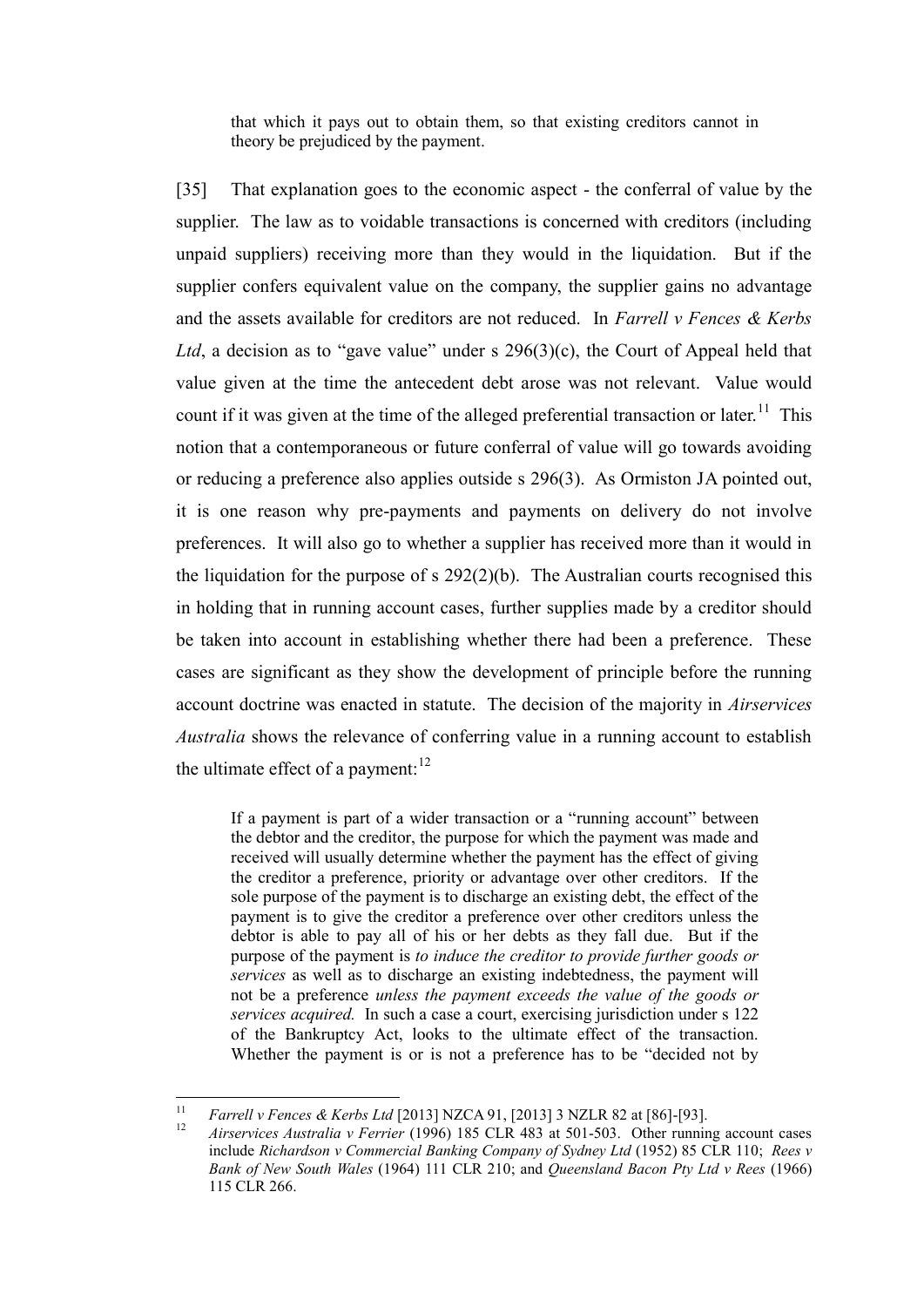considering its immediate effect only but by considering what effect it ultimately produced in fact".

As a consequence, a payment made during the six month period cannot be viewed in isolation from the general course of dealing between the creditor and the debtor before, during and after that period. Resort must be had to the business purpose and context of the payment to determine whether it gives the creditor a preference over other creditors. To have the effect of giving the creditor a preference, priority or advantage over other creditors, *the payment must ultimately result in a decrease in the net value of the assets* that are available to meet the competing demands of the other creditors.

…

If at the end of a series of dealings, the creditor has supplied goods to a greater value than the payments made to it during that period, the general body of creditors are not disadvantaged by the transaction – they may even be better off. The supplying creditor, therefore, has received no preference.

(Emphasis added)

[36] Referring to the running account cases, in *Trans Otway Ltd v Shephard* the Supreme Court said:<sup>13</sup>

It is entirely proper and in accordance with commercial reality where the creditor is extending further credit to a debtor company to have regard to the net effect of the payments in determining whether overall the creditor has been preferred, and to set them aside only to that extent.

[37] Now for this case of supplies going both ways. I take again the example of Max Birt supplying logs worth \$10,000 and Bay Lumber supplying timber worth \$10,000 in the same month. These are contemporaneous supplies. It does not matter that on any particular day one may have supplied more than the other. The parties arranged their accounts so that supplies during any month were aggregated. In *Farrell v Fences & Kerbs Ltd* the Court of Appeal indicated that a realistic commercial approach was required on matters of timing.<sup>14</sup> I deal further with this timing aspect later.<sup>15</sup>

[38] Under the parties' course of dealing, at the end of the month when accounts were taken, Bay Lumber was indebted to Max Birt for \$10,000 for logs supplied but Bay Lumber was not a creditor of Max Birt for the \$10,000 of timber delivered. It

 $13$ <sup>13</sup> *Trans Otway Ltd v Shephard*, above n 3, at [11].

<sup>14</sup> *Farrell v Fences & Kerbs Ltd*, above n 11, at [90]. See also *Burgess v Raindance Company NZ Ltd*, above n 9, at [44].

 $15$  Below at [69]-[71], [75].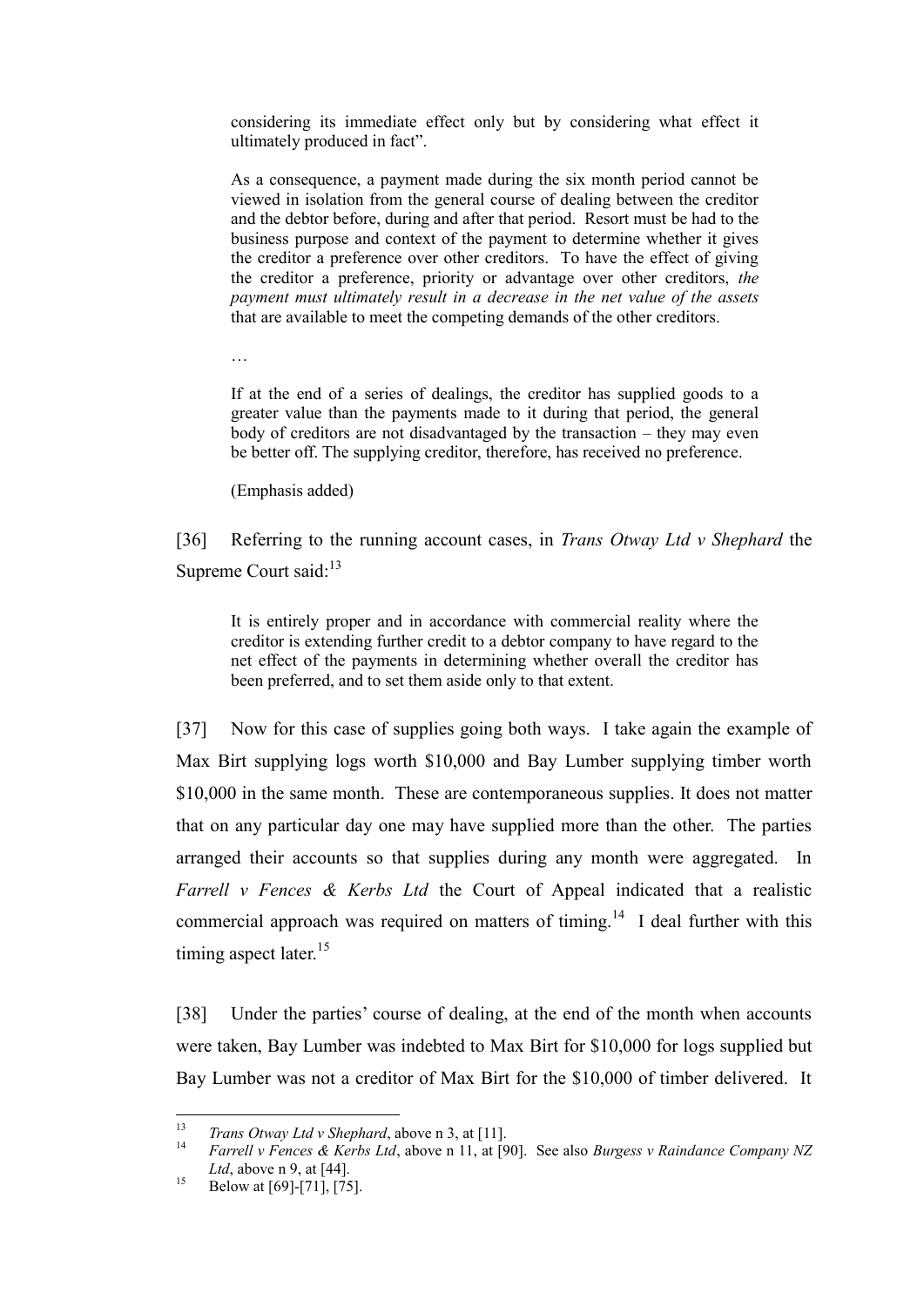would not become a creditor for that sum until later. The liquidators' position is that they can take that \$10,000 debt to Max Birt as the amount of Bay Lumber's indebtedness and challenge later transactions that reduce that indebtedness, including the later credit to Bay Lumber for the delivery of timber, even though Bay Lumber gave equivalent value for Max Birt's supply at the same time. They would have it that Bay Lumber's timber delivery, which would become the subject of the contractual set-off under clause 4 of the supply agreement, is a preferential transaction, because it goes in reduction of a debt that had already accrued.

[39] The liquidators made this point by an argument based on insolvency set-off under s 310 of the Companies Act. It went this way. Before the time for set-off under clause 4 of the supply agreement arrived, any debt payable by Bay Lumber for logs supplied was to be dealt with separately from any debt owed by Max Birt for timber delivered. If Bay Lumber were to go into liquidation before the date for setoff had arrived, s 310 would govern whether there could be insolvency set-off. If Max Birt could not show that it did not have reason to suspect that Bay Lumber was not able to pay its debts, under s  $310(2)$  there could not be insolvency set-off.<sup>16</sup> In that case, Max Birt would have to pay for any timber supplied and would have to claim separately in the liquidation, along with other unsecured creditors, for any debt for logs supplied.

[40] The basis for this argument lies in the decisions of the Court of Appeal and Supreme Court in *Trans Otway Ltd v Shephard*. 17 The Court of Appeal accepted that there could be payment by set-off, which may be a voidable transaction under s 292, if it enables a creditor to receive more than it would in the liquidation. The Supreme Court held that, while that is so, insolvency set-off under s 310 came into

16 Section 310(2) says:

 $\overline{a}$ 

(2) A person, other than a related person, is not entitled under this section to claim the benefit of a set-off arising from—

<sup>(</sup>a) a transaction made within the specified period, being a transaction by which the person gave credit to the company or the company gave credit to the person; or

<sup>(</sup>b) the assignment within the specified period to that person of a debt owed by the company to another person—

unless the person proves that, at the time of the transaction or assignment, the person did not have reason to suspect that the company was unable to pay its debts as they became due. It is worth noting that transactions not involving indebtedness are not caught by this provision.

*Trans Otway Ltd v Shephard*, above n 3.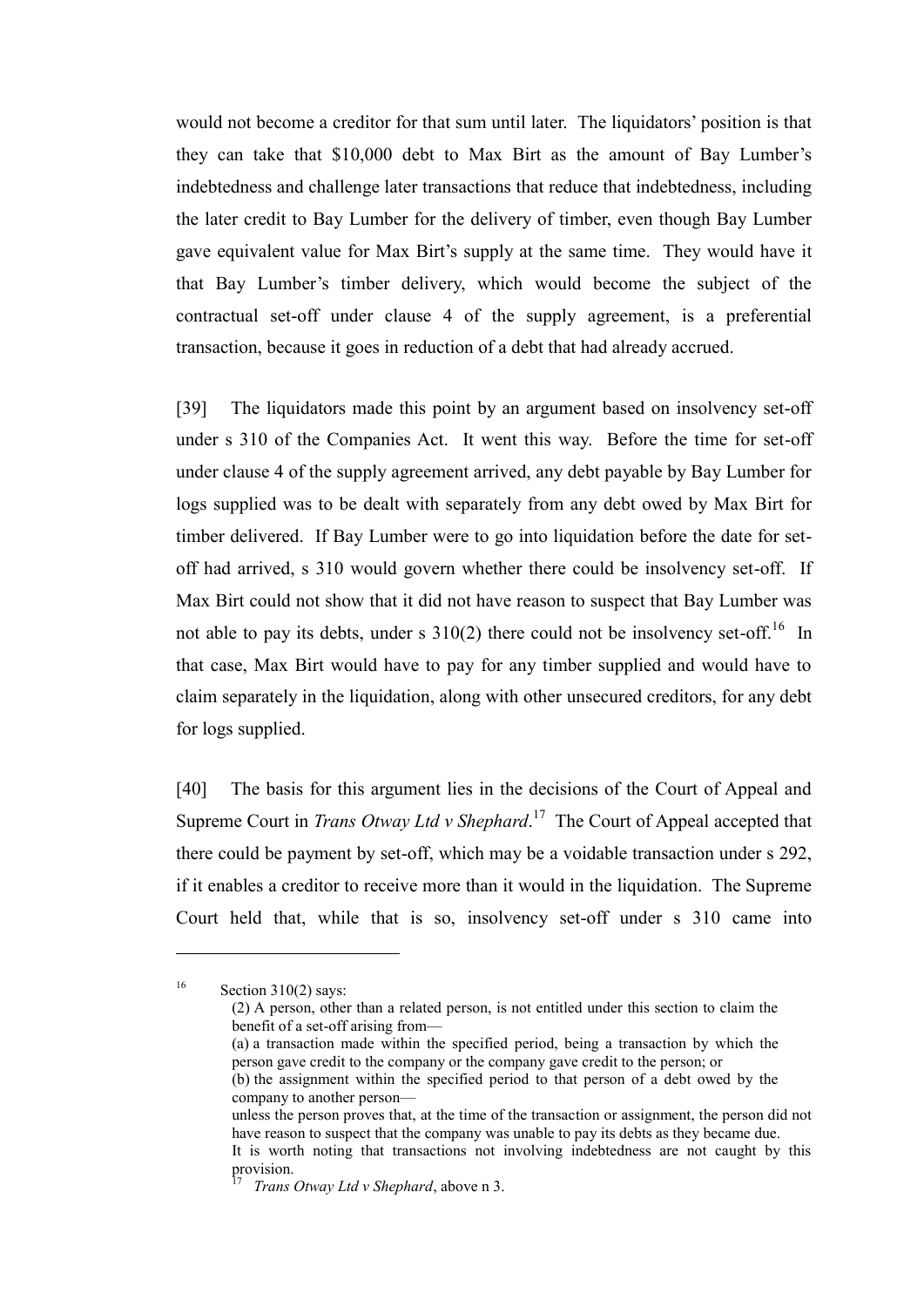consideration. If the set-off under s 310 would apply if the company were put into liquidation ahead of the contractual set-off, there would be no preference, but that was in turn subject to the exception under s  $310(2)$ .

[41] Sophisticated as that argument is, it deals only with the legal aspect at the expense of the economic. It ignores the fact that there has been a contemporaneous exchange of equivalent values. In economic terms, the positions of Max Birt and Bay Lumber have not changed. The value of assets available for creditors is constant. Max Birt has not gained any advantage over other creditors. In commercial terms, there are no transactions directed at discharging any existing indebtedness. In economic terms it is misleading to treat one party as having given credit to the other, whatever may be the position under the law.

[42] It is when there is a disparity in the values of contemporaneous supplies that it may be necessary to examine transactions that go to discharge indebtedness. So if Max Birt supplied \$20,000 of logs in the month in which Bay Lumber delivered \$10,000 of timber, later transactions to close the \$10,000 gap may give a preference to Max Birt. Again, in economic terms, Max Birt is a creditor for only \$10,000, not \$20,000.

[43] This aspect is relevant to remedy. The purpose of orders under s 295 is to undo any preference. While a creditor should be required to disgorge all the benefits received by way of preference, it should not be ordered to give back more.<sup>18</sup> The discretion given under s 295 allows the court to mould orders to fit the circumstances of the case. Under the example in the last paragraph, if later transactions by Bay Lumber closed the gap, the amount by which Max Birt has benefited as a creditor is \$10,000, not \$20,000 as the liquidators would have it. If the transactions by which it has closed the gap are voidable under s 292, the appropriate remedy under s 295 is to order payment of \$10,000, not \$20,000.

18

*Reynolds v HSE Holdings Ltd* HC Whangarei CIV-2009-488-738, 17 September 2010 at [28], *Farrell v E & E Aps* [2012] NZHC 417, (2012) 11 NZCLC 98-004 at [35], *Grant v Lotus Gardens Ltd* [2013] NZHC 1135 at [25] (overturned on appeal, but not on this point: *Grant v Lotus Gardens Ltd* [2014] NZCA 127, [2014] 2 NZLR 726).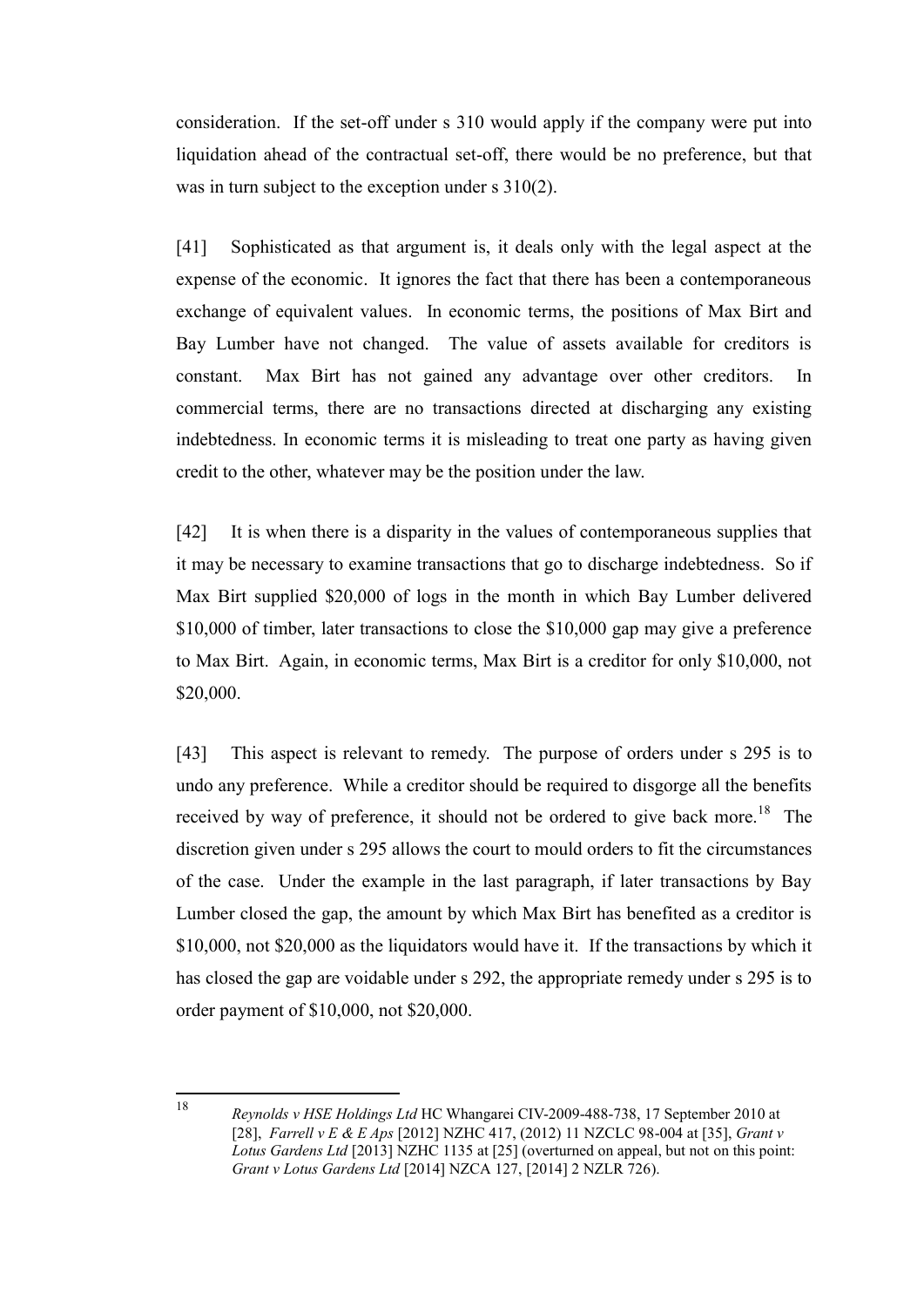[44] Accordingly, I shall fix the remedy under s 295 as the amount required to get rid of any preference measured by economic disparity rather than legal indebtedness.

### **Peak indebtedness**

[45] The peak indebtedness issue arises in cases under s 292(4B):

Where—

- (a) a transaction is, for commercial purposes, an integral part of a continuing business relationship (for example, a running account) between a company and a creditor of the company (including a relationship to which other persons are parties); and
- (b) in the course of the relationship, the level of the company's net indebtedness to the creditor is increased and reduced from time to time as the result of a series of transactions forming part of the relationship;

then—

- (c) subsection (1) applies in relation to all the transactions forming part of the relationship as if they together constituted a single transaction; and
- (d) the transaction referred to in paragraph (a) may only be taken to be an insolvent transaction voidable by the liquidator if the effect of applying subsection (1) in accordance with paragraph (c) is that the single transaction referred to in paragraph (c) is taken to be an insolvent transaction voidable by the liquidator.

[46] In a continuing business relationship, a company's indebtedness to a supplier may fluctuate over time. It is necessary to establish a starting point from which all transactions (both supplies of goods and services and payments) are combined into a single transaction. Liquidators want to go for the point where the company's indebtedness is at its highest. That means that even though there may be later transactions under which the creditor gives further value to the company, they will be exceeded in value by other transactions reducing the company's indebtedness. Liquidators will therefore look to the net reduction in indebtedness as giving a preference. On the other hand, suppliers want to take an earlier date so that the hump in indebtedness is countered by earlier transactions in which the supplier gave value to the company. In this case Max Birt wants to take 23 February 2010, the beginning of the specified period under s 292(5), as the start date, whereas the liquidators go for 29 June 2011 to maximise their recovery.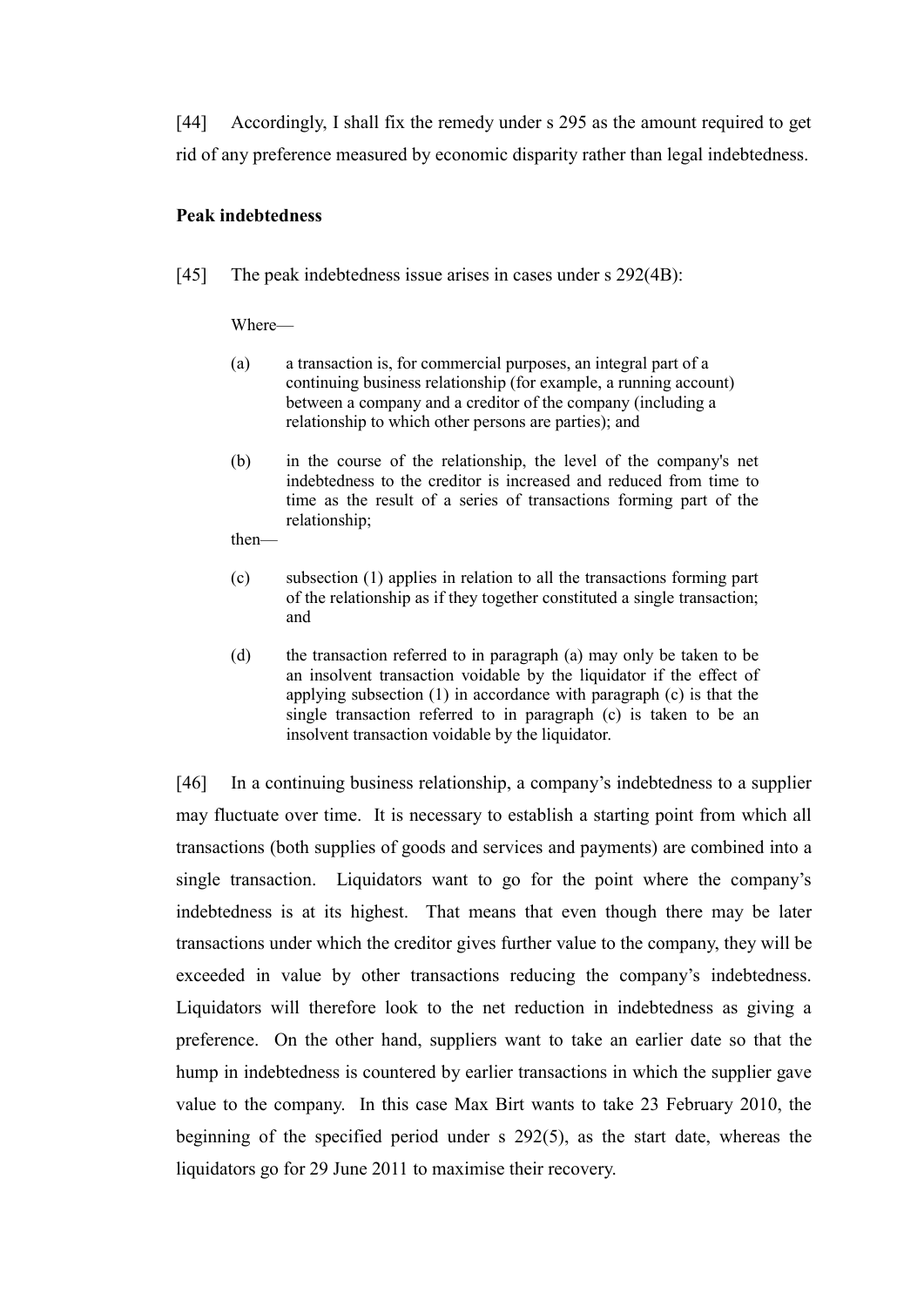[47] This peak indebtedness question arises under effects-based régimes for voidable transactions. At common law the test for setting aside transactions as preferential was the fraudulent intention of the debtor to prefer a creditor ahead of others.<sup>19</sup> A claim would fail if the transaction could be explained by some other matter, such as a creditor pressing for payment, because that would negative any fraudulent intent. When there was no other evidence, payments in the ordinary course of business were not held to be fraudulent. The intention test was applied in New Zealand's insolvency legislation until the company law reforms of the 1990s. Because supplies of goods and services under a continuing business relationship could be readily explained as being in the ordinary course of business, there were no cases in New Zealand on running accounts while the test for preference was based on intention. Australia's bankruptcy legislation on the other hand had an effects-based test.<sup>20</sup> The intention of the debtor was irrelevant. What counted was whether the effect of the transaction was to give a creditor an advantage over others. In running account cases leading up to the High Court's decision in *Airservices Australia*, the Australian courts developed an approach of not having regard to a transaction in isolation but in considering it as part of a series of transactions to see whether the ultimate effect was to prefer a creditor. In doing so, they held that a liquidator was entitled to take the date of peak indebtedness as the starting point. In *Rees v Bank of New South Wales* Barwick CJ said:<sup>21</sup>

It was also said in argument for the bank that it was not permissible for the liquidator to choose a date within the period of six months and to make a comparison of the state of the overdrawn account at that date and its state at the date of the commencement of the winding up. It was submitted that the proper comparison was between the debit in the account at the commencement of the statutory period of six months and the debit at the commencement of the liquidation – a comparison which in this case would result in a materially lesser figure than that reached by taking the liquidator's comparison. In my opinion the liquidator can choose any point during the statutory period in his endeavour to show that from that point on there was a preferential payment and I see no reason why he should not choose, as he did here, the point of peak indebtedness of the account during the six months period.

[48] The Australian courts have followed that approach. The running account test was enacted in s 588FA(3) of the Corporations Act 2001 (Cth):

<sup>19</sup> <sup>19</sup> *Grant v Lotus Gardens Ltd*, above n 18, at [36](c).<br><sup>20</sup> *S Disk webs 8 Gs Ltd v Llnud* (1922) 49 GJ B 49 st

<sup>&</sup>lt;sup>20</sup> *S Richards & Co Ltd v Lloyd* (1933) 49 CLR 49 at 64.

<sup>21</sup> *Rees v Bank of New South Wales*, above n 12, at 220-221.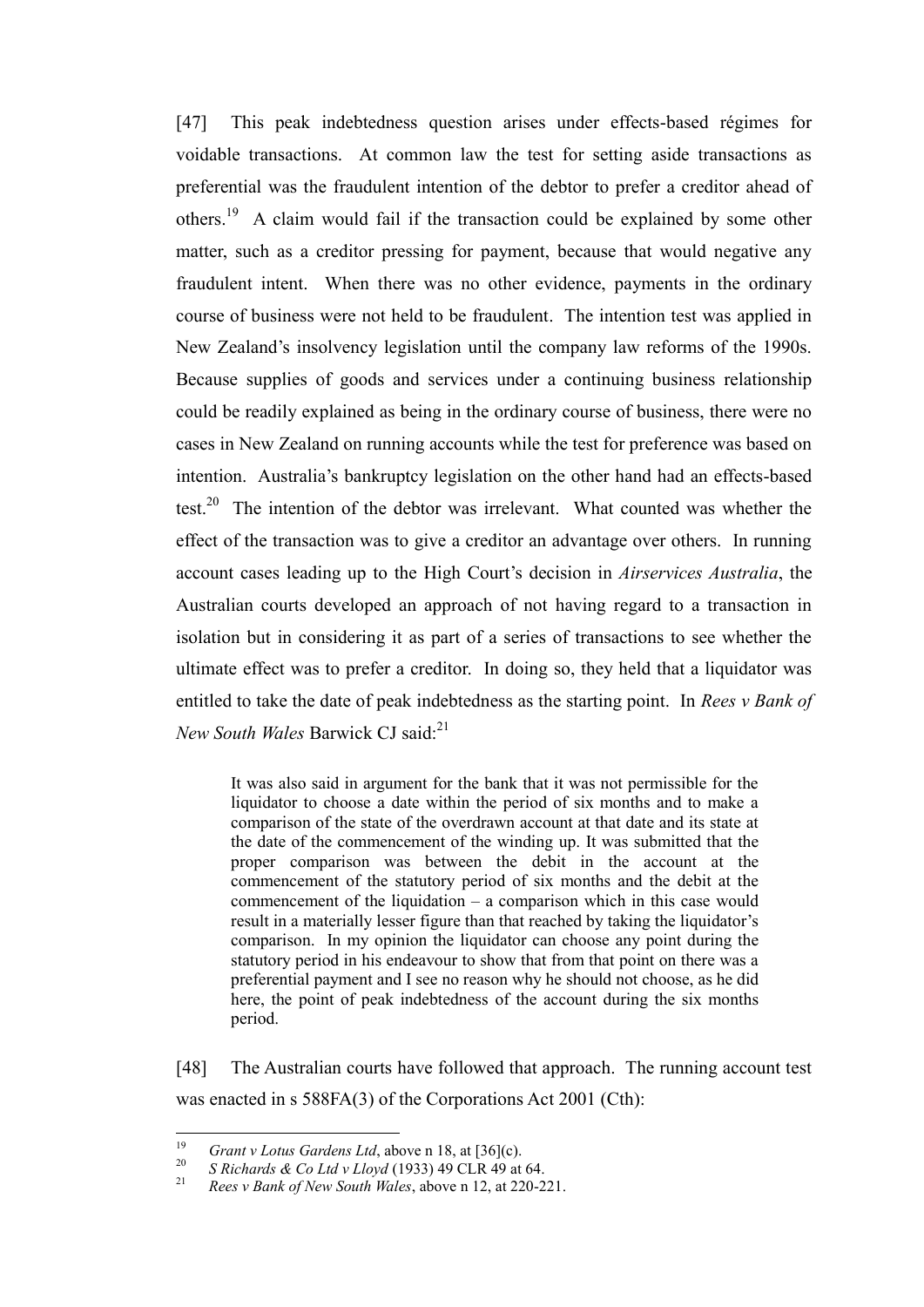Where:

- (a) a transaction is, for commercial purposes, an integral part of a continuing business relationship (for example, a running account) between a company and a creditor of the company (including such a relationship to which other person are parties); and
- (b) in the course of the relationship, the level of the company's net indebtedness to the creditor is increased and reduced from time to time as the result of a series of transactions forming part of the relationship;

then:

- (c) subsection (1) applies in relation to all the transactions forming part of the relationship as if they together constituted a single transaction; and
- (d) the transaction referred to in paragraph (a) may only be taken to be an unfair preference given by the company to the creditor if, because of subsection (1) as applying because of paragraph (c) of this subsection, the single transaction referred to in the last-mentioned paragraph is taken to be such an unfair preference.

The Australian courts have held that under that section the peak indebtedness test continues to apply. $^{22}$ 

[49] The question has arisen only relatively recently in New Zealand. When the effects-based test was introduced under the reforms of the 1990s, the ordinary course of business defence was retained. $^{23}$  It was repealed under the Companies Amendment Act 2006, under which s 292(4B) was enacted. Apart from the Supreme Court's reference in *Trans Otway Ltd v Shephard*, this was the first appearance of the running account rule in New Zealand.

[50] The general trend of New Zealand decisions is not to apply the peak indebtedness approach, but to take the start of the specified period as the point from which transactions are merged into one. The significant cases rejecting peak indebtedness are: *Shephard v Steel Building Products*, 24 *Levin v Timberworld,<sup>25</sup>*

 $22$ <sup>22</sup> See *Olifent v Australian Wine Industries Pty Ltd* (1996) 14 ACLC 510 (SASC) at 516-517; *Sutherland v Eurolinx Pty Ltd* [2001] NSWSC 230 at [140]; and *Sutherland v Lofthouse* [2007] VSCA 197 at [50]. See also *Beveridge v Whitton* [2001] NSWCA 6 and *McKern v Minister of Mining* [2010] VSCA 140 for general statements that the principles developed under the old law continue to apply under s 588FA.

<sup>23</sup> See Companies Act 1993 s 292(2) as originally enacted.<br>
24 St. relevant of the Land in the Contral Land 190121

<sup>24</sup> *Shephard v Steel Building Products (Central) Ltd* [2013] NZHC 189 at [26]-[36].

<sup>25</sup> *Levin v Timberworld* [2013] NZHC 3180.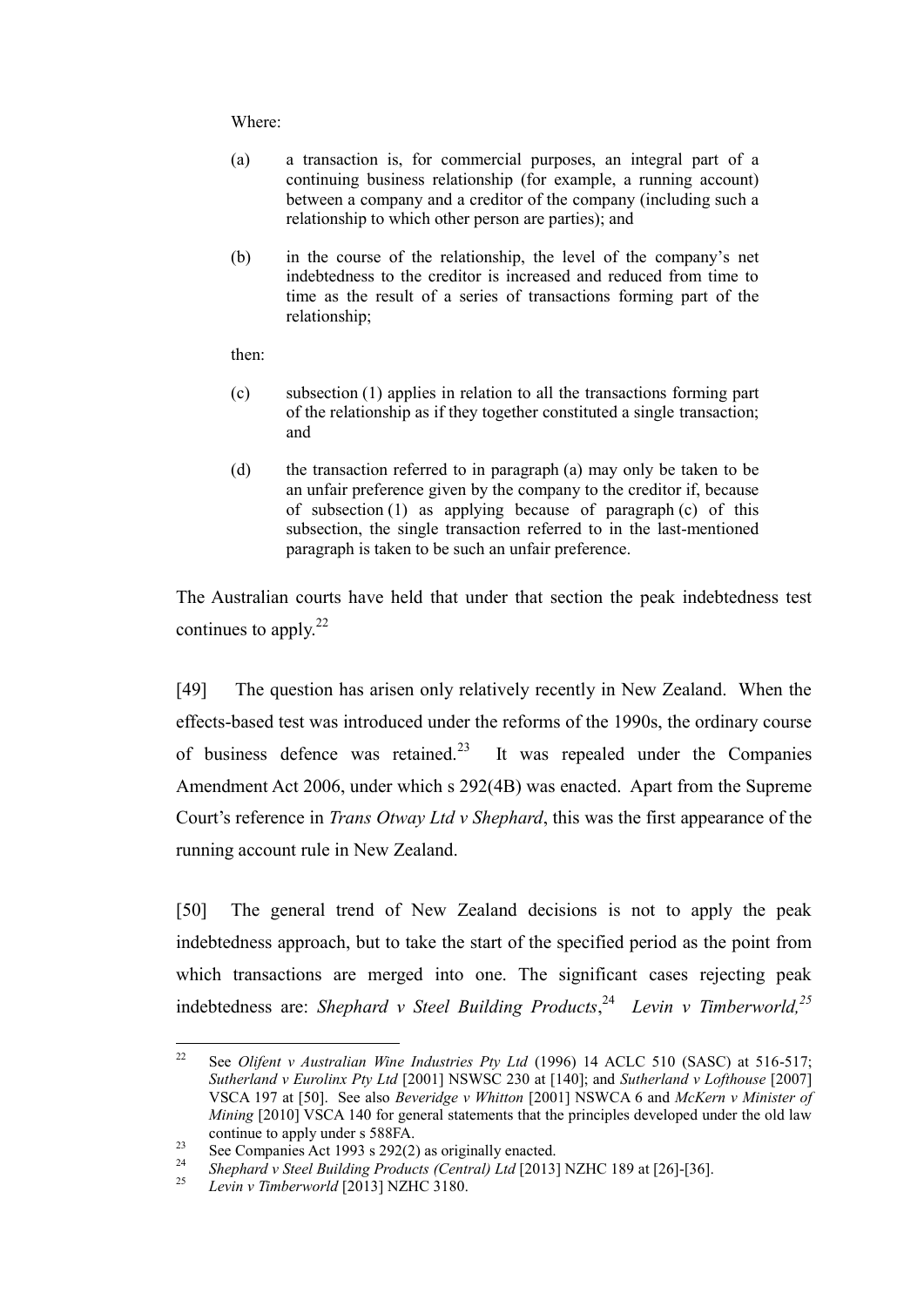*Levin v Z Energy Ltd*<sup>26</sup> and *Blanchett v RBI Ltd*.<sup>27</sup> The only significant case going the other way is *Blanchett v McEntee Hire Holdings Ltd*. 28 All are first instance decisions.

[51] The peak indebtedness issue has to be seen in the light of the purpose of an effects-based régime for setting aside preferential transactions. In *Anzani Investments v Official Assignee* the Court of Appeal said:<sup>29</sup>

The purpose of s 292 is to provide a mechanism that enables a liquidator to restore valuable consideration (of various types), with which the company parted prior to liquidation, to the pool of assets available for distribution among all creditors. The object is to prevent one creditor from being given preferential treatment through payment (pre-liquidation) of an amount in excess of that which would have been received had it participated with other creditors of equal rank in the distribution of the proceeds of sale of assets on liquidation. Those general principles are qualified by limited exceptions contained in s 292.

[52] The Companies Act régime for distributions under ss 312, 313 and Schedule 7 prescribes priorities among classes of creditors, with creditors of equal ranking sharing pari passu. Section 292 is directed at recovering from those who have received preferential treatment ahead of those with higher ranking (for example, employees and certain statutory creditors) or more than those with equal ranking. As s 292(2)(b) recognises, only creditors may be required to disgorge; that excludes those pre-paid or who have obtained by payment on delivery. A creditor who confers value at the time of supply or later does not receive preferential treatment to the extent of the value conferred. That creditor is preferred only to the extent that any reduction in debt exceeds the value of the supply. It is the ultimate effect that counts.

[53] In the case of a running account that fluctuates with deliveries and payments over time, there may be periods where the value of supplies will exceed the payments made. Indebtedness will increase. When the payments exceed the values of supplies, debt will reduce. The point of peak indebtedness marks the time after

<sup>26</sup> <sup>26</sup> *Levin v Z Energy Ltd* [2014] NZHC 688.

<sup>&</sup>lt;sup>27</sup> *Blanchett v RBI Ltd* [2014] NZHC 1602.

<sup>28</sup> *Blanchett v McEntee Hire Holdings Ltd* (2010) NZCLC 764,763 (HC) at [51]-[54], [62] and [69]. 29

*[Anzani Investments Ltd v Official Assignee](http://www.brookersonline.co.nz/databases/modus/caselaw/bcase/link?id=CASE%7eNZ%7eNAT%7eHC%7e2007%7e51340&si=57359&sid=j3w0q7r7mukpjjo6ushlpmx7tegurmjq&hli=0&sp=bcase)* [2008] NZCA 144 at [6].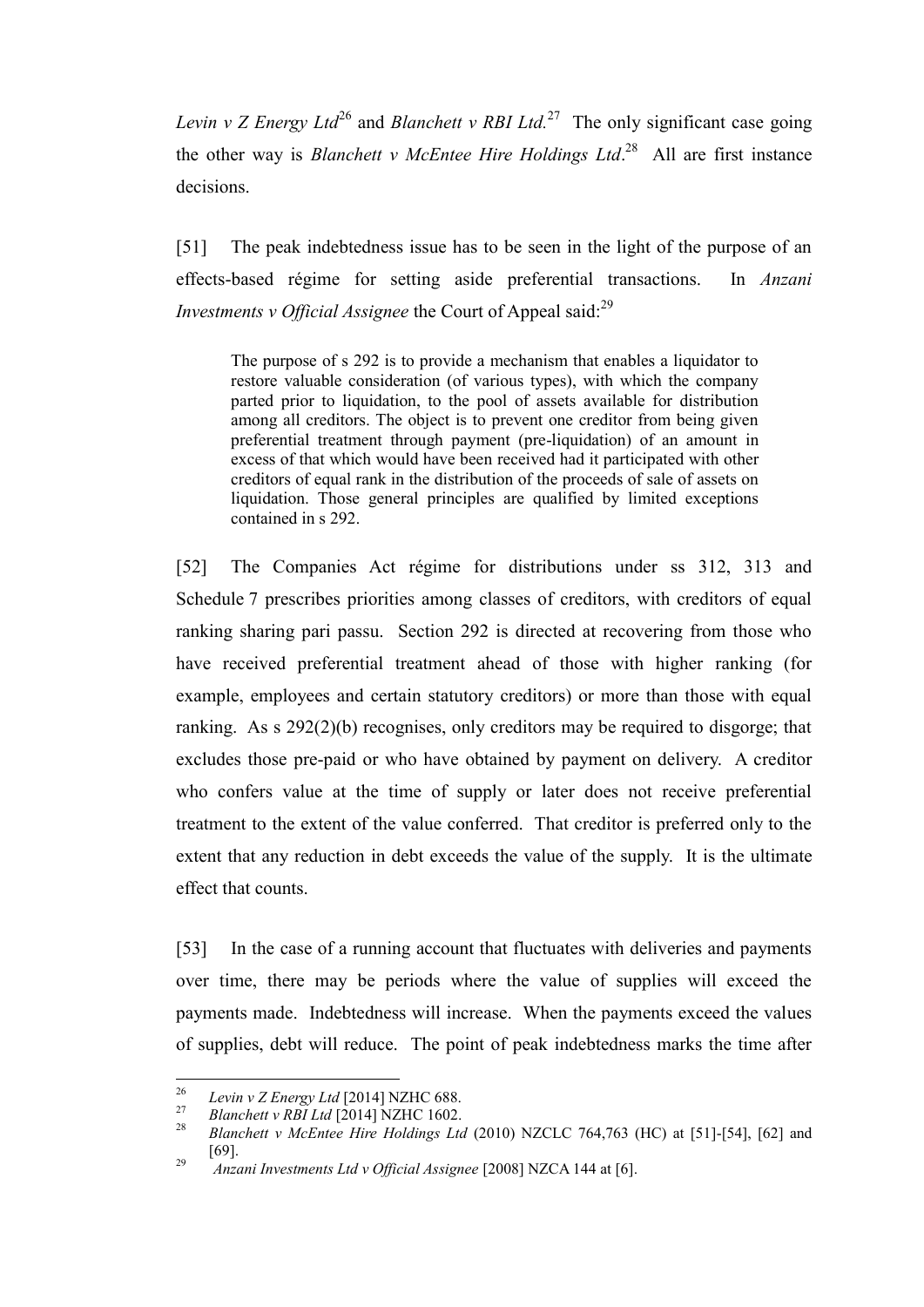which all payments or other reductions in debt are not matched by the values of all supplies. Those who argue against peak indebtedness say that earlier supplies, while debt was increasing, can be brought into account against later reductions in debt. Given the general purpose of the voidable transaction régime, those arguing against peak indebtedness have the onus of showing that it should not apply. In particular, the Court of Appeal's decision in *Farrell v Fences & Kerbs Ltd*, that value given at the time of the antecedent but unpaid debt is not relevant, is an important pointer not only under s 296, but also to the approach to preferential transactions generally.

[54] The effect of rejecting peak indebtedness is to make a special case for suppliers in a continuing business relationship. Their case is that they are to be treated differently from creditors of equal ranking, such as one-off suppliers, because value they gave in the past can be taken into account in assessing preference. In effect they are trying to tweak the policy explanation given by Ormiston JA in *VR Dye & Co*<sup>30</sup> to also cover those who gave value in the past.

[55] In principle, there does not seem to be a basis for making them a special case. That is because of a strong policy for creditor equality. That policy can be seen in the adoption of an effects-based approach to preferential transactions and the abolition of the ordinary course of business defence. In ss 312 and 313 and Schedule 7, Parliament set out when creditor equality should not apply by applying a ranking scheme. Suppliers who cannot bring themselves within any of the preferential creditors rank with other unsecured creditors. At that level, there is no discrimination among creditors. Creditors include anyone entitled to claim in the liquidation.<sup>31</sup> Under s 303 a creditor may claim for a debt or liability, present or future, certain or contingent. That extends beyond those who have supplied goods, services or funds on credit. It includes involuntary creditors, such as nonpreferential statutory creditors owed, for example, income tax or accident compensation levies. (They do not give credit, it is taken.) It also includes tort victims and like claimants, who were never intended to be creditors. They must bear the burden of the company's insolvency equally.

 $30$ <sup>30</sup> *V R Dye & Co v Peninsula Hotels Pty Ltd*, above n 10, at [34].

With the exception of secured creditors. See definition of "creditor" in  $s$  240(1).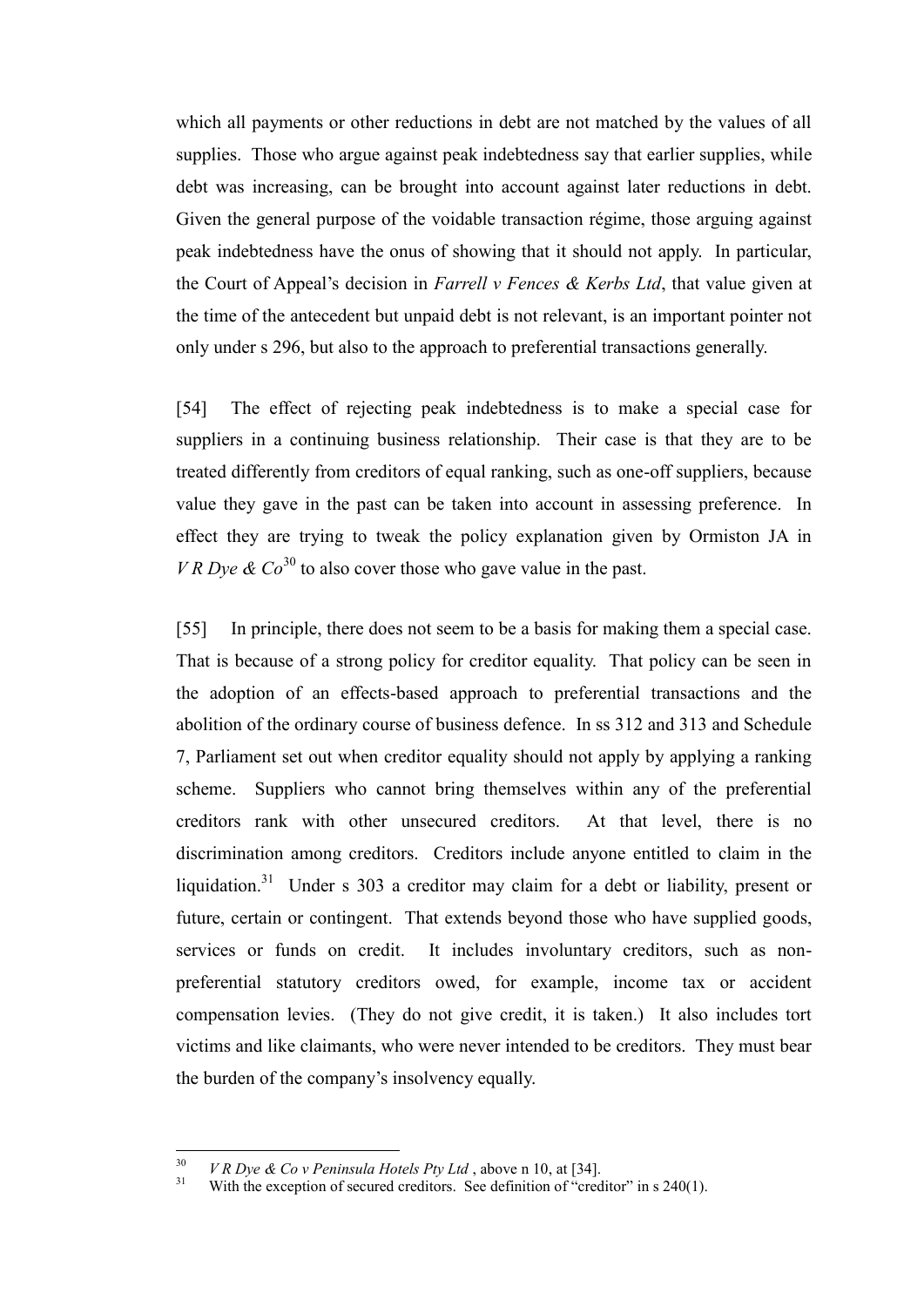[56] The strength of the policy can be seen in the Court of Appeal's decision in *Rea v Russell*. 32 A managing director of an insolvent finance company was also the agent of a trustee. Without authority of the trustee, he paid trust funds to the finance company. The company made payments in partial restoration of the misappropriated funds. After the finance company went into liquidation, the liquidators sued to recover from the trustee the payments the finance company had made to the trustee. At first instance I considered that the trustee was a property claimant, something more than a creditor, and that a victim of a misappropriation (whose funds should never have been added to the assets of the company) should not have to pay back for the benefit of other creditors what it had received in partial restitution.<sup>33</sup> The Court of Appeal disagreed. It held that the trustee could only resist the claim if it could trace the funds taken from it into the repayments it received. Even though the trustee did not benefit personally and he had not breached any duty to the company or the liquidators, the Court of Appeal refused to limit his liability to the assets of the trust. The Court treated the trustee, the victim of a misappropriation, in just the same way as any other creditor.

[57] While many creditors will be able to tell hard luck stories as to how they came to be unpaid creditors in the liquidation and why they ought not to pay back any reductions in debt, the law does not differentiate among them, except to the extent the Companies Act expressly allows, as under s 296. It is against that strong policy that the arguments of those opposing peak indebtedness are to be assessed. At this stage it does not appear that in general any unfairness to suppliers who give credit on a running account basis in a continuing business relationship makes them any more deserving than any other class of unsecured creditor. It is hard to see why they should be a special case.

### *The text of section 292(4B)*

[58] One of the arguments of those opposing peak indebtedness turns on the drafting of the subsection: "all the transactions" in s 292(4B)(c) encompasses

 $32$ <sup>32</sup> *Rea v Russell* [2012] NZCA 536.

<sup>33</sup> *Rea v Russell* [2012] NZHC 11.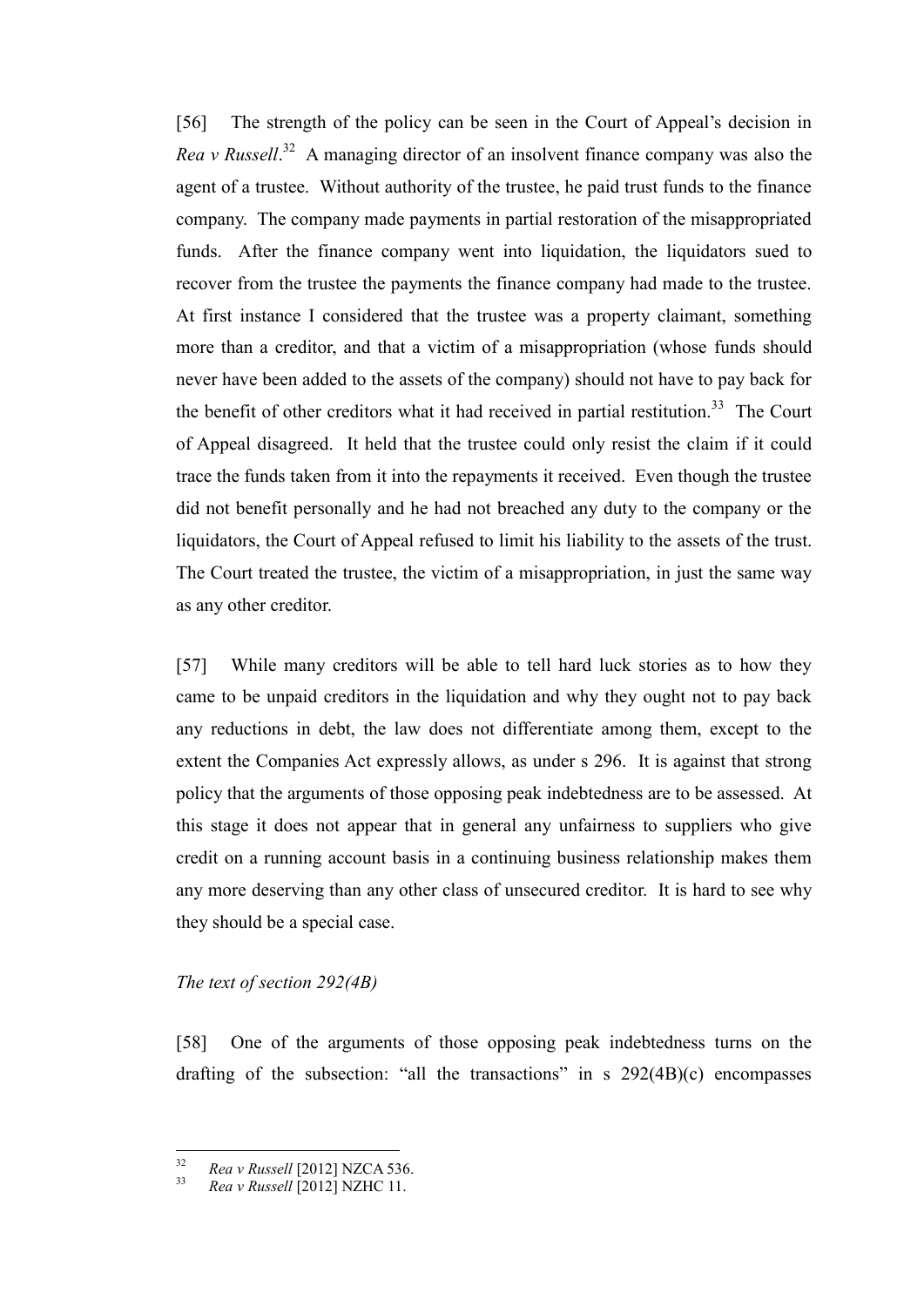transactions before and after peak indebtedness. Before dealing with that, it is necessary to note certain aspects of subsection (4B).

[59] The first is to inquire what would be the result, if the subsection had not been enacted in the Companies Amendment Act 2006. As already noted, the ordinary course of business defence was removed, reinforcing that this was an effects-based test for setting aside preferential transactions. Without the subsection, the law would be in much the same state as Australia's before s 588FA of the Corporations Act was enacted. The case law developed in Australia on running accounts based on ultimate effect would apply.<sup>34</sup> It may however have required a period of trial and error for New Zealand insolvency practitioners, lawyers and courts to work that out. Given the guidance of Australian case law, the peak indebtedness rule would be applied to fix the time from which any preference should be measured. Instead of leaving the matter to be worked out piecemeal in cases, Parliament addressed the matter expressly by enacting in the subsection the very words Australia had used to codify the running account rule. In adopting that, Parliament was expressly directing the courts to follow the Australian approach.

[60] Second, the Australian courts have not changed their approach in applying s 588FA. The principles established by case law continue to apply. It is business as usual with the peak indebtedness test.<sup>35</sup> The Australian courts have not seen any need for change based on the drafting of the subsection. Parliament's direction to follow the Australian approach entails applying peak indebtedness. Given the common statutory purpose, it would be odd for the courts in Australia and New Zealand to interpret the identical words differently.

[61] Third, as a matter of drafting, the subsection is not an exception. Instead it states a test for measuring the extent of preference, if any, in the case of a continuous business relationship. That is in contrast with the ordinary course of business defence, which was drawn as an exception in the original s 292(2). That means that the subsection is not a replacement for the ordinary course of business defence and is

 $34$ <sup>34</sup> The Supreme Court's decision in *Trans Otway v Shephard*, above n 3, seems to recognise this.

See paragraph [48] above.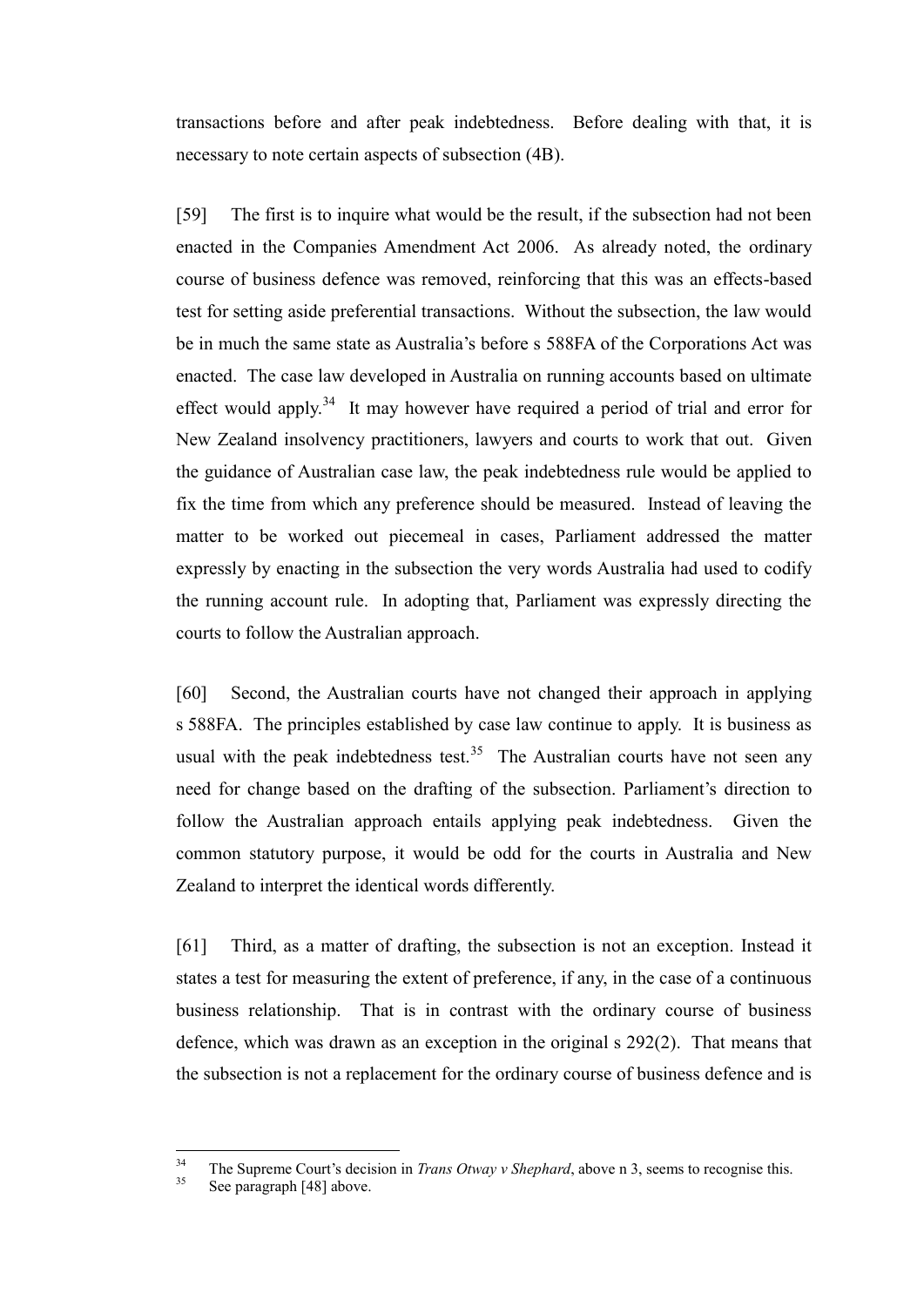not intended to serve a similar purpose. It is not drawn so as to create a special case for one class of creditor.

[62] Fourth, there is a certain awkwardness in the insertion of the Australian subsection into s 292. This is "drop-in pitch" legislation. While the intent is plain, there are difficulties with application. That is because the surrounding context is not the same. As one example, the Australian statute has a non-exhaustive definition of "transaction".<sup>36</sup> The definition in s 292(3) is exhaustive. It is directed at steps taken by a company to discharge an existing debt. But "transaction" in subsection (4B) also applies to steps taken to confer value on the company: it applies to transactions going both ways. The definition in s 292(3) does not catch all the forms of transaction conferring value on the company. Examples that come to mind are supplying services or giving a licence to use intellectual property. The way round the difficulty is not to apply the definition in s 292(3), as the context requires a different meaning.<sup>37</sup> Another difficulty concerns the presumptions as to insolvency. Both the Australian and the New Zealand statutes have presumptions as to insolvency, but they are different.<sup>38</sup> Under s  $292(4A)$  there is a rebuttable presumption as to insolvency if a transaction takes place during the restricted period under s 292(6). Outside that period, the liquidator needs to prove insolvency. Subsection (4B) requires for the purpose of subsection (1) treating a series of transactions as a single transaction. But what if that series of transactions straddles the start of the restricted period? Who has the burden of proof then? The answer may require departing from the strict application of the single transaction provision of subsection (4B). The point is that the difficulties require a purposive approach instead of applying the literal meaning of the words.

[63] With that, I come back to "all the transactions forming part of the relationship" in subsection  $(4B)(c)$ . By now it is clear that the literal meaning of the words is not decisive. They must yield to the purpose. There is nothing so far that shows any legislative intent to create a special case for suppliers in a continuing business relationship. If Parliament had intended to depart from the Australian

<sup>36</sup>  $\frac{36}{37}$  Corporations Act 2001 (Cth), s 9.

<sup>&</sup>lt;sup>37</sup> *Police v Thompson* [1966] NZLR 813 (CA) at 818.

<sup>38</sup> For the Australian, see Corporations Act 2001, s 588E.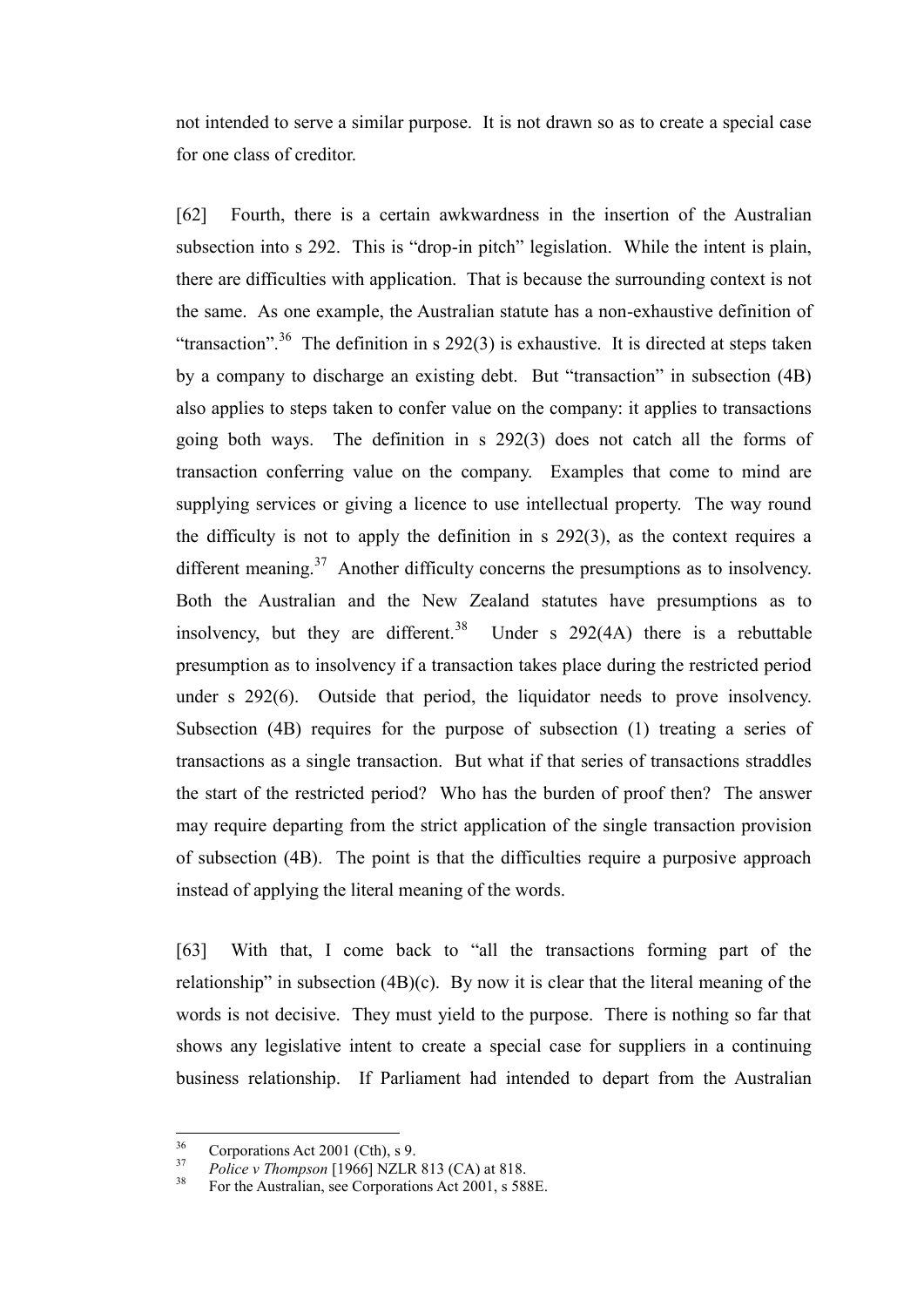approach and not to apply peak indebtedness, it would have used different words so as to make its intention clear. In my judgment, "all the transactions" is not temporal. It serves another purpose: it shows that transactions going both ways are caught and that all sorts of transactions count, not just those defined in subsection (3). The text does not support an argument against peak indebtedness.

### *Farrell v Fences & Kerbs Ltd*

[64] One argument opposing peak indebtedness draws support from the following passage in *Farrell v Fences & Kerbs Ltd*: 39

In some important respects, the Australian approach has been adopted in our s 296. In particular, the abandonment of the "ordinary course of business" test and the adoption of the "continuing business relationship" provision in our s 292(4B). These changes indicate an intention to avoid the often difficult assessment of whether a transaction is in the ordinary course of business while still recognising an ongoing business relationship. Under s 292(4B) debits and credits can be "netted off". This may occur, for example, in a running account by treating the debits and credits as a single transaction during the two year period prior to commencement of the liquidation. In this respect, the ordinary course of business test has been given at least a partial recognition to assist creditors who engage in ongoing business relationships with a company that ultimately becomes insolvent. This is likely to be a significant benefit to creditors who continue to trade in good faith. It recognises the commercial realities for many involved in business.

[65] The Court also cited parts of the explanatory note given on the introduction of the Insolvency Law Reform Bill 2006 into Parliament, the bill that led to the Companies Amendment Act 2006 (among others):<sup>40</sup>

The fundamental principle that underpins insolvency law is the pari passu or "equal step" principle. In essence, insolvency law provides for equal treatment of all creditors within a particular class. This avoids wasteful races to the court. In the absence of such a principle, each creditor would have the incentive to act in their own self-interest, seeking to apply to the court first with a view to recovering everything owed to them regardless of the consequences for other creditors.

...

The following measures are proposed to remove the uncertainties and the inconsistencies that currently exist in the voidable transaction regime:

<sup>39</sup> <sup>39</sup> *Farrell v Fences & Kerbs Ltd*, above n 11, at [76].

<sup>40</sup> Insolvency Law Reform Bill 2005 (Explanatory note) at 1-19, cited in *Farrell v Fences & Kerbs Ltd* above n 11, at [45]-[47].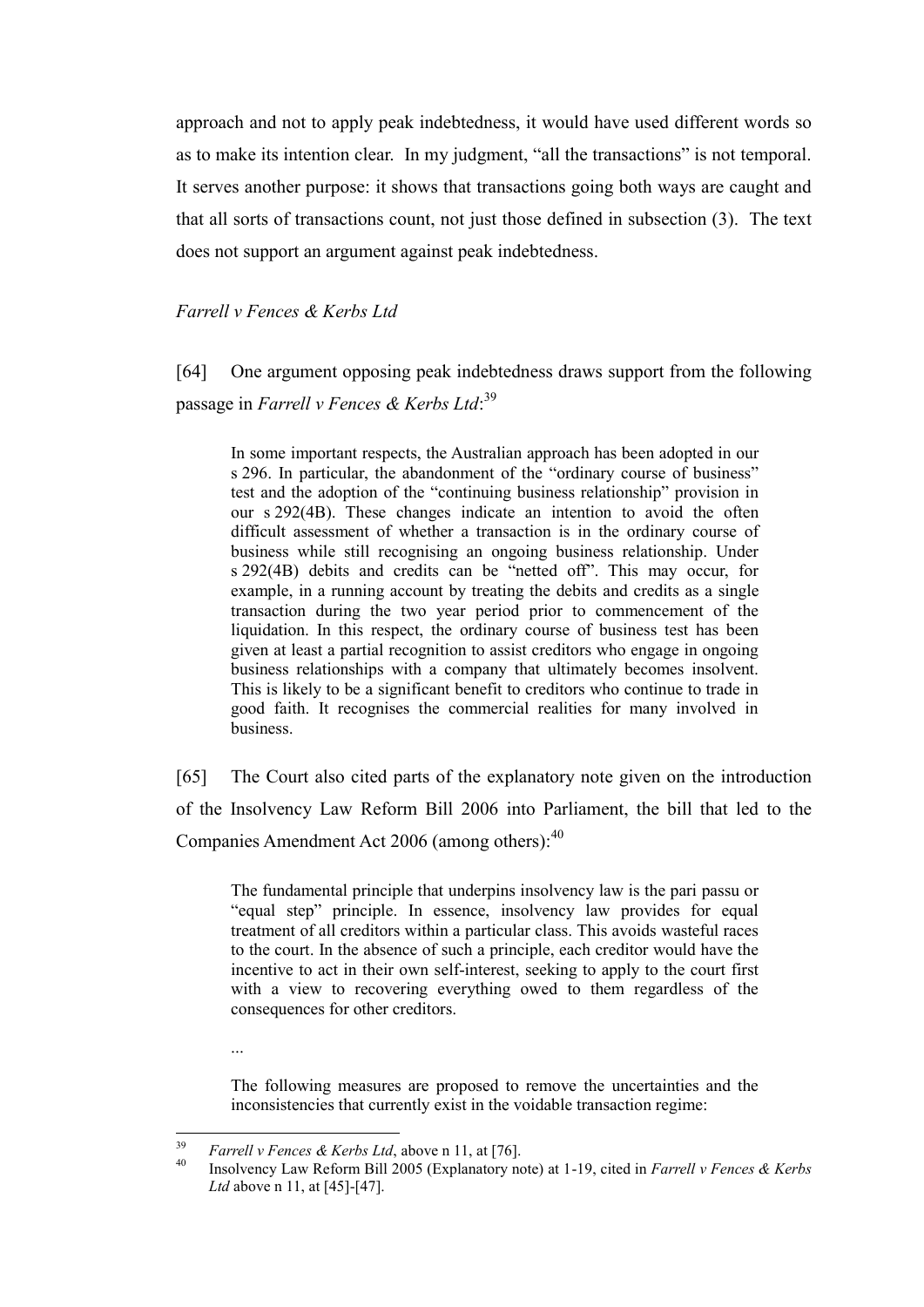- replacing the "ordinary course of business" exception for setting aside a transaction with a test along the lines of the Australian "continuing business relationship". The new test will focus on the business relationship between the parties over a certain period of time. If, in the course of such a relationship, the level of the debtor's indebtedness to that creditor increases and decreases from time to time, then the relationship is to be viewed as one transaction and the net effect of those transactions together is considered in determining whether there is a preference:
- harmonising as far as desirable the personal and corporate voidable transaction provisions in the Insolvency Act 1967 and Companies Act 1993 respectively:
- adopting a defence for creditors (to avoid making a transaction void) that focuses more objectively on the knowledge of the creditor that has transacted with the debtor:
- removing the ability of a liquidator to set aside transactions by filing a notice in the Court, and extending the jurisdiction of the Associate Judges to cover all voidable transaction provisions.

[66] The explanatory note does not expressly address peak indebtedness. Its outline of the purpose of the amendments based on the pari passu principle is consistent with the purpose I have identified, as is the adoption of the Australian approach to running account cases. None of that counts against peak indebtedness. If anything, it supports it. The statement that the continuing business relationship provisions are to replace the ordinary course of business defence only records what is to occur – it does not mean that the new test is to do the work of the old.

[67] The Court of Appeal seems to have gone by the explanatory note in its passage, but it may have inferred a purpose when none was intended. The passage from the judgment needs to be read in context. The case concerned the time for giving value under s 296(3)(c). The Court did not have to decide peak indebtedness. The passage is not part of what the court had to decide, but was no more than a description of some points of similarity between the Australian statute and New Zealand's. It is followed by a discussion of differences in the area the court did have to decide. Given that the court did not have to decide peak indebtedness, it is reading too much into that passage to say that it goes against it.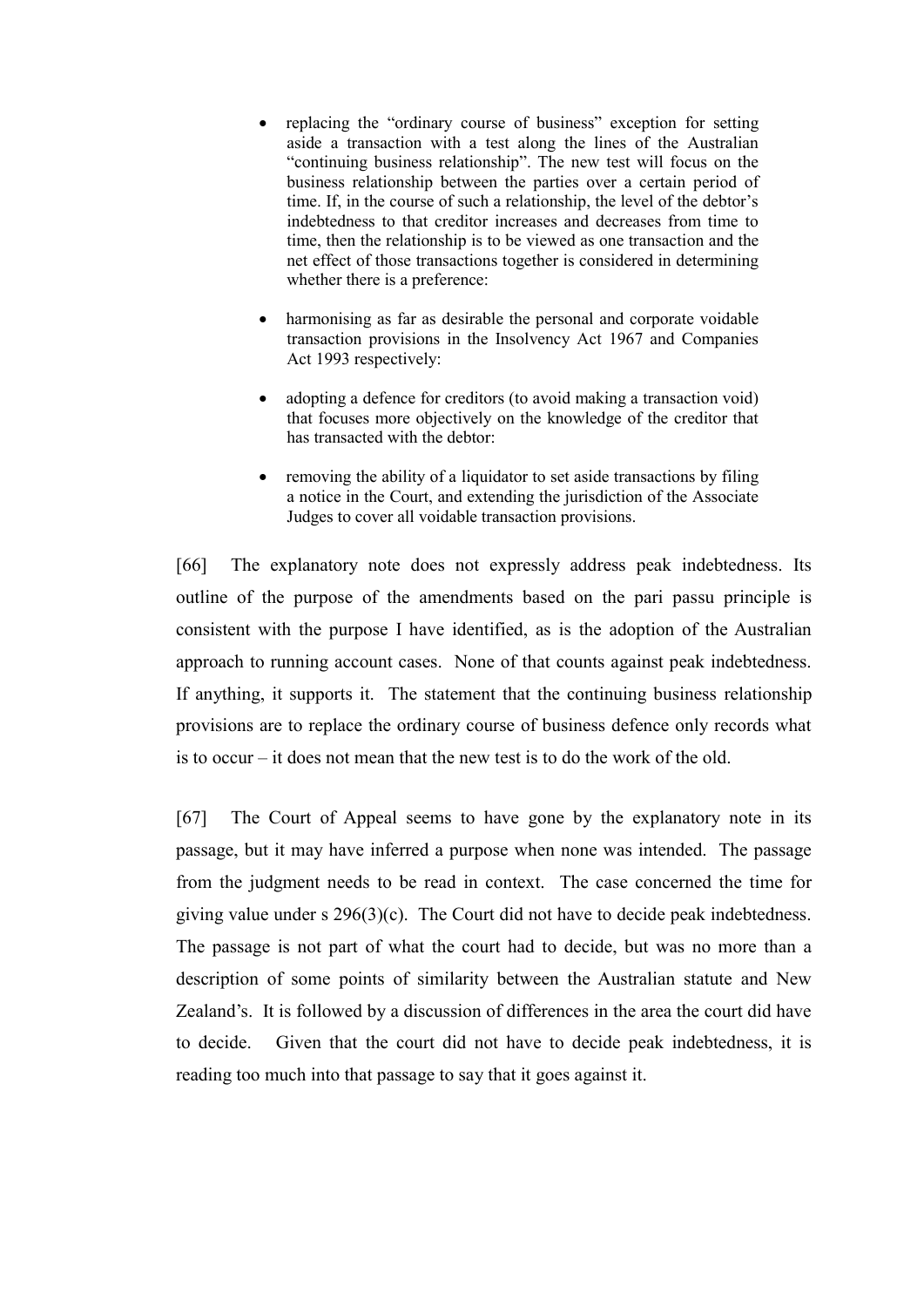#### *Airservices Australia v Ferrier*

[68] It is also claimed that the majority judgment in *Airservices Australia v Ferrier*<sup>41</sup> can be read as holding that peak indebtedness does not always apply. Passages such as those cited in paragraph [33] above are cited.<sup>42</sup> It was a continuing business relationship case, but it was not about peak indebtedness. Section 588FA of the Corporations Act did not apply to the transactions in issue.

[69] The Australian Civil Aviation Authority had provided air navigation services to an airline company until the commencement of winding up. Under the Australian statute, the specified period was six months before the start of winding up. At the start of the six months, the airline owed \$4,301,071.74. At the end of the period the debt was \$10,413,598.90, after crediting a payment of \$1,700,703.16 made on the last day. During those six months, the airline paid the Authority a total of \$10,351,523.90 but the Authority provided services to a value of \$19,035,873.91 and charged penalties of \$719,580.49 for late payments, a total of \$20,475,034.89.<sup>43</sup> In short, the value of services exceeded the payments. The liquidators sued to recover \$10,351,523.90 as preferential payments, saying that the services provided in that last six months were not provided on a running account basis. They succeeded at first instance and in the intermediate appellate court. The majority in the High Court held that the Authority should pay back only the last payment of \$1,700,703.16, even though the Authority did provide further services on the last day.<sup>44</sup> The payment exceeded the value of the services on that day.

[70] The contest was whether the Authority could claim a deduction for the value of services it provided in that last six months. The majority held that it could because of the continuing business relationship, even if it could not be characterised as a running account and even though the Authority considered that there was a public interest in continuing to provide services, notwithstanding delays in payment. What counted was the ultimate effect, not taking transactions in isolation. As the

 $41$ <sup>41</sup> *Airservices Australia v Ferrier*, above n 8.

<sup>42</sup> *Shephard v Steel Building Products (Central) Ltd*, above n 24, *Levin v Timberworld*, above n 25 at [52], *Levin v Z Energy Ltd*, above n 26, at [19]-[21].

<sup>&</sup>lt;sup>43</sup> These figures are taken from the judgment of the majority at 500-501. Toohey J used different figures, see 512-3 and 523-4, but for this case the differences are not relevant.

<sup>44</sup> *Airservices Australia v Ferrier*, above n 8, at 510.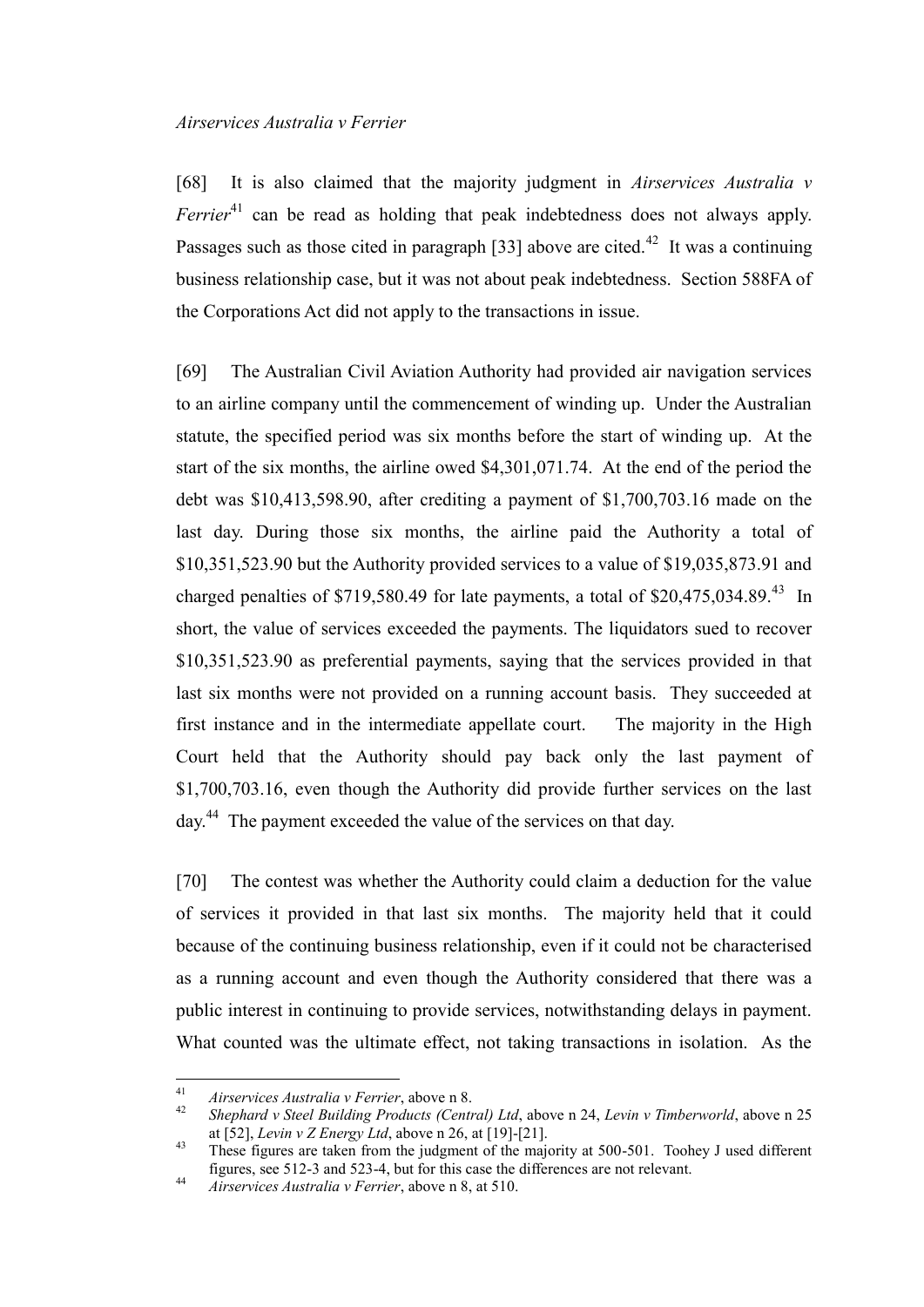company's indebtedness increased throughout the six months until the last payment, it is not surprising that the peak indebtedness rule was not discussed in any of the judgments. But the result, requiring repayment of the last payment, which reduced net debt, is consistent with applying peak indebtedness. The case cannot be read as rejecting peak indebtedness or supporting another approach.

### *Debt spike*

[71] This objection is that the peak indebtedness rule does not accommodate debt spikes and is subject to arbitrary choices by liquidators. As an example, a supplier may deal with a company under a running account subject to credit limits. The customer persuades the supplier to make an exception for a one-off order, the customer pays promptly for that delivery and thereafter keeps within the credit limit. The liquidator ought not to be able to use the increase in the debt caused by that oneoff order to measure the preference. Barwick CJ's formulation of the peak indebtedness test might suggest that the court should defer to the liquidator's choice, but I doubt that he intended an unprincipled approach. In my view there is a rational basis for applying peak indebtedness. It does not allow a liquidator to run rampant. In some cases it may be possible to adjust for debt spikes while applying peak indebtedness. If the supplier were to insist on cash on delivery for any supplies above the credit limit, the value of that supply ought not to count if payment is made immediately. There is no increased indebtedness in respect of that supply and no element of preference can arise. Therefore the liquidator should not be able to use that supply to assert an overall increase in indebtedness. It is only if credit is given or taken for that supply, so that the exchange of values is not contemporaneous, that the debt spike will be counted in establishing the peak indebtedness.

[72] One explanation for not including such one-off transactions is that they are not an integral part of the continuing business relationship under s 292(4B)(a). Another is that in economic terms, they do not involve any element of preference.

[73] How soon must the payment be, to be contemporaneous? In *McKern v Minister of Mining*, Nettle JA addressed the suggestion that on a literal construction,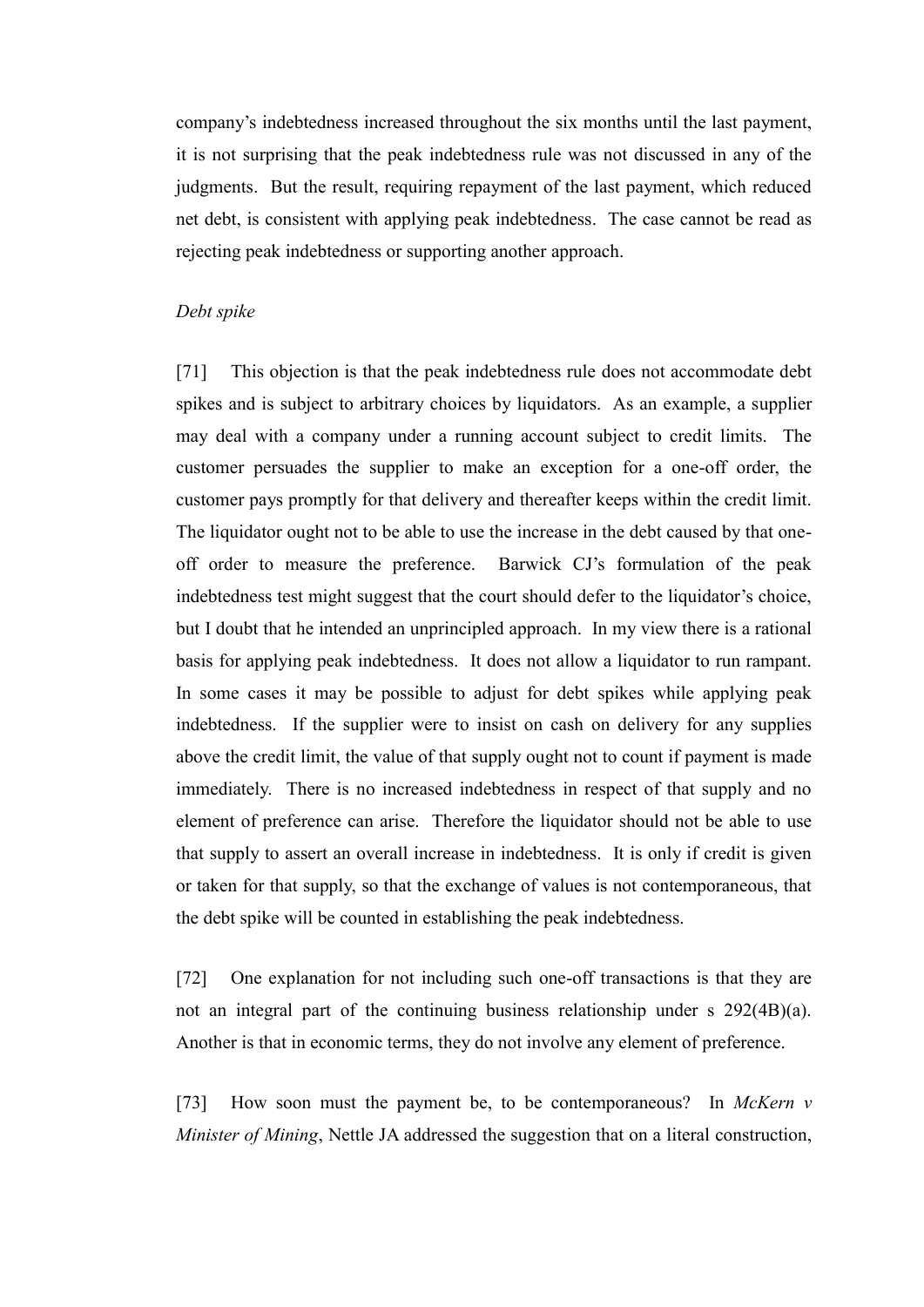s 588FA would apply to transactions which had never been considered voidable transactions. He gave as examples: $45$ 

… if a company ordered parts COD on terms that title and risk should pass upon dispatch and paid for the parts upon delivery, the payment would be susceptible to being set aside as a voidable transaction even though the company received the parts in good order in return for payment. Similarly, if a commercial traveller with authority to purchase petrol on behalf of his corporate employer drove one the company's vehicles into a service station and filled the car with petrol costing \$100.00, and then walked from the forecourt to the attendant to pay \$100.00 of the company's money for the petrol, the payment would be susceptible to being set aside as a voidable transaction even though the company received a full \$100.00 worth of petrol in return for the payment.

[74] In response to a suggestion made in *Ford's Principles of Corporations Law*<sup>46</sup> that such transactions might be excepted on the basis that, because payment is made against delivery, there is never a point at which a debt exists, he said: $47$ 

Perhaps, even that idea suffers from the logical defect that a debt arises upon delivery and exists, albeit *in scintilla temporis*, until discharged by payment. But perhaps such fine theoretical distinctions should not be allowed to stand in the way of the rational operation of regime which is intended to be essentially practical.

[75] The last sentence is obviously right. As the Court of Appeal said in *Farrell v Fences & Kerbs Ltd*, a realistic commercial approach is required to make the legislation work.<sup>48</sup> The assessment is whether, in commercial terms, any credit is given or taken. That will depend on the circumstances of each case, including practices within the particular trade or industry and how the parties dealt with each other.

[76] Barring those cases where supply and payment are commercially contemporaneous, debt spikes do not provide a ground for rejecting peak indebtedness.

 $45$ <sup>45</sup> *McKern v Minister of Mining*, above n 22, at [20].

<sup>46</sup> R P Austin and J M Ramsay *Ford's Principles of Corporations Law*, (13th ed, LexisNexis, Australia, 2007) at [28.340].

<sup>47</sup> *McKern v Minister of Mining*, above n 22, at [24].<br><sup>48</sup> *Cauglly Emage 8 Koule 1 td*, above n 11, at [00].

<sup>48</sup> *Farrell v Fences & Kerbs Ltd*, above n 11, at [90].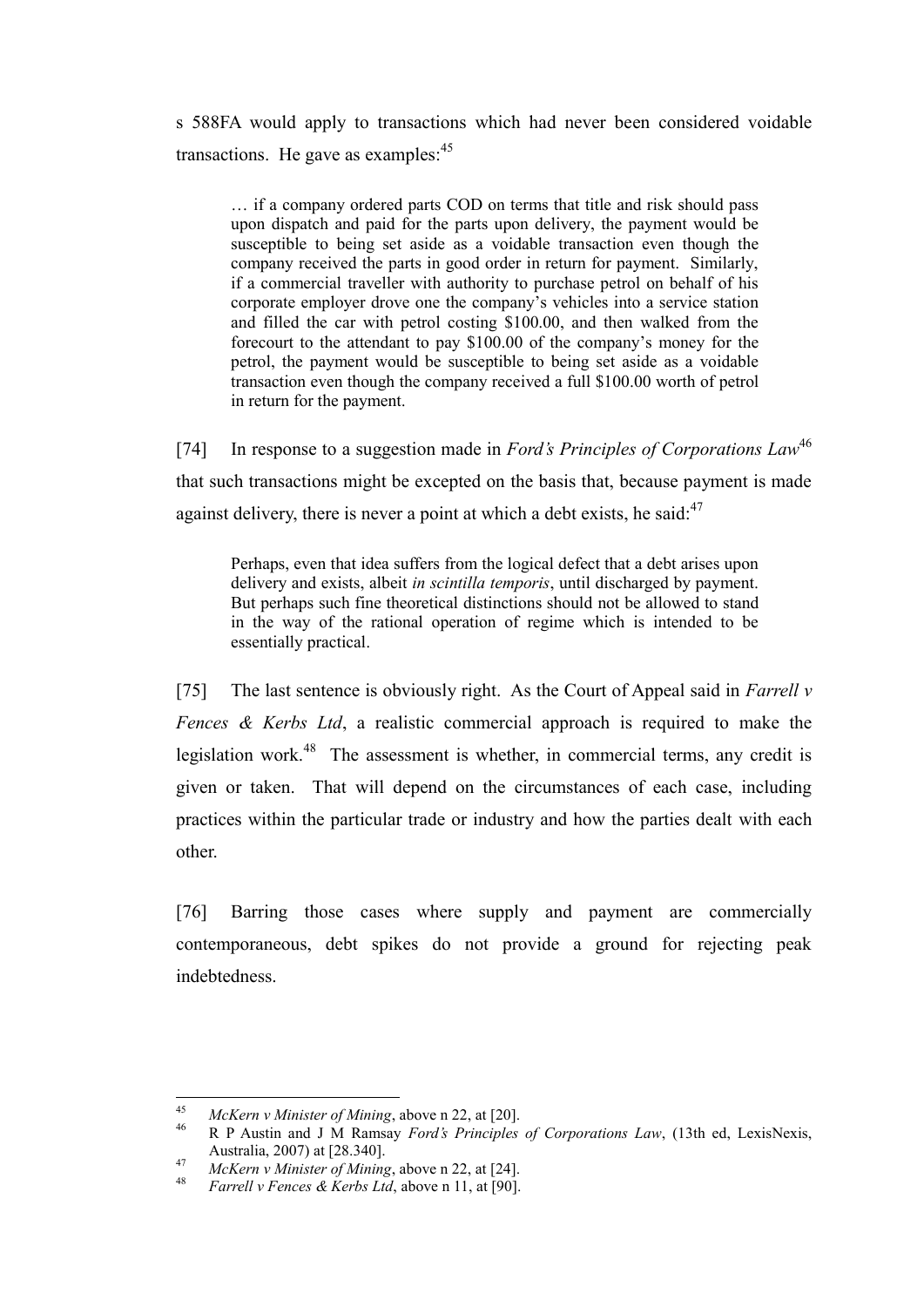[77] In *Farrell v Fences & Kerbs Ltd*, the Court of Appeal declined to follow the Australian approach to "gave value" in s 296(3)(c) because of crucial differences with the Australian statute. But in the case of a continuing business relationship in which debt levels fluctuate with supplies and payments, where the identical words in the Australian statute have been inserted into s 292, it would be perverse for the meaning of the statute to change according to the side of the Tasman it is applied on. Peak indebtedness does provide a rational basis for establishing a point from which any preferential reductions in debt can be measured. Taking an earlier point entails allowing an earlier transfer of value to be brought into account in working out whether there is a preference: that is inconsistent with the general approach in an effects-based régime for preferential transactions. There is nothing in the text or the purpose of the Act for making a special case for suppliers in a continuing business relationship to require them to be treated more favourably than other creditors. Aside from debt spikes for commercially simultaneous supplies and payments, the peak debt is to be used in measuring the extent of preference under s 292(4B). For these reasons, I regretfully decline to follow other cases which have not applied peak indebtedness.

### **Calculating the preference**

[78] At the start of June 2011, the value of Max Birt's supplies of logs and payments exceeded Bay Lumber's payments and deliveries of timber by \$175,584.64. By 22 June the difference had grown to \$479,229.66. At the end of the month, once further supplies on both sides were taken into account and Bay Lumber had paid \$150,000, the difference was \$262,487.38.

[79] Throughout their dealings over the specified period, transactions were almost daily. In June 2011, there were nine days when there were no deliveries by either side. The parties might have checked the ongoing differences in supplies on a daily basis or weekly, but instead they did it monthly. No account was taken whether a particular supply was made at the beginning or the end of the month. For them, all supplies going either way in a month were aggregated. They treated them as having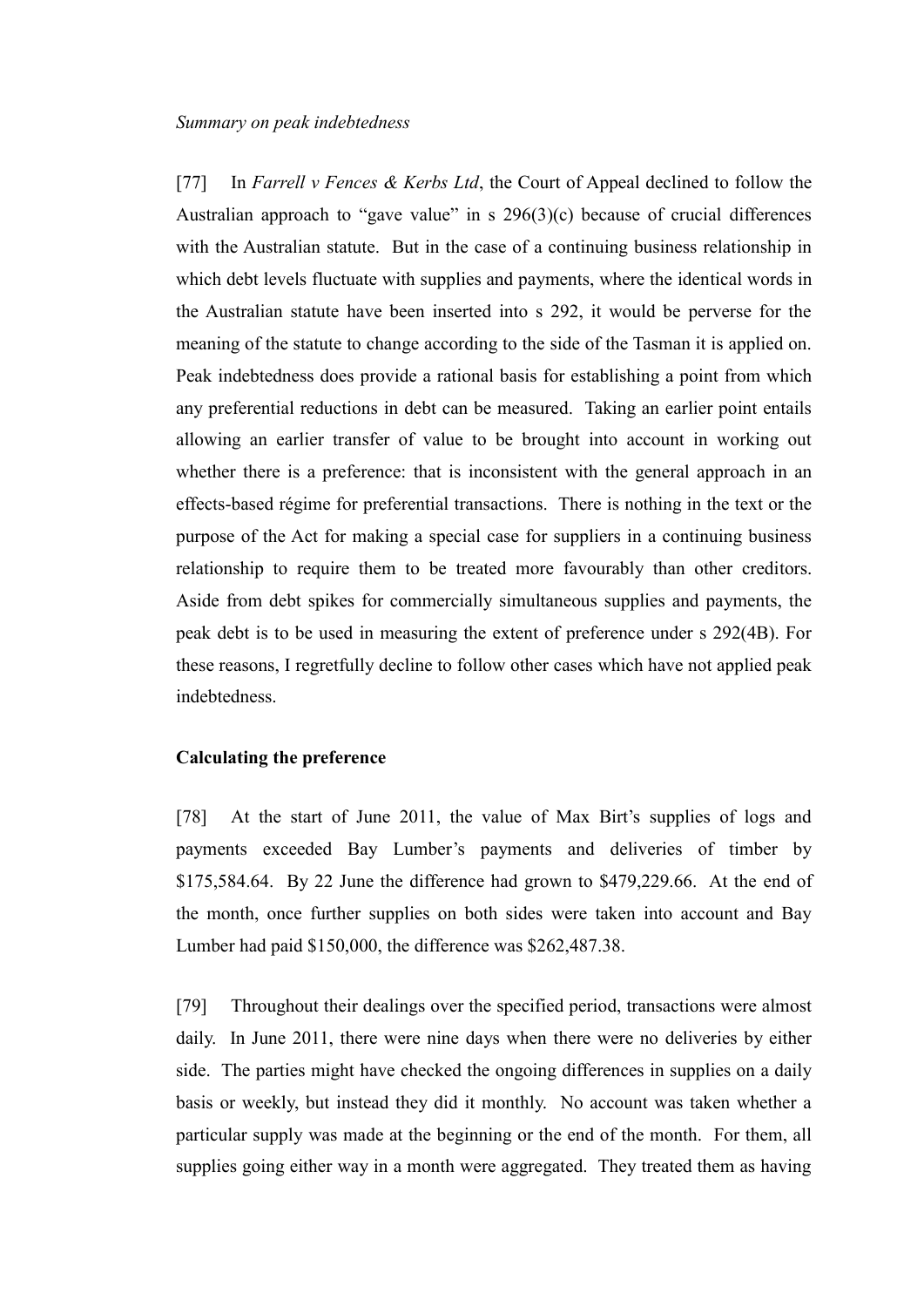taken place within the same period. As a matter of commercial practice, all supplies during the month were contemporaneous. It would be anomalous to take any particular day during a month in isolation. In terms of these parties' dealings, it was the difference at the end of the month that counted. The end-of-month figure, \$262,487.38, is the peak indebtedness.

[80] After June 2011 the supplies and payments going both ways resulted in a balance in favour of Bay Lumber of \$33,680.34 at 7 December 2011, the date of Bay Lumber's last delivery to Max Birt. Max Birt in turn paid Bay Lumber \$21,074.51 on 10 January 2012. It paid the remaining \$12,605.83 to the receivers later. No point was taken over the receivers receiving the refund, rather than the liquidators. The amount of the preference is \$262,487.38.

[81] If I am wrong on peak indebtedness and the preference is to be calculated from the start of the specified period, I would apply \$74,044.11, being the difference in values at 28 February 2010, as the start amount and also the measure of preference.

#### **Max Birt's challenge to the liquidators' second and third transactions**

[82] Max Birt takes issue with the liquidators' characterisation of the last two transactions to discharge the indebtedness. They are dated 30 November and 31 December 2011. On those dates Max Birt made accounting entries in its records to show reductions in Bay Lumber's debt. By 8 November 2011 the continuing business relationship had, on the liquidators' case, come to an end, as Max Birt had made its last supply of logs. After 8 November 2011 Bay Lumber made a few more deliveries of timber. Max Birt says that there could not be any payment by set-off under clause 4 of the supply agreement, once it had stopped supplying logs. Its case, as I understand it, is that when a creditor makes entries in its accounts, that is not a transaction under s 292(3). There needs to be something moving from the company to the creditor to reduce debt and falling within one of the heads under s 292(3). As there is no transaction under s 292(3), there is nothing to be set aside. It cited this from *Harlock v Commissioner of Inland Revenue*: 49

<sup>49</sup> <sup>49</sup> *Harlock v Commissioner of Inland Revenue* [2013] NZHC 3389 at [41].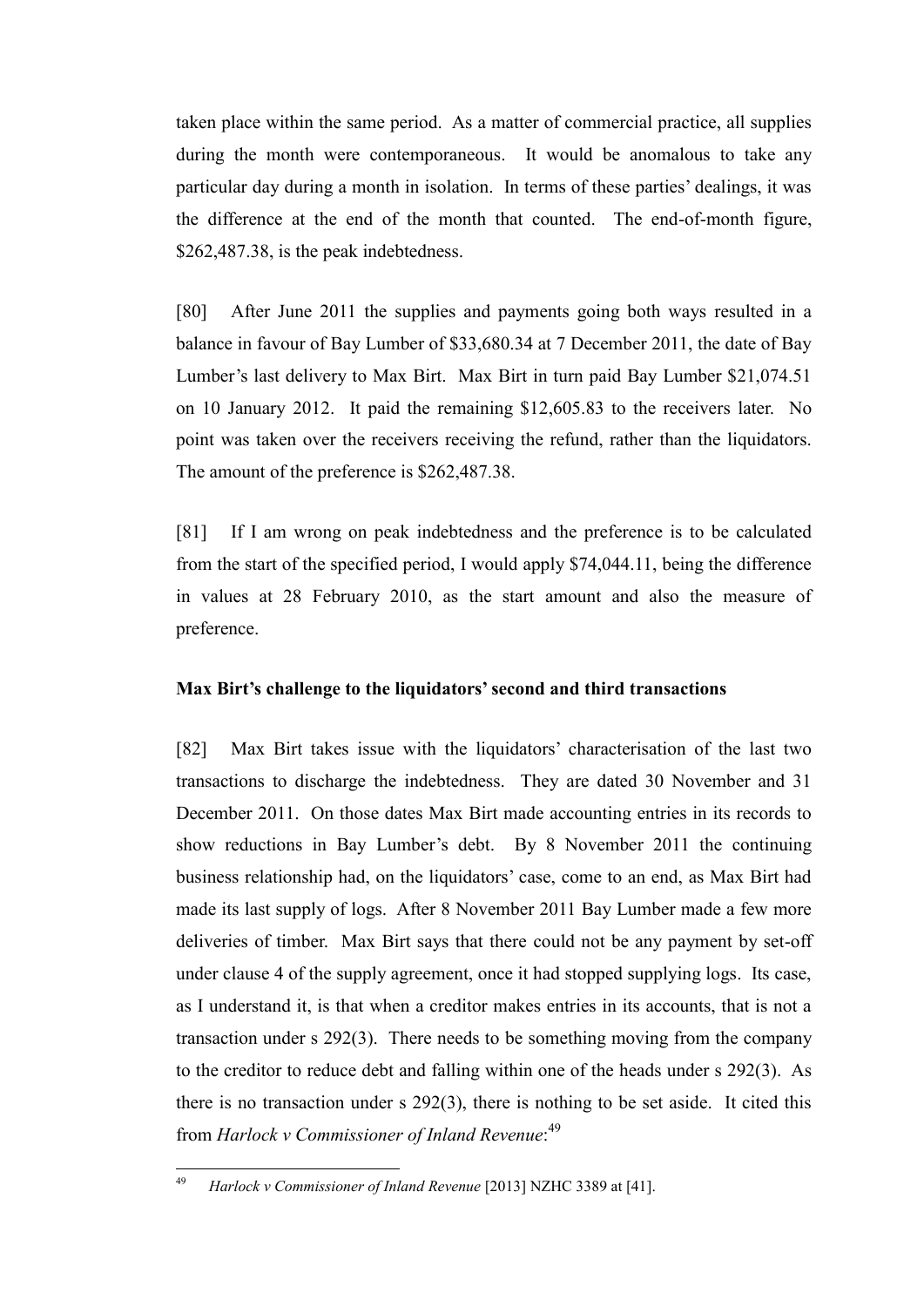… s 292 refers to transactions "by the company". That would suggest that the expression does not extend to the point where it embraces actions or decisions of third parties which are unilateral in nature and which the company did not participate in.

[83] It is necessary to see what the liquidators are targeting in their notice under s 294 and their application. Is it a transaction under s 292 or is it something else? What does their notice mean? Max Birt seems to be saying that the notice has misfired because it refers to accounting entries it made, which are not themselves transactions by Bay Lumber under s 292. While it did not cite the case, its approach is akin to that of Lord Goff in *Mannai Investments Co Ltd v Eagle Star Life*  Assurance Co Ltd:<sup>50</sup>

The simple fact is that the tenant has failed to use the right key which alone is capable of turning the lock.

Lord Goff was however in the minority. In that case on interpretation of a notice given under a lease, the majority held that errors in language were not necessarily fatal, so long as the meaning could be ascertained when the notice was read in context. $51$ 

[84] The liquidators' notice under s 294 identifies the last two transactions:

| 2 | 30/11/2011 | \$188,559.66 |
|---|------------|--------------|
| 3 | 30/12/2011 | \$181,560.65 |

[85] While these were accounting entries, they recorded actual reductions in debt brought about by Bay Lumber, admittedly on the lagging basis set out above. In the case of the November entry there was a netting-off, as under a payment by set-off, because both log supplies by Max Birt and timber deliveries by Bay Lumber were brought into account. The December entry recorded only deliveries by Bay Lumber, so there was no payment by set-off. But that does not matter. The relevance of those entries is that they recorded reductions in debt by Bay Lumber that had been brought about by transactions under s 292(3). In the November entry that was the payment by set-off arising out of deliveries (transfers of property) going both ways and by

<sup>50</sup> <sup>50</sup> *Mannai Investments Co Ltd v Eagle Star Life Assurance Co Ltd* [1997] AC 749 (HL) at 754.

See in particular the speech of Lord Hoffmann.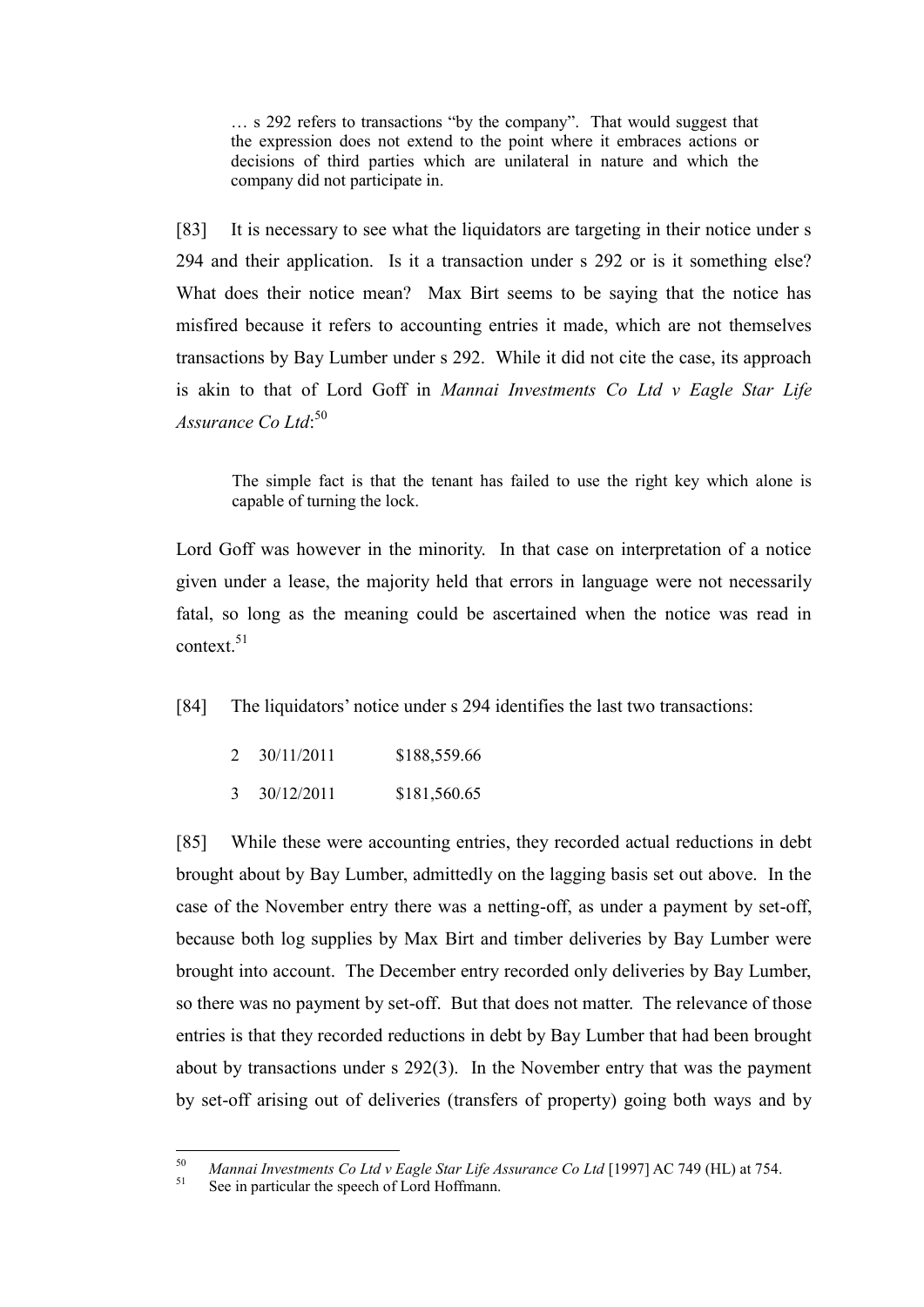payments. The December entry, made after log supplies had stopped, recorded the effect of timber deliveries as transfers of property under s 292(3)(a), in reducing debt. Read in context, the liquidators' notice did identify transactions under s 292. Max Birt is too pedantic in taking issue with a notice that records the net reduction in debt over a period but does not specifically state the particular dealings between the parties that led to that discharge of debt.

[86] Max Birt gave an extensive written notice of objection under s 294 that set out a number of grounds. They go to the substance of the case. Some of those grounds are given under the heading: "Section 292(4b)." One ground under that heading says:

MBS therefore also objects to the characterisation of the "transactions" referred to as '2' and '3' in the Notice, which ignores the set-off arrangement between the parties.

That does not put the matter the way counsel developed the argument in the hearing, but it does show that Max Birt was alive to the effect of the second and third transactions (as does the rest of the objection notice). It knew that they were about debt reduction as a result of the parties' dealings. It was not misled. I find that, as required by s 294(2)(c), the liquidators' notice specified transactions under s 292.

#### **Setting aside the transactions**

[87] In *Trans Otway v Shephard* the Court of Appeal held that the liquidator could choose which transactions to challenge as voidable under s 292, as when the transaction might fall under more than one head in the definition in s  $292(3)$ .<sup>52</sup> The transactions in the liquidators' notice and in the application, recorded at paragraph [19], all took place during the specified period, while Bay Lumber was insolvent. It is beside the point that those reductions in Bay Lumber's indebtedness might be characterised as falling under other heads of s 292(3). As the assets that might be available for unsecured creditors are much less, those transactions enabled Max Birt to receive more than it would in the liquidation. They are to be set aside under s 294. The extent of relief to redress the preference is decided separately under s 295.

<sup>52</sup> <sup>52</sup> *Trans Otway v Shephard* (CA), above n 3, at [36].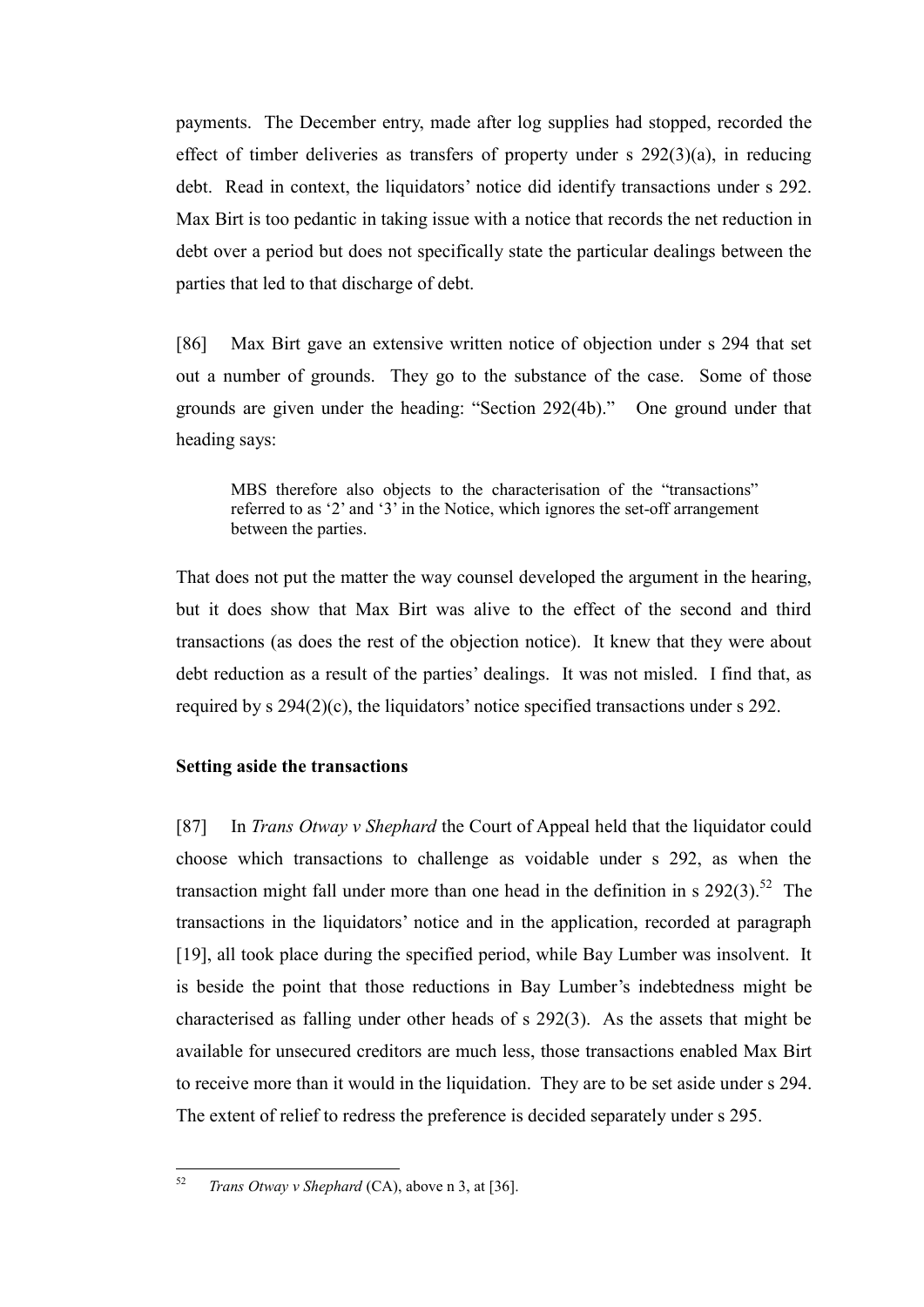#### **Max Birt's defence under s 296(3)**

[88] Section 296(3) says:

(3) A court must not order the recovery of property of a company (or its equivalent value) by a liquidator, whether under this Act, any other enactment, or in law or in equity, if the person from whom recovery is sought (**A**) proves that when A received the property—

- (a) A acted in good faith; and
- (b) a reasonable person in A's position would not have suspected, and A did not have reasonable grounds for suspecting, that the company was, or would become, insolvent; and
- (c) A gave value for the property or altered A's position in the reasonably held belief that the transfer of the property to A was valid and would not be set aside.

[89] Max Birt is required to make out all three grounds under subsection (3). If it does, the court must not order payment under s 295 – the court has no discretion under s 296(3).

[90] As to the defence, Max Birt says that from 2008 it moved from being a niche low-grade supplier to providing a full range of timbers to the domestic market, selling low-grade timbers in the Pacific and high-grade timbers in Australia. It needed to assure itself of a reliable source of good quality timber and that led to the relationship with Bay Lumber. Its supply agreement with Bay Lumber was not for the supply of logs (on which it made no profit) but the purchase of timber. It was with that object that it had gone into the repayment agreement with Taumata Plantations Ltd and Bay Lumber. It was aware of Bay Lumber's cash-flow difficulties at that time, but believed that part of Bay Lumber's difficulties lay with its director. It was aware that Bay Lumber repaid its debt to Taumata. Max Birt had its own small mill at Kerikeri. It was aware of the costs of processing and considered that in light of the margins Bay Lumber should be operating profitably. There was a downturn in the industry and a number had cash-flow difficulties, but Mr Birt said that those who had good volumes of work survived. He put Bay Lumber in this category. In 2010 he approached the director and his father with a view to buying Bay Lumber's business, but they declined his offer. They were not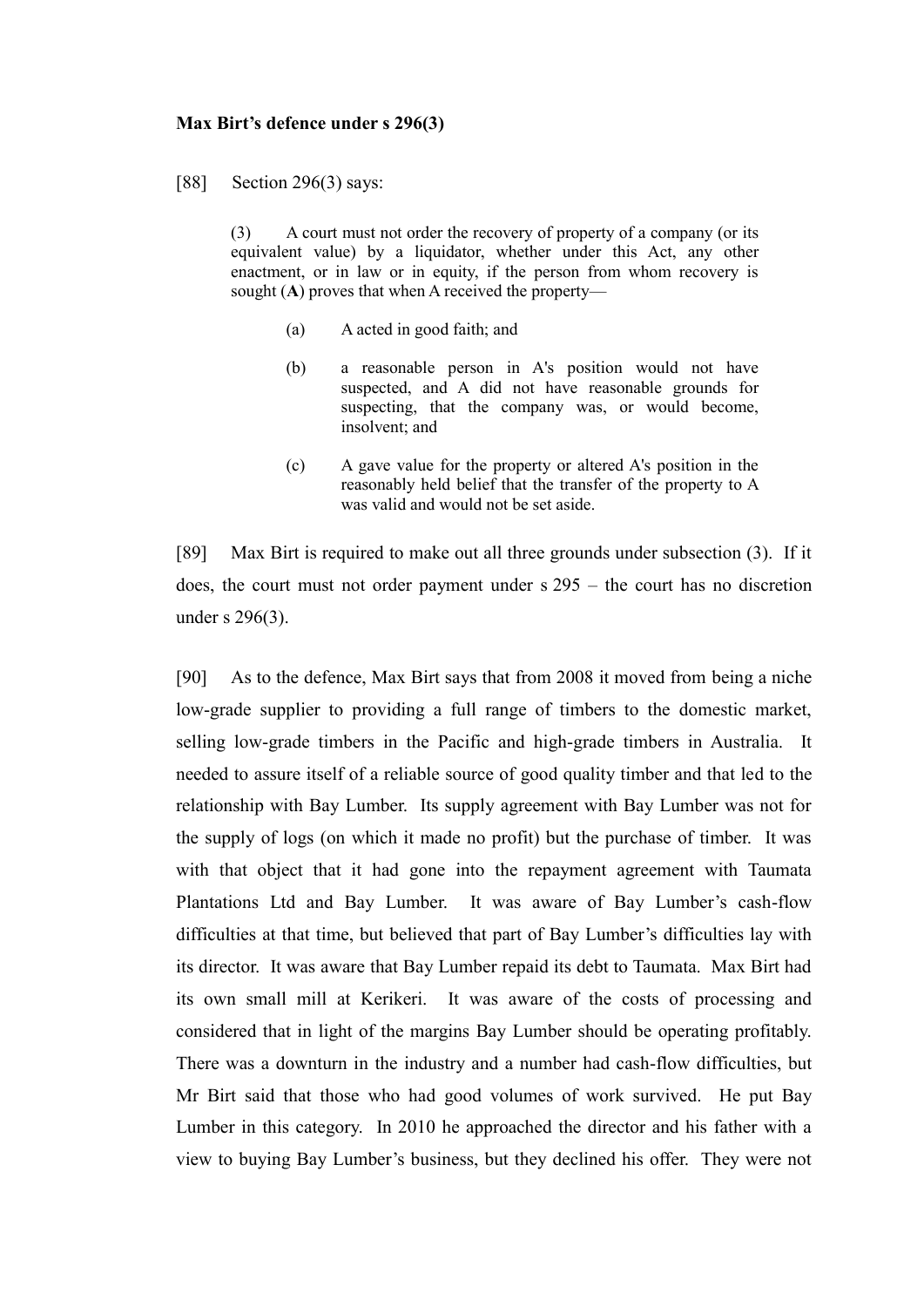interested in selling and gave him to understand that the business was in a sound financial position. His impression was that Bay Lumber was doing relatively well, as shown by signs of significant capital investment and discretionary spending. In 2011 there were problems with delays in payment by Bay Lumber, but that was not uncommon in the industry. The director had an acrimonious marriage break-up which Mr Birt took as an explanation for some of the difficulties. The director did say on occasions that Bay Lumber could not survive on the prices Max Birt was paying but Mr Birt put that down to the usual posturing that goes with negotiations between suppliers and customers. The breakdown in the relationship in 2011 came when Mr Birt found that Bay Lumber was supplying good quality timber to Max Birt's competitors who were undercutting it in Australia. Max Birt did not want to continue an arrangement under which it was subsidising its competitors. It continued to order timber from Bay Lumber at the end of 2011, even though it stopped supplying logs, because it had customers it needed to service.

[91] As to reliance, in August 2012 Max Birt bought a timber milling business for \$2.35m, which was entirely funded by external borrowing. It says that it would not have made that purchase if it had known that it would have to refund payments received from Bay Lumber.

#### *Good faith*

### [92] In *Levin v Market Square Trust* the Court of Appeal said:<sup>53</sup>

The first matter the trust must establish, therefore, is that it "received the property in good faith". The test of "good faith" has been clearly established by this court. The recipient of the property or money must show that he or she honestly believed that the transaction would not involve any element of undue preference either to himself or herself or to any guarantor [*Re Orbit Electronics Auckland (In Liq*) approved in *Re Number One Men Ltd*   $(In$  *Liq* $)$ ].<sup>54</sup> The cases show that a creditor is likely to fail this test where he or she has actual or implied knowledge of the company's financial

<sup>53</sup> <sup>53</sup> *Levin v Market Square Trust* [2007] NZCA 135, [2007] 3 NZLR 591 at [54]. The case was decided under the version of s 296(3) in force between 1 July 1994 and 31 October 2007. That version of s 296(3) gave the court a discretion to decline relief in full or in part if the court considered it inequitable to order recovery in full and if "the person from whom property is sought received the property in good faith and has altered his or her position in the reasonably held belief that the transfer to that person was validly made and would not be set aside".

<sup>54</sup> *Re Orbit Electronics Auckland (In Liq)* (1989) 4NZCLC 65.170 (CA); *Re Numer One Men Ltd 9In Liq(* (2001) 9 NZCLC 262,671 (CA).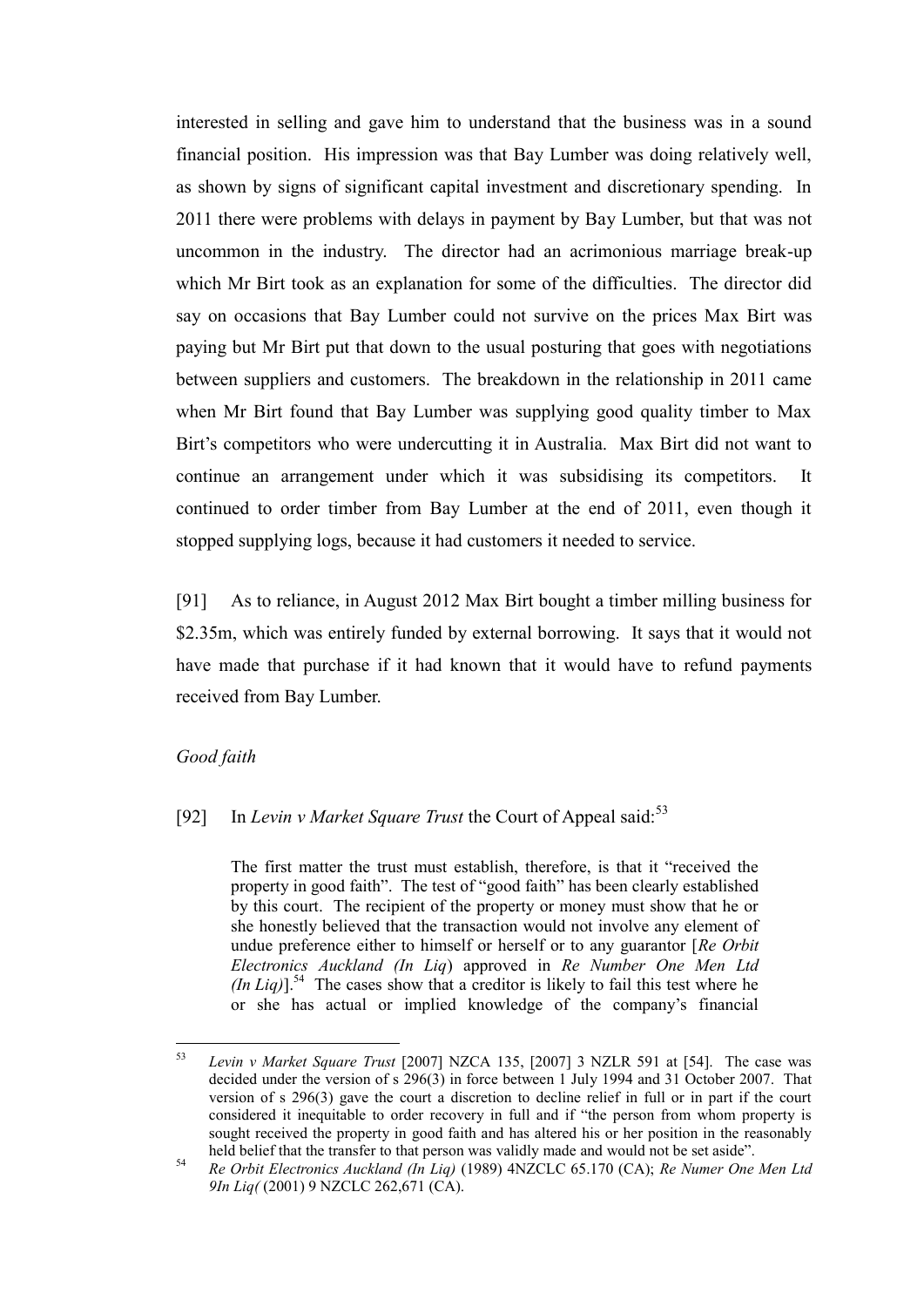difficulties, due to the company's cheques being dishonoured, its failure to pay its debts on time, or of the circumstances indicating serious cash-flow problems.

[93] The good faith requirement in (a) goes to the recipient's honesty in believing that it would not be preferred. In *Royal Brunei Airlines Sdn Bhd v Tan*,<sup>55</sup> Lord Nicholls famously explained dishonesty in the context of accessory liability for breach of trust. He noted that acting dishonestly is not acting as an honest person would in the circumstances, and that that was an objective standard. He said:<sup>56</sup>

Honesty, indeed, does have a strong subjective element in that it is a description of a type of conduct assessed in the light of what a person actually knew at the time, as distinct from what a reasonable person would have known or appreciated. Further, honesty and its counterpart dishonesty are mostly concerned with advertent conduct not inadvertent conduct. Carelessness is not dishonesty. Thus for the most part dishonesty is to be equated with a conscious impropriety. However, these subjective characteristics of honesty do not mean that individuals are free to set their own standards of honesty in particular circumstances. The standard of what constitutes honest conduct is not subjective. Honesty is not an optional scale, with higher or lower values according to the moral standards of each individual. ...

[94] That offers helpful guidance when considering "good faith" under s 296(3). Because carelessness is not a component of dishonesty, it is important to guard against imputing absence of good faith to a recipient on the basis of what they ought to have known, rather than what they actually knew.

[95] Under the test in the Court of Appeal's decision in *Levin v Market Square Trust*, to hold that Max Birt did not act in good faith requires the court not to be satisfied that it honestly believed that the payments would not involve any element of undue preference to itself.

[96] The relevant period when Max Birt received its preferences was from June to November 2011. On 23 November the disparity in values came to an end. From that time on, the credit swung in favour of Bay Lumber. During the period of preference, the main way that Bay Lumber reduced its debt to Max Birt was to deliver timber. The fact that Max Birt continued to order timber and take deliveries after the preference had been cleared suggests that its real motivation was to obtain timber for

<sup>55</sup> <sup>55</sup> *Royal Brunei Airlines Sdn Bhd v Tan* [1995] 2 AC 378 (PC).

At 389.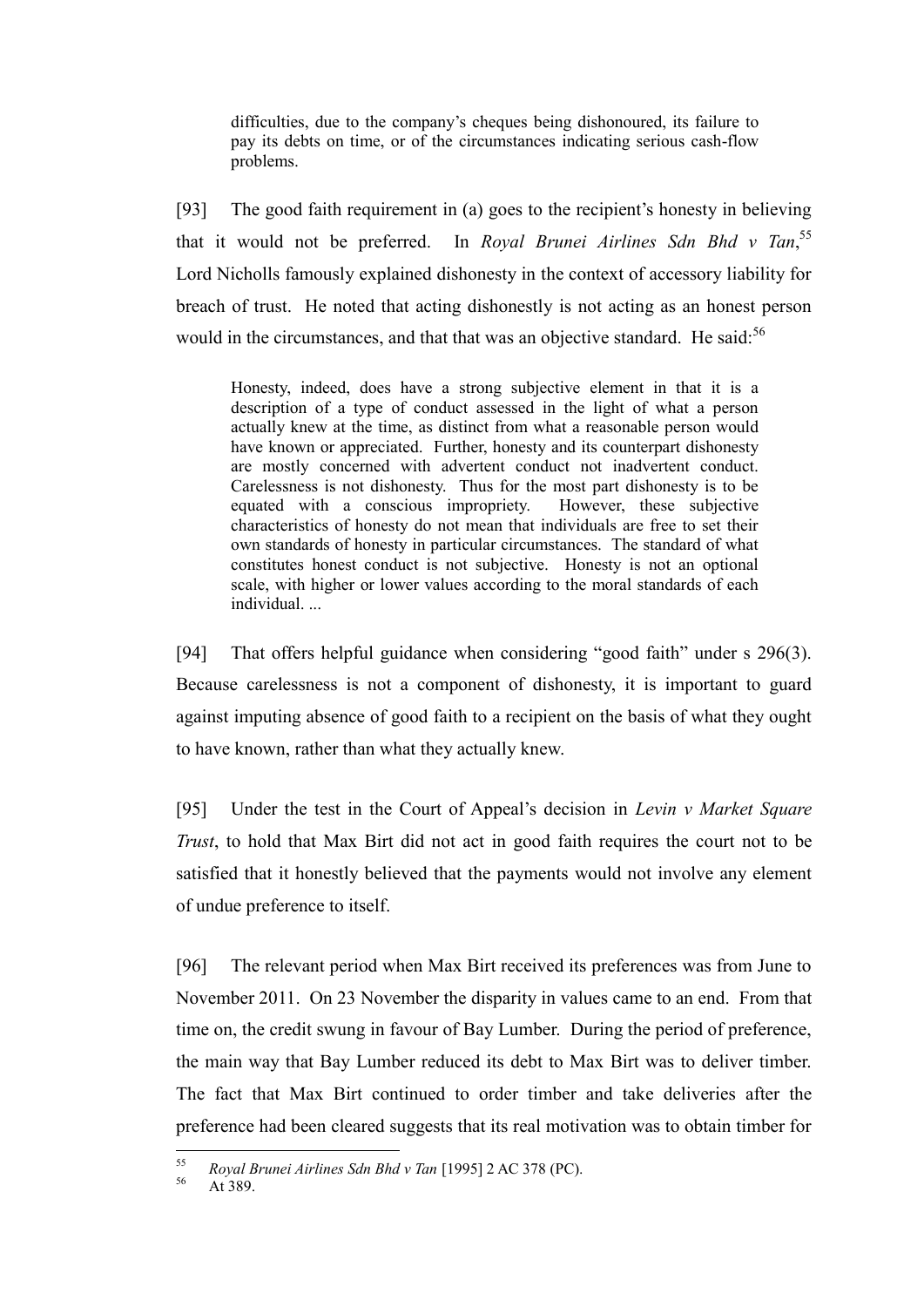its business. Against that, there were also some payments to reduce debt. There was also a reference in an email to one delivery of timber that Max Birt did not really require. But these are not enough for me to say that Max Birt has not shown that it acted in good faith. Max Birt has satisfied the first limb.

#### *Reasonable suspicion of insolvency*

[97] In this context, it is standard to refer to the dicta of Kitto J in *Queensland Bacon Pty Ltd v Rees:*<sup>57</sup>

A suspicion that something exists is more than a mere idle wondering whether it exists or not; it is a positive feeling of apprehension or mistrust, amounting to "a slight opinion, but without sufficient evidence" as *Chambers' Dictionary* expresses it. Consequently a reason to suspect a fact exists is more than a reason to consider or look into the possibility of its existence. The notion which "reason to suspect" expresses ... is, I think, of something which in all the circumstances would create in the mind of a reasonable person in the position of the payee an actual apprehension or fear that the situation of the payer is in actual fact that which the subsection describes – a mistrust of the payer's ability to pay his debts as they become due and of the effect which acceptance of the payment would have as between the payee and the other creditors. ...

[98] Kitto J warned against too ready an assumption of insolvency:  $58$ 

In many situations, of course, the dishonour of a cheque, unless otherwise explained, carries a strong suggestion of insolvency; but in others it may indicate, to those who are constantly dealing with the drawer and know the general course he is pursuing in his business, no more than a policy of wringing the last ounce of credit out of everyone who can be fobbed off with promises.

[99] Kitto J found on the facts of that case that the dishonour of a number of cheques did not create the requisite feeling of apprehension or mistrust.

[100] In *Hamilton v Commonwealth Bank of Australia* Hodgson J said:<sup>59</sup>

I accept that *Queensland Bacon* shows that it is insufficient that the circumstances give a reason to suspect the debtor *might* be insolvent: they must be such that the creditor should have suspected that the debtor *was* insolvent…

 $58$  At 302.

<sup>57</sup> <sup>57</sup> *Queensland Bacon Pty Ltd v Rees* (1966) 115 CLR 266 at 303.

<sup>59</sup> *Hamilton v Commonwealth Bank of Australia* (1992) 9 ACSR 90 (NSWSC) at 113.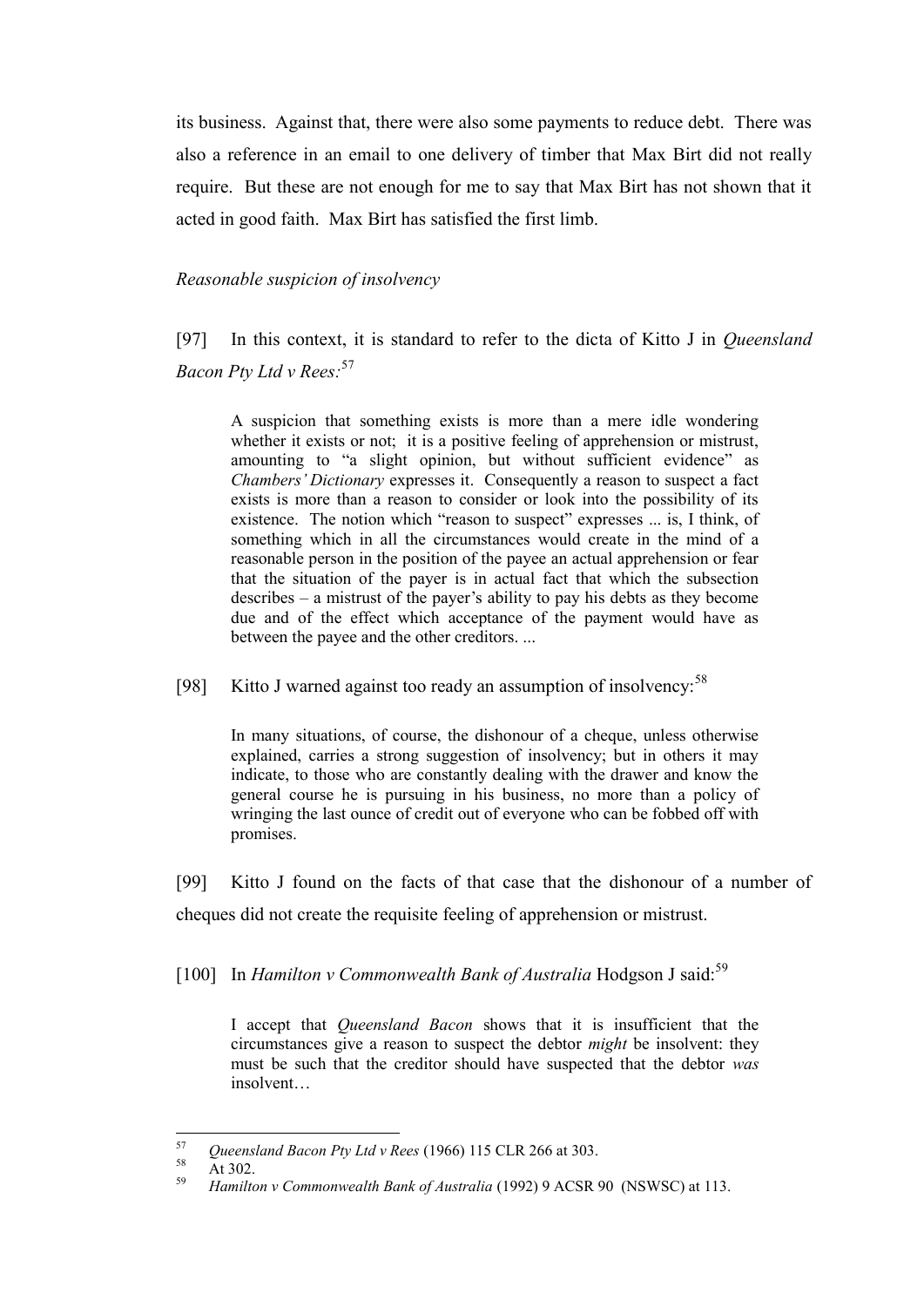[101] Max Birt relies on the same factors that it relied on to show good faith. However, whereas the test in *Levin v Market Square Trust* goes to the belief that the transaction does not involve any element of undue preference, here the matter goes to suspicion of insolvency. The test is not one of dishonesty but whether the information available to the creditor would have created Kitto J's feeling of actual apprehension or mistrust.

[102] The information now available to the liquidators shows the company to have been in a much worse position than Max Birt makes out. It is important not to make a hindsight judgment. The matter is to be assessed on the basis of the information available to the creditor at the time, not what others have found out later. The liquidators ran this part of the case on the basis of information available to Max Birt. While the matter is to be assessed on the totality of the information available, some of it was peripheral. The facts that the country was in a downturn and that others in the industry were failing are not by themselves enough to create the requisite suspicion. Speculation by Mr Farrell as to what Mr Birt would have known did not advance matters.

[103] The repayment agreement with Taumata clearly made Max Birt aware of Bay Lumber's financial difficulties at the time of that agreement. As time passed and as Bay Lumber cleared that debt (with the help of Max Birt through the agreement), that became less important, but it cannot be dismissed as irrelevant.

[104] More to the point is the way the parties' supply agreement operated in 2011. The original intention was to keep supplies of logs and timber more or less even, but over time Bay Lumber's deliveries of timber were not keeping up with the supplies of logs and it was struggling to match that with payments. If it was operating profitably, sales to other customers would have provided the funds to close the gap. Max Birt experienced difficulties and delays in obtaining payment. On one occasion a cheque bounced. On others Bay Lumber had to find funds for payment from a number of sources. Max Birt's staff had to press for payment a number of times. Its administration manager recorded that in an email to Bay Lumber on 10 January 2012: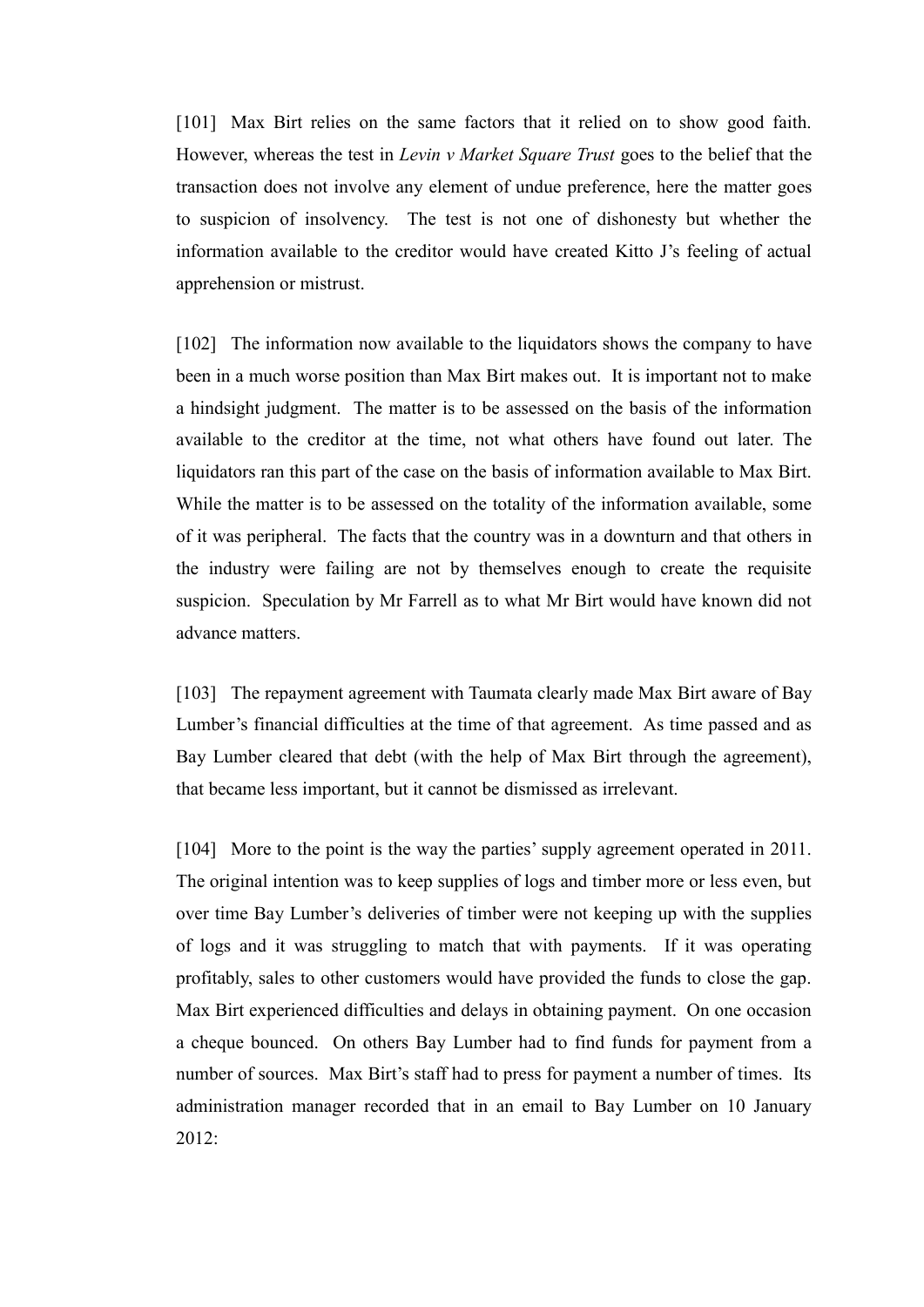I would like to remind you of the issues and problems we have had with receiving your payments over the last 12 months (that I have been here and am aware of). I have often had to email and telephone chasing payment from you. Payments have been extremely late and you haven't adhered to payment arrangements on several occasions and we have continued to work with you and support you.

[105] Mr Birt's reaction was to regard these as no more than temporary cash-flow difficulties. I accept that he personally did not suspect insolvency. That can be seen in his continuing to deal with Bay Lumber. I accept his explanation that he severed relations only when he found out about the sales to his competitors. The liquidators try to make out something more sinister. In their eyes the supply agreement was designed to protect him against Bay Lumber's insolvency and he must have been aware all along. I do not accept that. If Max Birt had planned from the outset to protect itself from Bay Lumber's insolvency, it could have done better by purchasing logs and engaging Bay Lumber on contract to process them, while retaining title throughout.

[106] But Mr Birt's lack of suspicion is not determinative. A reasonable person, who in this case would have the knowledge and skill of someone experienced in the industry, would have suspected that given the information available to both Mr Birt and others in his company dealing with Bay Lumber, it was insolvent during the second half of 2011. Bay Lumber's ongoing inability during 2011 to make timely payments, when it could not match timber deliveries with log supplies, would lead to a suspicion that the company's position was chronic rather than a matter of temporary cash-flow difficulty. While Mr Birt was apparently confident that there was nothing amiss because Bay Lumber was processing significant volumes at reasonable margins, that optimism should not have survived the continuing payment problems.

## *Alteration of position*

[107] Max Birt does not say that it gave value for the payments it received. The decision of the Court of Appeal in *Farrell v Fences and Kerbs Ltd*<sup>60</sup> stands in the

<sup>60</sup> <sup>60</sup> *Farrell v Fences and Kerbs Ltd*, above n 11.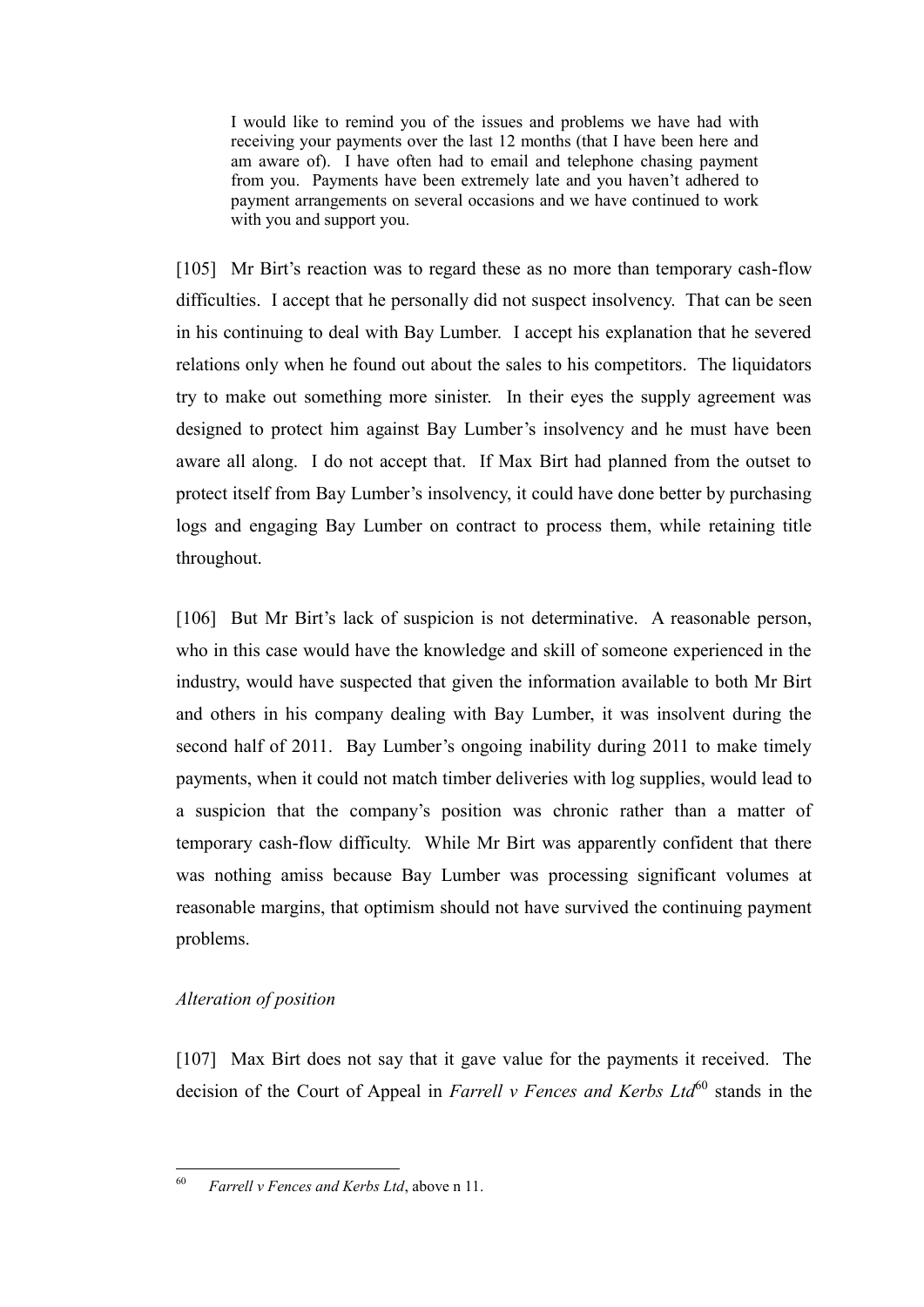way of such a submission. Instead, it says that it altered its position in the reasonably held belief that the payments would not be set aside.

[108] In *Re Bee Jay Builders Ltd (In Liq)*, <sup>61</sup> Fisher J said:

The essence of an alteration of position for present purposes seems to me to be a deliberate course of conduct, be it act or omission, following receipt of the impugned payment which course of conduct the recipient would not have undertaken but for receipt of the payment and belief in its validity.

[109] Fisher J identified the injustice at which s 293(6) is directed in *Baker Timber Supplies Ltd v Apollo Building Associates (Tauranga) Soc Ltd (In Liq)*: 62

The main purpose ... is to assist a creditor if he has deliberately gone down one path in the reasonable expectation that he has received a valid payment, only to find that he is not only required to repay the money but in the meantime he has also lost a valuable alternative opportunity. In other words, he must have acted to his detriment on the strength of the insolvent company's payment.

[110] In the same case, Fisher J made the point that simply applying payments received from an insolvent company in the general running of the company business is not a relevant change of position:<sup>63</sup>

I do not think it sufficient for a creditor simply to rely upon its injection of the relevant funds into its working capital, with or without a reduction of its outstanding overdraft. In this case there is no satisfactory evidence of any conscious or deliberate decision to embark upon a course of action or refrain from an action in reliance upon the payment. There is no suggestion that because of the payment the applicant would now be unfairly denied the opportunity to take up a course which, without payment, would not have been pursued or would have been available as the case may be.

[111] In this case, this part of the defence under s 296(3) fails because of lack of persuasive evidence. Mr Birt's evidence is no more than general assertion in two paragraphs of his affidavit. It is little more than a pleading. The agreement to buy the timber mill has not been put in evidence, nor any financial data to show that it was critical to that investment that any past receipts not be disturbed. There is no significant evidence on which the reliance assertion can be assessed.

<sup>61</sup> <sup>61</sup> *Re Bee Jay Builders Ltd (in liq)*  $[1991]$  3 NZLR 560 (HC) at 566.<br><sup>62</sup> *Relief Timber Supplies Ltd y Apollo Building Associates (Trum*)

<sup>62</sup> *Baker Timber Supplies Ltd v Apollo Building Associates (Tauranga) Soc Ltd (In Liq)* (1990) 5 NZCLC 66,791 (HC) at 66,793.

 $^{63}$  At 66,794..